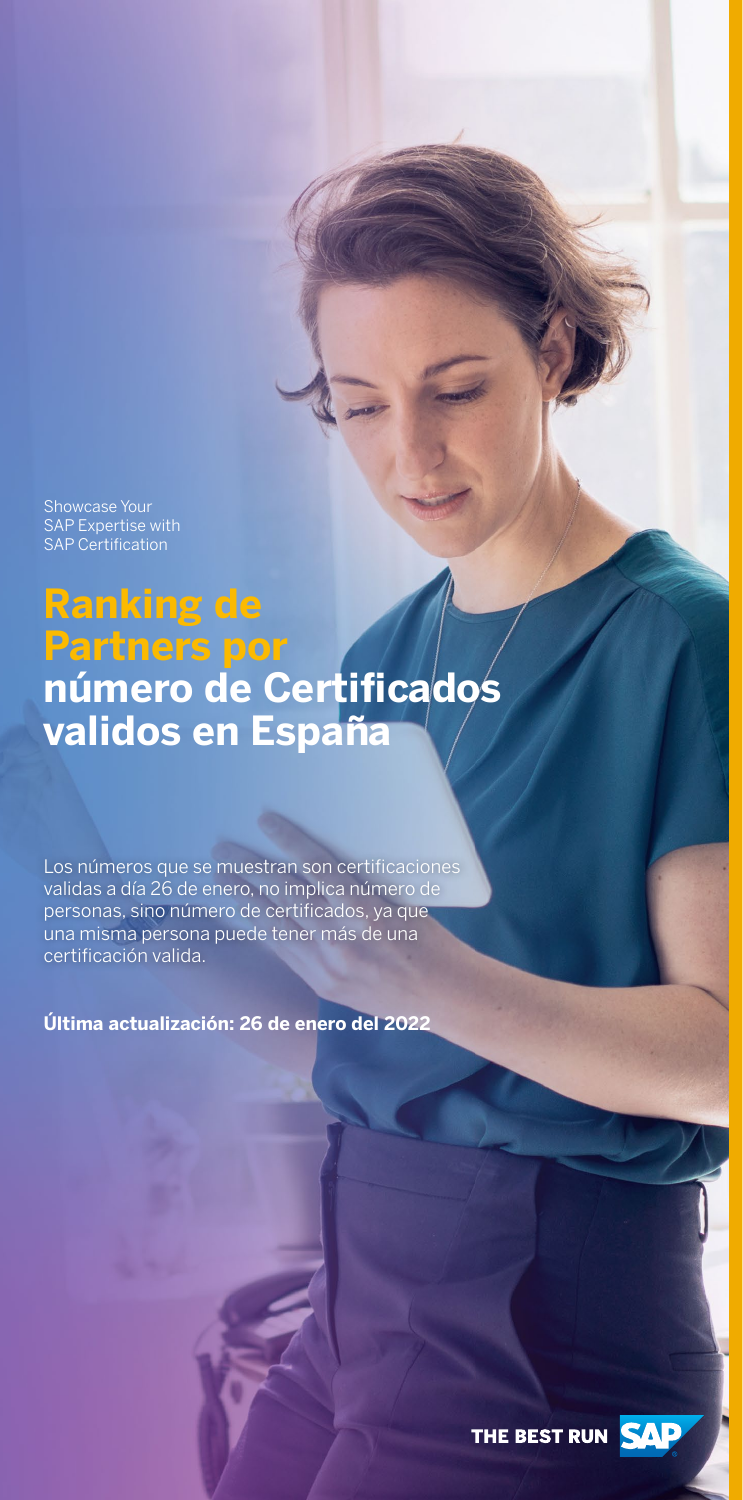

| <b>PARTNERS</b>                                                        | <b>TOTAL CERTIFICACIONES</b><br><b>DE CONSULTORES</b> | <b>BUSINESS WAREHOUSE</b> | <b>SAP ANALYTICS CLOUD</b> | <b>SAP BW/4HANA</b>     | <b>SAP PREDICTIVE ANALYTICS</b> | <b>ANALYTICS TOTAL</b>  |
|------------------------------------------------------------------------|-------------------------------------------------------|---------------------------|----------------------------|-------------------------|---------------------------------|-------------------------|
| <b>ACCENTURE</b>                                                       | 377                                                   | 4                         |                            | 1                       |                                 | 5                       |
| <b>VIEWNEXT</b><br><b>SOTHIS</b>                                       | 273<br>247                                            |                           |                            | $\overline{\mathbf{2}}$ |                                 | $\overline{2}$          |
| <b>INDRA</b>                                                           | 238                                                   | $\mathbf{3}$              | 1                          | $\overline{2}$          |                                 | 6                       |
| <b>IBERMÁTICA</b><br><b>CAPGEMINI ESPAÑA</b>                           | 182<br>175                                            |                           | 2                          | 6                       |                                 | 8                       |
| <b>NTT DATA SPAIN</b>                                                  | 162                                                   | 14                        | 6                          | 4                       |                                 | 24                      |
| <b>SEIDOR</b>                                                          | 143                                                   | $\overline{\mathbf{2}}$   | $\mathbf{1}$               | 13                      |                                 | 16                      |
| <b>STRATESYS TECHNOLOGY SOLUTIONS</b><br><b>OREKA</b>                  | 102<br>68                                             | 1                         |                            | 1                       |                                 | $\overline{\mathbf{2}}$ |
| <b>NGA HUMAN RESOURCES</b>                                             | 63                                                    |                           |                            |                         |                                 |                         |
| <b>T-SYSTEMS ITC IBERIA</b><br><b>AYESA ADVANCED TECHNOLOGIES</b>      | 56<br>54                                              | 1                         |                            |                         |                                 | 1                       |
| <b>TECHEDGE</b>                                                        | 52                                                    |                           |                            |                         | 1                               | 1                       |
| <b>ATOS</b>                                                            | 47                                                    | 1                         |                            | 1                       |                                 | $\overline{\mathbf{2}}$ |
| <b>UNISYS</b><br><b>VISEO</b>                                          | 42<br>41                                              | $\mathbf{1}$              |                            |                         |                                 | $\mathbf{1}$            |
| <b>SAPIMSA</b>                                                         | 35                                                    |                           | 1                          |                         |                                 | 1                       |
| <b>EXPERIS MANPOWERGROUP</b><br>EY                                     | 24<br>21                                              |                           |                            |                         | 1                               | 1                       |
| <b>IBM</b>                                                             | 19                                                    |                           |                            |                         |                                 |                         |
| <b>IDOM</b>                                                            | <b>19</b><br>14                                       |                           |                            |                         |                                 |                         |
| <b>HUMAN RESOURCES POSITIVO</b><br><b>INTEGRA</b>                      | 14                                                    |                           |                            |                         |                                 |                         |
| <b>SEMANTIC SYSTEMS</b>                                                | 13                                                    |                           |                            |                         |                                 |                         |
| <b>PWC</b><br><b>VANTURE CORPORATE GROUP</b>                           | 13<br>12                                              |                           |                            |                         |                                 |                         |
| <b>NTT DATA BUSINESS SOLUTIONS</b>                                     | 12                                                    |                           |                            |                         |                                 | 1                       |
| <b>DELOITTE</b>                                                        | 11                                                    |                           |                            |                         |                                 |                         |
| <b>UST GLOBAL ESPAÑA</b><br><b>BRÜCKE</b>                              | 10<br>$\mathbf{9}$                                    |                           |                            |                         |                                 |                         |
| <b>SOPRA STERIA</b>                                                    | 9                                                     |                           |                            |                         |                                 |                         |
| <b>PROVIDE HCM PEOPLE</b><br><b>CLARIBA</b>                            | 9<br>$\overline{9}$                                   |                           |                            | 1                       |                                 | $\mathbf{1}$            |
| <b>COGNICASE MANAGEMENT CONSULTING</b>                                 | 8                                                     |                           |                            |                         |                                 |                         |
| <b>ASPANETCONOMY</b>                                                   | $\overline{7}$                                        |                           |                            |                         |                                 |                         |
| <b>SOCBS GLOBAL IT</b><br><b>NETERIS CONSULTING</b>                    | 7<br>$\overline{7}$                                   |                           |                            |                         |                                 |                         |
| <b>REMOTE CONSULTING SERVICES</b>                                      | 7                                                     |                           |                            |                         |                                 |                         |
| <b>ENABLE EUROPA</b><br><b>ASPA CONSULTORIA Y SISTEMAS</b>             | 6<br>6                                                |                           |                            |                         |                                 |                         |
| SYNTAX INFORMATION TECHNOLOGY                                          | 6                                                     |                           |                            |                         |                                 |                         |
| ALL SET CONSULTING SPAIN-TECHNOLOGY                                    | 6                                                     |                           |                            |                         |                                 |                         |
| <b>VAKE GLOBAL CONSULTING</b><br><b>CUVIV BUSINESS SERVICES</b>        | 6<br>5                                                |                           |                            |                         |                                 |                         |
| <b>I3S</b>                                                             | 5                                                     |                           |                            |                         |                                 |                         |
| <b>NEORIS ESPAÑA</b><br><b>LOYIC INFORMATION TECHNOLOGY</b>            | 5<br>$\overline{\mathbf{5}}$                          |                           |                            |                         |                                 |                         |
| <b>BEYOND TEAL S.L (TALHIS)</b>                                        | 4                                                     |                           |                            |                         |                                 |                         |
| <b>DIGITAL FINANCE</b>                                                 | 4                                                     |                           |                            |                         |                                 |                         |
| <b>RESULTO CONSULTORÍA</b><br><b>TELEFÓNICA</b>                        | 4<br>4                                                |                           |                            |                         |                                 |                         |
| <b>DXC TECHNOLOGY</b>                                                  | 4                                                     |                           |                            |                         |                                 |                         |
| <b>SPINNERIT CONSULTING</b>                                            | 4                                                     |                           |                            |                         |                                 |                         |
| <b>PRIORITIC CONSULTING</b><br><b>CAMPUS SOFTWARE</b>                  | 4<br>3                                                |                           |                            |                         |                                 |                         |
| <b>EPI-USE IBERIA</b>                                                  | 3                                                     |                           |                            |                         |                                 |                         |
| <b>TACTIC KEY CONSULTING</b><br><b>DCL CONSULTORES EIM</b>             | 3<br>3                                                |                           |                            |                         |                                 |                         |
| <b>SISTEC TECNOLOGIA Y SISTEMAS</b>                                    | 3                                                     |                           |                            |                         |                                 |                         |
| <b>ITOP MANAGEMENT CONSULTING</b>                                      | $\mathbf{2}$                                          |                           |                            |                         |                                 |                         |
| <b>GONTI CONSULTING AND TRADING</b><br><b>KPS BUSINESS AND DIGITAL</b> | $\overline{2}$<br>$\mathbf{2}$                        |                           |                            |                         |                                 |                         |
| <b>SERVICIOS MICROINFORMATICA</b>                                      | $\overline{2}$                                        |                           |                            |                         |                                 |                         |
| <b>VASS CONSULTORIA DE SISTEMAS</b><br><b>ALTIA CONSULTORES</b>        | 2<br>$\overline{\mathbf{2}}$                          |                           |                            |                         |                                 |                         |
| <b>DESARROLLOS Y SISTEMAS INFORMATICOS</b>                             | $\overline{\mathbf{2}}$                               |                           |                            |                         |                                 |                         |
| <b>BASELINE</b>                                                        | $\overline{2}$                                        |                           |                            |                         |                                 |                         |
| XAMAI ESPAÑA 2019<br><b>EBAL INFORMATION TECHNOLOGY</b>                | $\mathbf{2}$<br>$\overline{2}$                        |                           |                            |                         |                                 |                         |
| <b>INFORMATION TECHNOLOGY AKTION</b>                                   | $\mathbf{2}$                                          |                           |                            |                         |                                 |                         |
| <b>GISA CONSULTORES INFORMATICOS</b><br><b>MAC ORGANIZACIÓN</b>        | $\overline{2}$<br>$\mathbf{2}$                        |                           |                            |                         |                                 |                         |
| <b>GLOBAL SOFTWARE PARTNER</b>                                         | $\overline{2}$                                        |                           |                            |                         |                                 |                         |
| <b>MGS SOFT</b>                                                        | $\mathbf{2}$                                          |                           |                            |                         |                                 |                         |
| <b>INSTRUMENTACION Y COMPONENTES</b><br><b>AXPE CONSULTING</b>         | $\overline{2}$<br>$\overline{2}$                      |                           |                            |                         |                                 |                         |
| <b>3HOLD TECHNOLOGIES</b>                                              | $\overline{2}$                                        |                           |                            |                         |                                 |                         |
| <b>FIRSAP SISTEMAS</b><br><b>QUENTAL TECHNOLOGIES</b>                  | $\mathbf{2}$<br>$\overline{2}$                        |                           |                            |                         |                                 |                         |
| <b>STOOLS GLOBAL SERVICES</b>                                          | $\mathbf{2}$                                          |                           |                            |                         |                                 |                         |
| <b>INTAREX</b>                                                         | $\overline{2}$                                        |                           |                            |                         |                                 |                         |
| <b>BIGCORE CONSULTING</b><br><b>HANAMI8 APPS</b>                       | 1<br>$\mathbf{1}$                                     |                           |                            |                         |                                 |                         |
| <b>SAPTOOLS CONSULTING</b>                                             |                                                       |                           |                            |                         |                                 |                         |
| <b>DRAGO SOLUTIONS</b><br><b>OANALITICA SOFTWARE ALGORITHMS</b>        | 1<br>1                                                |                           |                            |                         | 1                               | -1                      |
| <b>ANALISIS Y PROCESOS DE GESTION</b>                                  | 1                                                     |                           |                            |                         |                                 |                         |
| <b>EXPRIVIA</b>                                                        | 1                                                     |                           |                            |                         |                                 |                         |
| <b>SWAP SUPPORT</b><br><b>NOVIS EUFORIA SOLUTIONS</b>                  | 1<br>1                                                |                           |                            |                         |                                 |                         |
| <b>PYMES CONSULTING ARTESAP</b>                                        | 1                                                     |                           |                            |                         |                                 |                         |
| <b>EXEQUAM</b>                                                         | 1<br>$\mathbf{1}$                                     |                           |                            |                         |                                 |                         |
| <b>AC ENTERPRISE SOLUTIONS</b><br><b>OESÍA NETWORKS</b>                | 1                                                     |                           |                            |                         |                                 |                         |
| <b>INFORGES IT SERVICES</b>                                            | 1                                                     |                           |                            |                         |                                 |                         |
| <b>KEYLAND</b><br><b>ABAST SYSTEMS &amp; SOLUTIONS</b>                 | 1<br>1                                                |                           |                            |                         |                                 |                         |
| <b>AMYPRO SOLUTIONS</b>                                                | 1                                                     |                           |                            |                         |                                 |                         |
| <b>KAIZEN BUSINESS SOFTWARE</b>                                        |                                                       |                           |                            |                         |                                 |                         |
| <b>EXEQUAM</b><br><b>BIGCORE CONSULTING</b>                            | 1<br>$\mathbf{1}$                                     |                           |                            |                         |                                 |                         |
| PROFESSIONAL BOOKKEEPING                                               | 1                                                     |                           |                            |                         |                                 |                         |
| <b>DRAGO SOLUTIONS</b><br><b>RICOH</b>                                 | 1<br>1                                                |                           |                            |                         |                                 |                         |
| <b>IZERITS</b>                                                         | $\mathbf{1}$                                          |                           |                            |                         |                                 |                         |
| <b>SAPTOOLS</b>                                                        | 1                                                     |                           |                            |                         |                                 |                         |
| <b>INFOSYS</b><br><b>INTAREX</b>                                       | 1<br>1                                                |                           |                            |                         |                                 |                         |
| <b>FIRSAP SISTEMAS</b>                                                 | 1                                                     |                           |                            |                         |                                 |                         |
| <b>ANALISIS Y PROCESOS DE GESTION</b><br><b>OESIA NETWORKS</b>         | 1<br>1                                                |                           |                            |                         |                                 |                         |
| <b>IZERITS</b>                                                         | 1                                                     |                           |                            |                         |                                 |                         |
| <b>SOFTWARE I SUPORT INFORMATIC</b>                                    | $\mathbf{1}$                                          |                           |                            |                         |                                 |                         |
| <b>INFOSYS</b><br><b>OTHERS</b>                                        | 1<br>2832                                             | $\overline{\mathbf{2}}$   | 5                          | 13                      |                                 | 20                      |
| <b>Grand Total</b>                                                     | 5597                                                  | 29                        | 16                         | 45                      | $\mathbf{3}$                    | 93                      |

<span id="page-1-0"></span>Analitycs | [SAP HANA Cloud](#page-2-0) | [SAP Business One / SAP ByDesign / SAP Integrated Business Planning](#page-3-0) | SAP BusinessObjects [SAP Cloud Platform / SAP BRIM / SAP For Industries / SAP Fieldglass](#page-5-0) | [SAP HANA](#page-6-0) | [SAP EMARSYS / SAP Fiori](#page-7-0) | [SAP Methodology](#page-8-0) [SAP Master Data Governance / SAP Solutions for EPM / SAP SRM](#page-9-0) | [SAP SuccessFactors](#page-10-0) | [SAP Technology](#page-11-0) | [SAP S/4HANA](#page-12-0)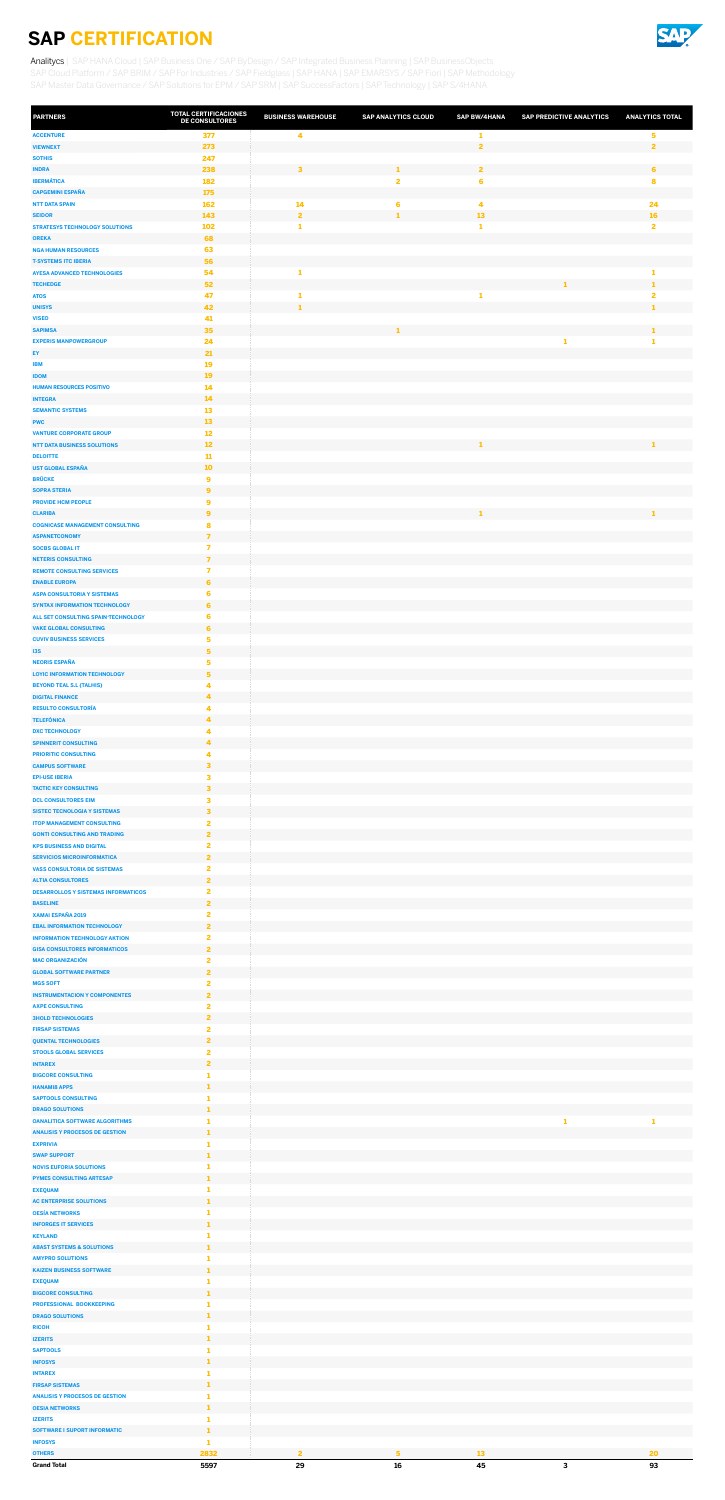

| <b>PARTNERS</b>                                                              | <b>TOTAL CERTIFICACIONES</b><br><b>DE CONSULTORES</b> | <b>ADMINISTRATION</b> | <b>MODELING</b>                         | <b>TOTAL SAP HANA CLOUD</b> |
|------------------------------------------------------------------------------|-------------------------------------------------------|-----------------------|-----------------------------------------|-----------------------------|
| <b>ACCENTURE</b>                                                             | 377                                                   |                       |                                         |                             |
| <b>VIEWNEXT</b><br><b>SOTHIS</b>                                             | 273<br>247                                            |                       |                                         |                             |
| <b>INDRA</b>                                                                 | 238                                                   |                       |                                         |                             |
| <b>IBERMÁTICA</b>                                                            | 182                                                   |                       |                                         |                             |
| <b>CAPGEMINI ESPAÑA</b><br><b>NTT DATA SPAIN</b>                             | <b>175</b><br>162                                     |                       |                                         |                             |
| <b>SEIDOR</b>                                                                | 143                                                   |                       |                                         |                             |
| <b>STRATESYS TECHNOLOGY SOLUTIONS</b>                                        | 102                                                   |                       |                                         |                             |
| <b>OREKA</b><br><b>NGA HUMAN RESOURCES</b>                                   | 68<br>63                                              |                       |                                         |                             |
| <b>T-SYSTEMS ITC IBERIA</b>                                                  | 56                                                    |                       |                                         |                             |
| <b>AYESA ADVANCED TECHNOLOGIES</b><br><b>TECHEDGE</b>                        | 54<br>52                                              |                       |                                         |                             |
| <b>ATOS</b>                                                                  | 47                                                    |                       |                                         |                             |
| <b>UNISYS</b>                                                                | 42                                                    |                       |                                         |                             |
| <b>VISEO</b><br><b>SAPIMSA</b>                                               | 41<br>35                                              |                       |                                         |                             |
| <b>EXPERIS MANPOWERGROUP</b>                                                 | 24                                                    |                       |                                         |                             |
| EY                                                                           | 21                                                    |                       |                                         |                             |
| <b>IBM</b><br><b>IDOM</b>                                                    | 19<br><b>19</b>                                       |                       |                                         |                             |
| <b>HUMAN RESOURCES POSITIVO</b>                                              | 14                                                    |                       |                                         |                             |
| <b>INTEGRA</b><br><b>SEMANTIC SYSTEMS</b>                                    | 14<br>13                                              |                       |                                         |                             |
| <b>PWC</b>                                                                   | 13                                                    |                       |                                         |                             |
| <b>VANTURE CORPORATE GROUP</b>                                               | 12                                                    |                       |                                         |                             |
| <b>NTT DATA BUSINESS SOLUTIONS</b><br><b>DELOITTE</b>                        | $12\,$<br>${\bf 11}$                                  |                       |                                         |                             |
| <b>UST GLOBAL ESPAÑA</b>                                                     | 10 <sub>o</sub>                                       |                       |                                         |                             |
| <b>BRÜCKE</b>                                                                | 9                                                     |                       |                                         |                             |
| <b>SOPRA STERIA</b><br><b>PROVIDE HCM PEOPLE</b>                             | 9<br>9                                                |                       |                                         |                             |
| <b>CLARIBA</b>                                                               | 9                                                     |                       |                                         |                             |
| <b>COGNICASE MANAGEMENT CONSULTING</b><br><b>ASPANETCONOMY</b>               | 8                                                     |                       |                                         |                             |
| <b>SOCBS GLOBAL IT</b>                                                       | $\overline{7}$<br>$\overline{7}$                      |                       |                                         |                             |
| <b>NETERIS CONSULTING</b>                                                    | $\overline{7}$                                        |                       |                                         |                             |
| <b>REMOTE CONSULTING SERVICES</b><br><b>ENABLE EUROPA</b>                    | $\overline{7}$<br>6                                   |                       |                                         |                             |
| <b>ASPA CONSULTORIA Y SISTEMAS</b>                                           | 6                                                     |                       |                                         |                             |
| <b>SYNTAX INFORMATION TECHNOLOGY</b>                                         | 6                                                     |                       |                                         |                             |
| ALL SET CONSULTING SPAIN-TECHNOLOGY<br><b>VAKE GLOBAL CONSULTING</b>         | 6<br>6                                                |                       |                                         |                             |
| <b>CUVIV BUSINESS SERVICES</b>                                               | 5                                                     |                       |                                         |                             |
| <b>I3S</b><br><b>NEORIS ESPAÑA</b>                                           | $\overline{\mathbf{5}}$<br>5                          |                       |                                         |                             |
| <b>LOYIC INFORMATION TECHNOLOGY</b>                                          | 5                                                     |                       |                                         |                             |
| <b>BEYOND TEAL S.L (TALHIS)</b><br><b>DIGITAL FINANCE</b>                    | $\overline{\mathbf{4}}$<br>4                          |                       |                                         |                             |
| <b>RESULTO CONSULTORÍA</b>                                                   | 4                                                     |                       |                                         |                             |
| <b>TELEFÓNICA</b>                                                            | 4                                                     |                       |                                         |                             |
| <b>DXC TECHNOLOGY</b><br><b>SPINNERIT CONSULTING</b>                         | 4<br>$\blacktriangleleft$                             |                       |                                         |                             |
| <b>PRIORITIC CONSULTING</b>                                                  | 4                                                     |                       |                                         |                             |
| <b>CAMPUS SOFTWARE</b>                                                       | $\overline{\mathbf{3}}$                               |                       |                                         |                             |
| <b>EPI-USE IBERIA</b><br><b>TACTIC KEY CONSULTING</b>                        | $\mathbf{3}$<br>3                                     |                       |                                         |                             |
| <b>DCL CONSULTORES EIM</b>                                                   | $\mathbf{3}$                                          |                       |                                         |                             |
| <b>SISTEC TECNOLOGIA Y SISTEMAS</b><br><b>ITOP MANAGEMENT CONSULTING</b>     | $\mathbf{3}$<br>$\overline{2}$                        |                       |                                         |                             |
| <b>GONTI CONSULTING AND TRADING</b>                                          | $\overline{2}$                                        |                       |                                         |                             |
| <b>KPS BUSINESS AND DIGITAL</b>                                              | $\overline{\mathbf{2}}$                               |                       |                                         |                             |
| <b>SERVICIOS MICROINFORMATICA</b><br><b>VASS CONSULTORIA DE SISTEMAS</b>     | $\overline{2}$<br>$\overline{\mathbf{2}}$             |                       |                                         |                             |
| <b>ALTIA CONSULTORES</b>                                                     | $\overline{2}$                                        |                       |                                         |                             |
| <b>DESARROLLOS Y SISTEMAS INFORMATICOS</b><br><b>BASELINE</b>                | $\overline{2}$<br>$\overline{2}$                      |                       |                                         |                             |
| XAMAI ESPAÑA 2019                                                            | $\overline{\mathbf{2}}$                               |                       |                                         |                             |
| <b>EBAL INFORMATION TECHNOLOGY</b>                                           | $\overline{2}$                                        |                       |                                         |                             |
| <b>INFORMATION TECHNOLOGY AKTION</b><br><b>GISA CONSULTORES INFORMATICOS</b> | $\overline{\mathbf{2}}$<br>$\overline{2}$             |                       |                                         |                             |
| <b>MAC ORGANIZACIÓN</b>                                                      | $\overline{\mathbf{2}}$                               |                       |                                         |                             |
| <b>GLOBAL SOFTWARE PARTNER</b>                                               | $\overline{2}$                                        |                       |                                         |                             |
| <b>MGS SOFT</b><br><b>INSTRUMENTACION Y COMPONENTES</b>                      | $\overline{\mathbf{2}}$<br>$\overline{2}$             |                       |                                         |                             |
| <b>AXPE CONSULTING</b>                                                       | $\overline{\mathbf{2}}$                               |                       |                                         |                             |
| <b>3HOLD TECHNOLOGIES</b><br><b>FIRSAP SISTEMAS</b>                          | $\overline{2}$<br>$\overline{\mathbf{2}}$             |                       |                                         |                             |
| <b>QUENTAL TECHNOLOGIES</b>                                                  | $\overline{2}$                                        |                       |                                         |                             |
| <b>STOOLS GLOBAL SERVICES</b><br><b>INTAREX</b>                              | $\overline{\mathbf{2}}$<br>$\overline{2}$             |                       |                                         |                             |
| <b>BIGCORE CONSULTING</b>                                                    | 1                                                     |                       |                                         |                             |
| <b>HANAMI8 APPS</b>                                                          | $\mathbf{1}$                                          |                       |                                         |                             |
| <b>SAPTOOLS CONSULTING</b><br><b>DRAGO SOLUTIONS</b>                         | 1<br>$\mathbf{1}$                                     |                       |                                         |                             |
| <b>OANALITICA SOFTWARE ALGORITHMS</b>                                        | 1                                                     |                       |                                         |                             |
| <b>ANALISIS Y PROCESOS DE GESTION</b><br><b>EXPRIVIA</b>                     | $\mathbf{1}$<br>1                                     |                       |                                         |                             |
| <b>SWAP SUPPORT</b>                                                          | 1                                                     |                       |                                         |                             |
| <b>NOVIS EUFORIA SOLUTIONS</b>                                               | 1                                                     |                       |                                         |                             |
| <b>PYMES CONSULTING ARTESAP</b><br><b>EXEQUAM</b>                            | $\mathbf{1}$<br>1                                     |                       |                                         |                             |
| <b>AC ENTERPRISE SOLUTIONS</b>                                               | 1                                                     |                       |                                         | 1                           |
| <b>OESÍA NETWORKS</b><br><b>INFORGES IT SERVICES</b>                         | 1<br>$\mathbf{1}$                                     |                       |                                         |                             |
| <b>KEYLAND</b>                                                               | 1                                                     |                       |                                         |                             |
| <b>ABAST SYSTEMS &amp; SOLUTIONS</b><br><b>AMYPRO SOLUTIONS</b>              | $\mathbf{1}$<br>1                                     |                       |                                         |                             |
| <b>KAIZEN BUSINESS SOFTWARE</b>                                              | 1                                                     |                       |                                         |                             |
| <b>EXEQUAM</b>                                                               |                                                       |                       |                                         |                             |
| <b>BIGCORE CONSULTING</b><br>PROFESSIONAL BOOKKEEPING                        | 1<br>1                                                |                       |                                         |                             |
| <b>DRAGO SOLUTIONS</b>                                                       | 1                                                     |                       |                                         |                             |
| <b>RICOH</b>                                                                 | 1                                                     |                       |                                         |                             |
| <b>IZERITS</b><br><b>SAPTOOLS</b>                                            | $\mathbf{1}$<br>1                                     |                       |                                         |                             |
| <b>INFOSYS</b>                                                               | 1                                                     |                       |                                         |                             |
| <b>INTAREX</b><br><b>FIRSAP SISTEMAS</b>                                     | 1<br>$\mathbf{1}$                                     |                       |                                         |                             |
| <b>ANALISIS Y PROCESOS DE GESTION</b>                                        |                                                       |                       |                                         |                             |
| <b>OESIA NETWORKS</b>                                                        | 1                                                     |                       |                                         |                             |
| <b>IZERITS</b><br><b>SOFTWARE I SUPORT INFORMATIC</b>                        | 1<br>$\mathbf{1}$                                     |                       |                                         |                             |
| <b>INFOSYS</b>                                                               | 1                                                     |                       |                                         |                             |
| <b>OTHERS</b><br><b>Grand Total</b>                                          | 2832<br>5597                                          | 1<br>$\mathbf{1}$     | $\overline{\mathbf{2}}$<br>$\mathbf{3}$ | $\mathbf{3}$<br>4           |

<span id="page-2-0"></span>[Analitycs](#page-1-0) | SAP HANA Cloud | [SAP Business One / SAP ByDesign / SAP Integrated Business Planning](#page-3-0) | SAP BusinessObjects [SAP Cloud Platform / SAP BRIM / SAP For Industries / SAP Fieldglass](#page-5-0) | [SAP HANA](#page-6-0) | [SAP EMARSYS / SAP Fiori](#page-7-0) | [SAP Methodology](#page-8-0) [SAP Master Data Governance / SAP Solutions for EPM / SAP SRM](#page-9-0) | [SAP SuccessFactors](#page-10-0) | [SAP Technology](#page-11-0) | [SAP S/4HANA](#page-12-0)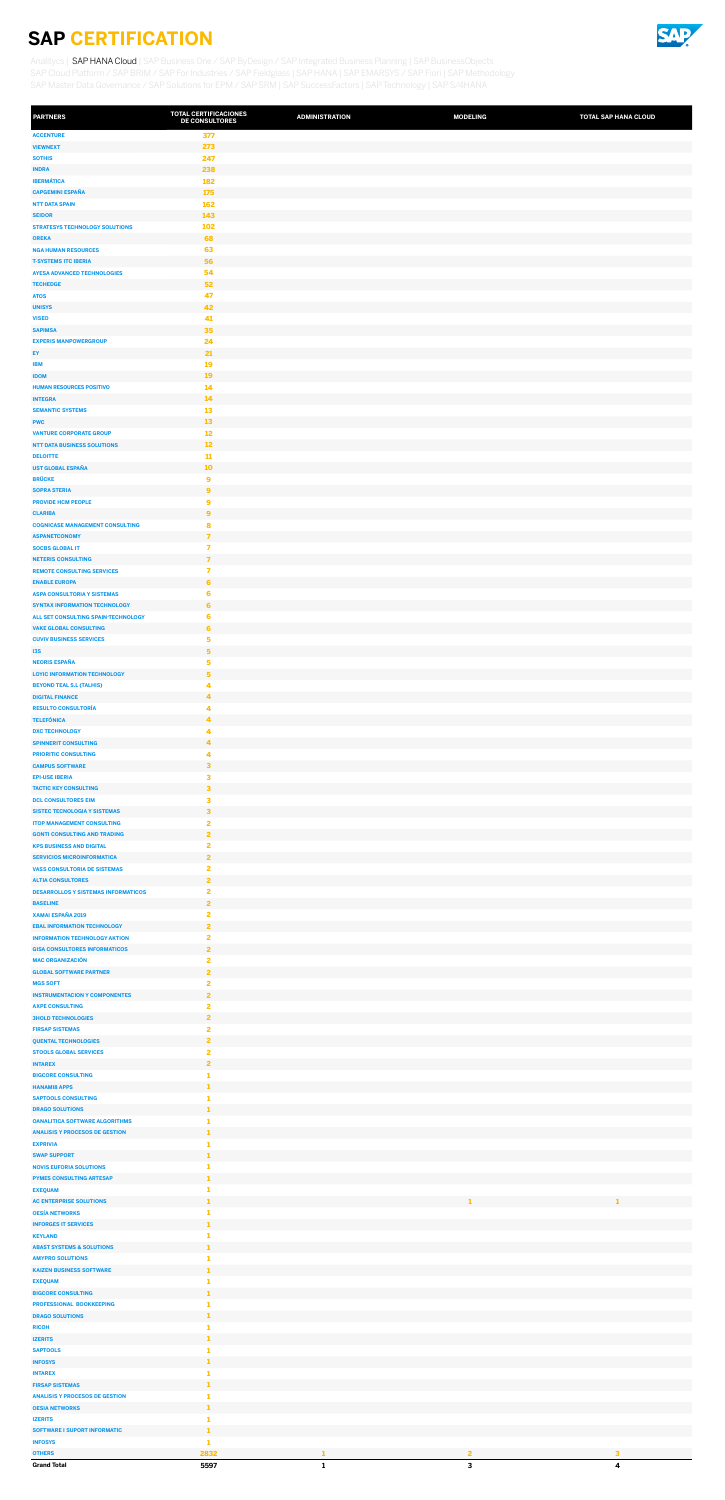

| <b>PARTNERS</b>                                                      | <b>TOTAL CERTIFICACIONES</b><br>DE CONSULTORES | <b>SAP BUSINESS ONE</b> | <b>SAP BY DESIGN</b>    | SAP INTEGRATED BUSINESS PLANNING |
|----------------------------------------------------------------------|------------------------------------------------|-------------------------|-------------------------|----------------------------------|
| <b>ACCENTURE</b>                                                     | 377                                            |                         |                         | 8                                |
| <b>VIEWNEXT</b>                                                      | 273                                            |                         |                         |                                  |
| <b>SOTHIS</b><br><b>INDRA</b>                                        | 247<br>238                                     |                         |                         |                                  |
| <b>IBERMÁTICA</b>                                                    | 182                                            |                         |                         |                                  |
| <b>CAPGEMINI ESPAÑA</b>                                              | 175                                            |                         |                         | $\overline{2}$                   |
| <b>NTT DATA SPAIN</b><br><b>SEIDOR</b>                               | 162<br>143                                     |                         | 6                       | $\overline{2}$                   |
| <b>STRATESYS TECHNOLOGY SOLUTIONS</b>                                | 102                                            |                         |                         |                                  |
| <b>OREKA</b>                                                         | 68                                             | 4                       |                         |                                  |
| <b>NGA HUMAN RESOURCES</b>                                           | 63                                             |                         |                         |                                  |
| <b>T-SYSTEMS ITC IBERIA</b><br>AYESA ADVANCED TECHNOLOGIES           | 56<br>54                                       |                         |                         | $\overline{\mathbf{3}}$          |
| <b>TECHEDGE</b>                                                      | 52                                             |                         |                         | 1                                |
| <b>ATOS</b>                                                          | 47                                             |                         |                         |                                  |
| <b>UNISYS</b><br><b>VISEO</b>                                        | 42<br>41                                       |                         |                         |                                  |
| <b>SAPIMSA</b>                                                       | 35                                             | 1                       |                         |                                  |
| <b>EXPERIS MANPOWERGROUP</b>                                         | 24                                             |                         |                         |                                  |
| EY                                                                   | 21                                             |                         |                         |                                  |
| <b>IBM</b><br><b>IDOM</b>                                            | 19<br>19                                       |                         |                         |                                  |
| <b>HUMAN RESOURCES POSITIVO</b>                                      | 14                                             |                         |                         |                                  |
| <b>INTEGRA</b>                                                       | 14                                             |                         |                         |                                  |
| <b>SEMANTIC SYSTEMS</b>                                              | 13                                             |                         |                         |                                  |
| <b>PWC</b><br><b>VANTURE CORPORATE GROUP</b>                         | 13<br>12                                       |                         |                         |                                  |
| <b>NTT DATA BUSINESS SOLUTIONS</b>                                   | $12$                                           |                         |                         |                                  |
| <b>DELOITTE</b>                                                      | ${\bf 11}$                                     |                         |                         |                                  |
| <b>UST GLOBAL ESPAÑA</b><br><b>BRÜCKE</b>                            | 10                                             |                         |                         |                                  |
| <b>SOPRA STERIA</b>                                                  | 9<br>$\mathbf{9}$                              |                         |                         |                                  |
| <b>PROVIDE HCM PEOPLE</b>                                            | 9                                              |                         |                         |                                  |
| <b>CLARIBA</b>                                                       | $\mathbf{9}$                                   |                         |                         |                                  |
| <b>COGNICASE MANAGEMENT CONSULTING</b><br><b>ASPANETCONOMY</b>       | 8<br>$\overline{7}$                            |                         |                         |                                  |
| <b>SOCBS GLOBAL IT</b>                                               | $\overline{ }$                                 |                         |                         |                                  |
| <b>NETERIS CONSULTING</b>                                            | $\overline{7}$                                 |                         | $\overline{7}$          |                                  |
| <b>REMOTE CONSULTING SERVICES</b>                                    | 7                                              |                         |                         |                                  |
| <b>ENABLE EUROPA</b><br><b>ASPA CONSULTORIA Y SISTEMAS</b>           | 6<br>6                                         |                         | $\overline{2}$          |                                  |
| SYNTAX INFORMATION TECHNOLOGY                                        | 6                                              |                         |                         |                                  |
| ALL SET CONSULTING SPAIN-TECHNOLOGY                                  | 6                                              |                         |                         |                                  |
| <b>VAKE GLOBAL CONSULTING</b><br><b>CUVIV BUSINESS SERVICES</b>      | 6<br>5                                         |                         |                         |                                  |
| 13S                                                                  | 5                                              |                         |                         |                                  |
| <b>NEORIS ESPAÑA</b>                                                 | 5                                              |                         |                         |                                  |
| <b>LOYIC INFORMATION TECHNOLOGY</b>                                  | 5                                              |                         | $\mathbf{3}$            |                                  |
| <b>BEYOND TEAL S.L (TALHIS)</b><br><b>DIGITAL FINANCE</b>            | 4<br>4                                         |                         |                         |                                  |
| <b>RESULTO CONSULTORÍA</b>                                           | 4                                              |                         |                         |                                  |
| <b>TELEFÓNICA</b>                                                    | 4                                              |                         | 1                       |                                  |
| <b>DXC TECHNOLOGY</b>                                                | 4                                              |                         |                         |                                  |
| <b>SPINNERIT CONSULTING</b><br><b>PRIORITIC CONSULTING</b>           | 4<br>4                                         |                         |                         |                                  |
| <b>CAMPUS SOFTWARE</b>                                               | $\overline{\mathbf{3}}$                        |                         |                         |                                  |
| <b>EPI-USE IBERIA</b>                                                | 3                                              |                         |                         |                                  |
| <b>TACTIC KEY CONSULTING</b><br><b>DCL CONSULTORES EIM</b>           | 3                                              |                         |                         |                                  |
| <b>SISTEC TECNOLOGIA Y SISTEMAS</b>                                  | 3<br>3                                         | 3                       |                         |                                  |
| <b>ITOP MANAGEMENT CONSULTING</b>                                    | $\overline{\mathbf{2}}$                        | 2                       |                         |                                  |
| <b>GONTI CONSULTING AND TRADING</b>                                  | $\overline{2}$                                 |                         |                         |                                  |
| <b>KPS BUSINESS AND DIGITAL</b><br><b>SERVICIOS MICROINFORMATICA</b> | $\overline{\mathbf{2}}$<br>2 <sup>1</sup>      | $\overline{2}$          |                         |                                  |
| <b>VASS CONSULTORIA DE SISTEMAS</b>                                  | $\overline{\mathbf{2}}$                        |                         |                         |                                  |
| <b>ALTIA CONSULTORES</b>                                             | $\overline{2}$                                 |                         |                         |                                  |
| <b>DESARROLLOS Y SISTEMAS INFORMATICOS</b>                           | $\mathbf{2}$                                   |                         |                         |                                  |
| <b>BASELINE</b><br><b>XAMAI ESPAÑA 2019</b>                          | $\overline{2}$<br>$\overline{\mathbf{2}}$      |                         | $\overline{\mathbf{2}}$ |                                  |
| <b>EBAL INFORMATION TECHNOLOGY</b>                                   | $\overline{2}$                                 |                         |                         |                                  |
| <b>INFORMATION TECHNOLOGY AKTION</b>                                 | $\overline{\mathbf{2}}$                        | $\mathbf{2}$            |                         |                                  |
| <b>GISA CONSULTORES INFORMATICOS</b><br><b>MAC ORGANIZACIÓN</b>      | $\overline{2}$<br>$\overline{\mathbf{2}}$      | $\overline{2}$<br>2     |                         |                                  |
| <b>GLOBAL SOFTWARE PARTNER</b>                                       | $\overline{2}$                                 | $\overline{2}$          |                         |                                  |
| <b>MGS SOFT</b>                                                      | $\mathbf{2}$                                   | 2                       |                         |                                  |
| <b>INSTRUMENTACION Y COMPONENTES</b>                                 | $\overline{2}$                                 |                         |                         |                                  |
| <b>AXPE CONSULTING</b><br><b>3HOLD TECHNOLOGIES</b>                  | $\overline{\mathbf{2}}$<br>$\overline{2}$      |                         |                         |                                  |
| <b>FIRSAP SISTEMAS</b>                                               | $\overline{\mathbf{2}}$                        | 2                       |                         |                                  |
| <b>QUENTAL TECHNOLOGIES</b>                                          | $\overline{2}$                                 |                         |                         |                                  |
| <b>STOOLS GLOBAL SERVICES</b>                                        | $\overline{\mathbf{2}}$                        |                         |                         | $\overline{\mathbf{2}}$          |
| <b>INTAREX</b><br><b>BIGCORE CONSULTING</b>                          | 2 <sup>1</sup><br>1                            | $\overline{2}$          |                         |                                  |
| <b>HANAMI8 APPS</b>                                                  | 1                                              | 1                       |                         |                                  |
| <b>SAPTOOLS CONSULTING</b>                                           | 1                                              |                         |                         |                                  |
| <b>DRAGO SOLUTIONS</b><br><b>OANALITICA SOFTWARE ALGORITHMS</b>      | 1<br>1                                         |                         |                         |                                  |
| <b>ANALISIS Y PROCESOS DE GESTION</b>                                | 1                                              | $\mathbf{1}$            |                         |                                  |
| <b>EXPRIVIA</b>                                                      | 1                                              |                         |                         |                                  |
| <b>SWAP SUPPORT</b>                                                  | $\mathbf{1}$                                   |                         |                         |                                  |
| <b>NOVIS EUFORIA SOLUTIONS</b><br><b>PYMES CONSULTING ARTESAP</b>    | 1<br>1                                         | $\mathbf{1}$            |                         |                                  |
| <b>EXEQUAM</b>                                                       | 1                                              |                         |                         |                                  |
| <b>AC ENTERPRISE SOLUTIONS</b>                                       | 1                                              |                         |                         |                                  |
| <b>OESÍA NETWORKS</b>                                                | 1                                              | $\mathbf{1}$            |                         |                                  |
| <b>INFORGES IT SERVICES</b><br><b>KEYLAND</b>                        |                                                |                         |                         |                                  |
| <b>ABAST SYSTEMS &amp; SOLUTIONS</b>                                 | 1                                              |                         |                         |                                  |
| <b>AMYPRO SOLUTIONS</b>                                              |                                                | 1                       |                         |                                  |
| <b>KAIZEN BUSINESS SOFTWARE</b>                                      |                                                |                         |                         |                                  |
| <b>EXEQUAM</b><br><b>BIGCORE CONSULTING</b>                          | 1                                              |                         |                         |                                  |
| <b>PROFESSIONAL BOOKKEEPING</b>                                      | 1                                              | 1                       |                         |                                  |
| <b>DRAGO SOLUTIONS</b>                                               | 1                                              |                         |                         |                                  |
| <b>RICOH</b><br><b>IZERITS</b>                                       | 1<br>$\mathbf{1}$                              |                         |                         |                                  |
| <b>SAPTOOLS</b>                                                      | 1                                              |                         |                         |                                  |
| <b>INFOSYS</b>                                                       | 1                                              |                         |                         |                                  |
| <b>INTAREX</b>                                                       | 1                                              |                         |                         |                                  |
| <b>FIRSAP SISTEMAS</b><br><b>ANALISIS Y PROCESOS DE GESTION</b>      | 1<br>ı                                         |                         |                         |                                  |
| <b>OESIA NETWORKS</b>                                                |                                                |                         |                         |                                  |
| <b>IZERITS</b>                                                       | 1                                              |                         |                         |                                  |
| <b>SOFTWARE I SUPORT INFORMATIC</b><br><b>INFOSYS</b>                | $\mathbf{1}$<br>1                              |                         |                         |                                  |
| <b>OTHERS</b>                                                        | 2832                                           | 17                      | 6                       | 1                                |
| <b>Grand Total</b>                                                   | 5597                                           | 47                      | 27                      | 19                               |

<span id="page-3-0"></span>[Analitycs](#page-1-0) | [SAP HANA Cloud](#page-2-0) | SAP Business One / SAP ByDesign / SAP Integrated Business Planning | SAP BusinessObjects [SAP Cloud Platform / SAP BRIM / SAP For Industries / SAP Fieldglass](#page-5-0) | [SAP HANA](#page-6-0) | [SAP EMARSYS / SAP Fiori](#page-7-0) | [SAP Methodology](#page-8-0) [SAP Master Data Governance / SAP Solutions for EPM / SAP SRM](#page-9-0) | [SAP SuccessFactors](#page-10-0) | [SAP Technology](#page-11-0) | [SAP S/4HANA](#page-12-0)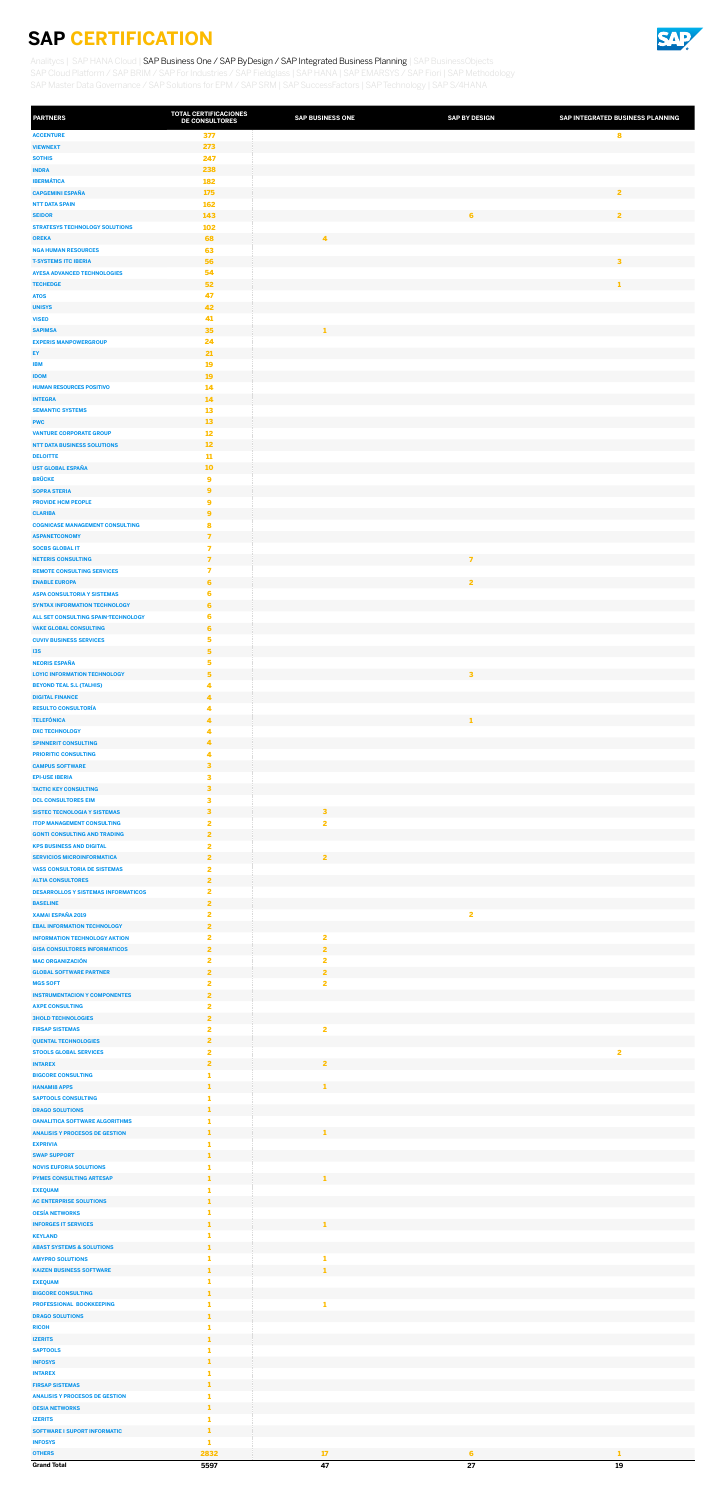

| <b>PARTNERS</b>                                                              | <b>TOTAL CERTIFICACIONES</b><br>DE CONSULTORES     | <b>BI PLATFORM</b>           | <b>DATA SERVICES</b>    | <b>GRC SOLUTIONS</b>    | <b>WEB INTELLIGENCE</b>              | SAP BUSINESSOBJECTS TOTAL    |
|------------------------------------------------------------------------------|----------------------------------------------------|------------------------------|-------------------------|-------------------------|--------------------------------------|------------------------------|
| <b>ACCENTURE</b>                                                             | 377                                                | $\overline{\mathbf{2}}$      | 1                       | 1                       | $\overline{\mathbf{2}}$              | $\epsilon$                   |
| <b>VIEWNEXT</b>                                                              | 273                                                |                              |                         | $\overline{2}$          | $\overline{7}$                       | $\boldsymbol{9}$             |
| <b>SOTHIS</b><br><b>INDRA</b>                                                | 247<br>238                                         | $\mathbf{3}$<br>$\mathbf{1}$ | 1<br>1                  | $\overline{\mathbf{4}}$ | 6                                    | 4<br>12                      |
| <b>IBERMÁTICA</b>                                                            | 182                                                |                              |                         | 3                       | -1                                   | 4                            |
| <b>CAPGEMINI ESPAÑA</b>                                                      | 175<br>162                                         |                              |                         | $\mathbf{1}$            | 1                                    | $\overline{2}$               |
| <b>NTT DATA SPAIN</b><br><b>SEIDOR</b>                                       | 143                                                | 6                            | 5<br>1                  | 3                       | <b>10</b><br>$\overline{\mathbf{4}}$ | 18<br>${\bf 11}$             |
| <b>STRATESYS TECHNOLOGY SOLUTIONS</b>                                        | 102                                                | 1                            |                         |                         | $\overline{\mathbf{5}}$              | $\bf 6$                      |
| <b>OREKA</b><br><b>NGA HUMAN RESOURCES</b>                                   | 68<br>63                                           |                              |                         |                         | $\blacktriangle$                     | $\overline{4}$               |
| <b>T-SYSTEMS ITC IBERIA</b>                                                  | 56                                                 | 1                            |                         |                         | 1                                    | $\overline{2}$               |
| <b>AYESA ADVANCED TECHNOLOGIES</b>                                           | 54                                                 |                              |                         |                         |                                      |                              |
| <b>TECHEDGE</b><br><b>ATOS</b>                                               | 52<br>47                                           |                              | 1                       | 2                       | $\overline{\mathbf{4}}$              | 5<br>$\overline{\mathbf{2}}$ |
| <b>UNISYS</b>                                                                | 42                                                 |                              |                         |                         |                                      |                              |
| <b>VISEO</b>                                                                 | 41                                                 | 1                            |                         |                         |                                      | 1                            |
| <b>SAPIMSA</b><br><b>EXPERIS MANPOWERGROUP</b>                               | 35<br>24                                           |                              |                         |                         | $\overline{\mathbf{2}}$              | $\overline{\mathbf{2}}$      |
| EY                                                                           | 21                                                 |                              |                         |                         | $\blacktriangle$                     | $\overline{4}$               |
| <b>IBM</b>                                                                   | 19                                                 |                              |                         |                         |                                      |                              |
| <b>IDOM</b><br><b>HUMAN RESOURCES POSITIVO</b>                               | <b>19</b><br>14                                    |                              |                         |                         |                                      |                              |
| <b>INTEGRA</b>                                                               | 14                                                 |                              |                         |                         |                                      |                              |
| <b>SEMANTIC SYSTEMS</b>                                                      | 13                                                 | 1                            |                         |                         |                                      | 1                            |
| <b>PWC</b><br><b>VANTURE CORPORATE GROUP</b>                                 | 13<br>12                                           |                              |                         |                         |                                      |                              |
| <b>NTT DATA BUSINESS SOLUTIONS</b>                                           | $12$                                               |                              |                         |                         |                                      |                              |
| <b>DELOITTE</b>                                                              | 11                                                 |                              |                         | $\epsilon$              |                                      | $\epsilon$                   |
| UST GLOBAL ESPAÑA<br><b>BRÜCKE</b>                                           | 10                                                 |                              |                         |                         |                                      |                              |
| <b>SOPRA STERIA</b>                                                          | $\boldsymbol{9}$<br>9                              |                              |                         |                         |                                      |                              |
| <b>PROVIDE HCM PEOPLE</b>                                                    | 9                                                  |                              |                         |                         |                                      |                              |
| <b>CLARIBA</b>                                                               | 9                                                  | 1                            | 5                       |                         |                                      | 6                            |
| <b>COGNICASE MANAGEMENT CONSULTING</b><br><b>ASPANETCONOMY</b>               | 8<br>$\overline{7}$                                |                              |                         |                         | $\overline{\mathbf{2}}$              | $\overline{\mathbf{2}}$      |
| <b>SOCBS GLOBAL IT</b>                                                       | 7                                                  |                              |                         |                         |                                      |                              |
| <b>NETERIS CONSULTING</b>                                                    | $\overline{7}$                                     |                              |                         |                         |                                      |                              |
| <b>REMOTE CONSULTING SERVICES</b><br><b>ENABLE EUROPA</b>                    | $\overline{\mathbf{z}}$<br>6                       |                              |                         | 5                       |                                      | 5                            |
| <b>ASPA CONSULTORIA Y SISTEMAS</b>                                           | 6                                                  |                              |                         |                         | $\overline{\mathbf{2}}$              | $\overline{\mathbf{2}}$      |
| <b>SYNTAX INFORMATION TECHNOLOGY</b>                                         | 6                                                  |                              |                         |                         |                                      |                              |
| ALL SET CONSULTING SPAIN-TECHNOLOGY<br><b>VAKE GLOBAL CONSULTING</b>         | 6<br>6                                             |                              |                         |                         |                                      |                              |
| <b>CUVIV BUSINESS SERVICES</b>                                               | 5                                                  |                              |                         |                         |                                      |                              |
| <b>I3S</b>                                                                   | $\overline{\mathbf{5}}$                            |                              |                         |                         |                                      |                              |
| <b>NEORIS ESPAÑA</b><br><b>LOYIC INFORMATION TECHNOLOGY</b>                  | 5<br>5                                             |                              |                         |                         |                                      |                              |
| <b>BEYOND TEAL S.L (TALHIS)</b>                                              | 4                                                  |                              |                         |                         |                                      |                              |
| <b>DIGITAL FINANCE</b>                                                       | 4                                                  |                              |                         |                         |                                      |                              |
| <b>RESULTO CONSULTORÍA</b><br><b>TELEFÓNICA</b>                              | $\overline{\mathbf{4}}$<br>$\blacktriangle$        |                              |                         |                         |                                      |                              |
| <b>DXC TECHNOLOGY</b>                                                        | $\overline{\mathbf{4}}$                            |                              |                         |                         |                                      |                              |
| <b>SPINNERIT CONSULTING</b>                                                  | 4                                                  |                              |                         |                         |                                      |                              |
| <b>PRIORITIC CONSULTING</b><br><b>CAMPUS SOFTWARE</b>                        | $\overline{\mathbf{4}}$<br>$\overline{\mathbf{3}}$ |                              |                         |                         |                                      |                              |
| <b>EPI-USE IBERIA</b>                                                        | 3                                                  |                              |                         |                         |                                      |                              |
| <b>TACTIC KEY CONSULTING</b>                                                 | $\overline{\mathbf{3}}$                            |                              |                         |                         |                                      |                              |
| <b>DCL CONSULTORES EIM</b><br><b>SISTEC TECNOLOGIA Y SISTEMAS</b>            | $\mathbf{3}$<br>$\overline{\mathbf{3}}$            |                              |                         |                         |                                      |                              |
| <b>ITOP MANAGEMENT CONSULTING</b>                                            | $\overline{2}$                                     |                              |                         |                         |                                      |                              |
| <b>GONTI CONSULTING AND TRADING</b>                                          | $\overline{2}$                                     |                              |                         |                         |                                      |                              |
| <b>KPS BUSINESS AND DIGITAL</b><br><b>SERVICIOS MICROINFORMATICA</b>         | $\overline{2}$<br>$\overline{2}$                   |                              |                         |                         |                                      |                              |
| <b>VASS CONSULTORIA DE SISTEMAS</b>                                          | $\overline{2}$                                     |                              |                         |                         |                                      |                              |
| <b>ALTIA CONSULTORES</b>                                                     | $\overline{\mathbf{2}}$                            |                              |                         |                         |                                      |                              |
| <b>DESARROLLOS Y SISTEMAS INFORMATICOS</b><br><b>BASELINE</b>                | $\overline{\mathbf{2}}$<br>$\overline{2}$          |                              |                         |                         |                                      |                              |
| XAMAI ESPAÑA 2019                                                            | $\overline{\mathbf{2}}$                            |                              |                         |                         |                                      |                              |
| <b>EBAL INFORMATION TECHNOLOGY</b>                                           | $\overline{2}$                                     |                              |                         |                         |                                      |                              |
| <b>INFORMATION TECHNOLOGY AKTION</b><br><b>GISA CONSULTORES INFORMATICOS</b> | $\overline{2}$<br>$\overline{2}$                   |                              |                         |                         |                                      |                              |
| <b>MAC ORGANIZACIÓN</b>                                                      | $\overline{\mathbf{2}}$                            |                              |                         |                         |                                      |                              |
| <b>GLOBAL SOFTWARE PARTNER</b>                                               | $\overline{2}$                                     |                              |                         |                         |                                      |                              |
| <b>MGS SOFT</b>                                                              | $\overline{\mathbf{2}}$                            |                              |                         |                         |                                      |                              |
| <b>INSTRUMENTACION Y COMPONENTES</b><br><b>AXPE CONSULTING</b>               | $\overline{2}$<br>$\overline{\mathbf{2}}$          |                              |                         |                         |                                      |                              |
| <b>3HOLD TECHNOLOGIES</b>                                                    | $\overline{2}$                                     |                              |                         |                         |                                      |                              |
| <b>FIRSAP SISTEMAS</b>                                                       | $\overline{2}$                                     |                              |                         |                         |                                      |                              |
| <b>QUENTAL TECHNOLOGIES</b><br><b>STOOLS GLOBAL SERVICES</b>                 | $\overline{2}$<br>$\overline{2}$                   |                              |                         |                         | $\overline{2}$                       | $\overline{2}$               |
| <b>INTAREX</b>                                                               | $\overline{2}$                                     |                              |                         |                         |                                      |                              |
| <b>BIGCORE CONSULTING</b>                                                    | 1<br>-1                                            |                              |                         |                         |                                      |                              |
| <b>HANAMI8 APPS</b><br><b>SAPTOOLS CONSULTING</b>                            | 1                                                  |                              |                         |                         | 1                                    | 1                            |
| <b>DRAGO SOLUTIONS</b>                                                       | 1                                                  |                              |                         |                         |                                      |                              |
| <b>OANALITICA SOFTWARE ALGORITHMS</b>                                        | 1                                                  |                              |                         |                         |                                      |                              |
| <b>ANALISIS Y PROCESOS DE GESTION</b><br><b>EXPRIVIA</b>                     | -1<br>1                                            |                              |                         |                         |                                      |                              |
| <b>SWAP SUPPORT</b>                                                          | 1                                                  |                              |                         |                         |                                      |                              |
| <b>NOVIS EUFORIA SOLUTIONS</b>                                               | 1                                                  |                              |                         |                         |                                      |                              |
| <b>PYMES CONSULTING ARTESAP</b><br><b>EXEQUAM</b>                            | 1<br>1                                             |                              |                         |                         |                                      |                              |
| <b>AC ENTERPRISE SOLUTIONS</b>                                               | 1                                                  |                              |                         |                         |                                      |                              |
| <b>OESÍA NETWORKS</b>                                                        | 1<br>$\mathbf{1}$                                  |                              |                         |                         | $\mathbf{1}$                         | 1                            |
| <b>INFORGES IT SERVICES</b><br><b>KEYLAND</b>                                | -1                                                 |                              |                         |                         |                                      |                              |
| <b>ABAST SYSTEMS &amp; SOLUTIONS</b>                                         | 1                                                  |                              |                         |                         | $\mathbf{1}$                         | $\mathbf{1}$                 |
| <b>AMYPRO SOLUTIONS</b>                                                      | 1                                                  |                              |                         |                         | -1                                   | 1                            |
| <b>KAIZEN BUSINESS SOFTWARE</b><br><b>EXEQUAM</b>                            | 1                                                  |                              |                         |                         |                                      |                              |
| <b>BIGCORE CONSULTING</b>                                                    | п                                                  |                              |                         |                         |                                      |                              |
| PROFESSIONAL BOOKKEEPING                                                     | 1                                                  |                              |                         |                         |                                      |                              |
| <b>DRAGO SOLUTIONS</b><br><b>RICOH</b>                                       | 1<br>1                                             |                              |                         |                         |                                      |                              |
| <b>IZERITS</b>                                                               | 1                                                  |                              |                         |                         |                                      |                              |
| <b>SAPTOOLS</b>                                                              | 1                                                  |                              |                         |                         | 1                                    | 1                            |
| <b>INFOSYS</b><br><b>INTAREX</b>                                             | 1<br>1                                             |                              |                         |                         |                                      |                              |
| <b>FIRSAP SISTEMAS</b>                                                       | 1                                                  |                              |                         |                         |                                      |                              |
| <b>ANALISIS Y PROCESOS DE GESTION</b>                                        | 1<br>1                                             |                              |                         |                         |                                      |                              |
| <b>OESIA NETWORKS</b><br><b>IZERITS</b>                                      | 1                                                  |                              |                         |                         |                                      |                              |
| <b>SOFTWARE I SUPORT INFORMATIC</b>                                          | $\mathbf{1}$                                       |                              |                         |                         |                                      |                              |
| <b>INFOSYS</b><br><b>OTHERS</b>                                              | -1<br>2832                                         | 5                            | $\overline{\mathbf{4}}$ | $\overline{2}$          | 68                                   | 79                           |
| <b>Grand Total</b>                                                           | 5597                                               | 22                           | 19                      | 29                      | 129                                  | 199                          |

<span id="page-4-0"></span>[Analitycs](#page-1-0) | [SAP HANA Cloud](#page-2-0) | [SAP Business One / SAP ByDesign / SAP Integrated Business Planning](#page-3-0) | SAP BusinessObjects [SAP Cloud Platform / SAP BRIM / SAP For Industries / SAP Fieldglass](#page-5-0) | [SAP HANA](#page-6-0) | [SAP EMARSYS / SAP Fiori](#page-7-0) | [SAP Methodology](#page-8-0) [SAP Master Data Governance / SAP Solutions for EPM / SAP SRM](#page-9-0) | [SAP SuccessFactors](#page-10-0) | [SAP Technology](#page-11-0) | [SAP S/4HANA](#page-12-0)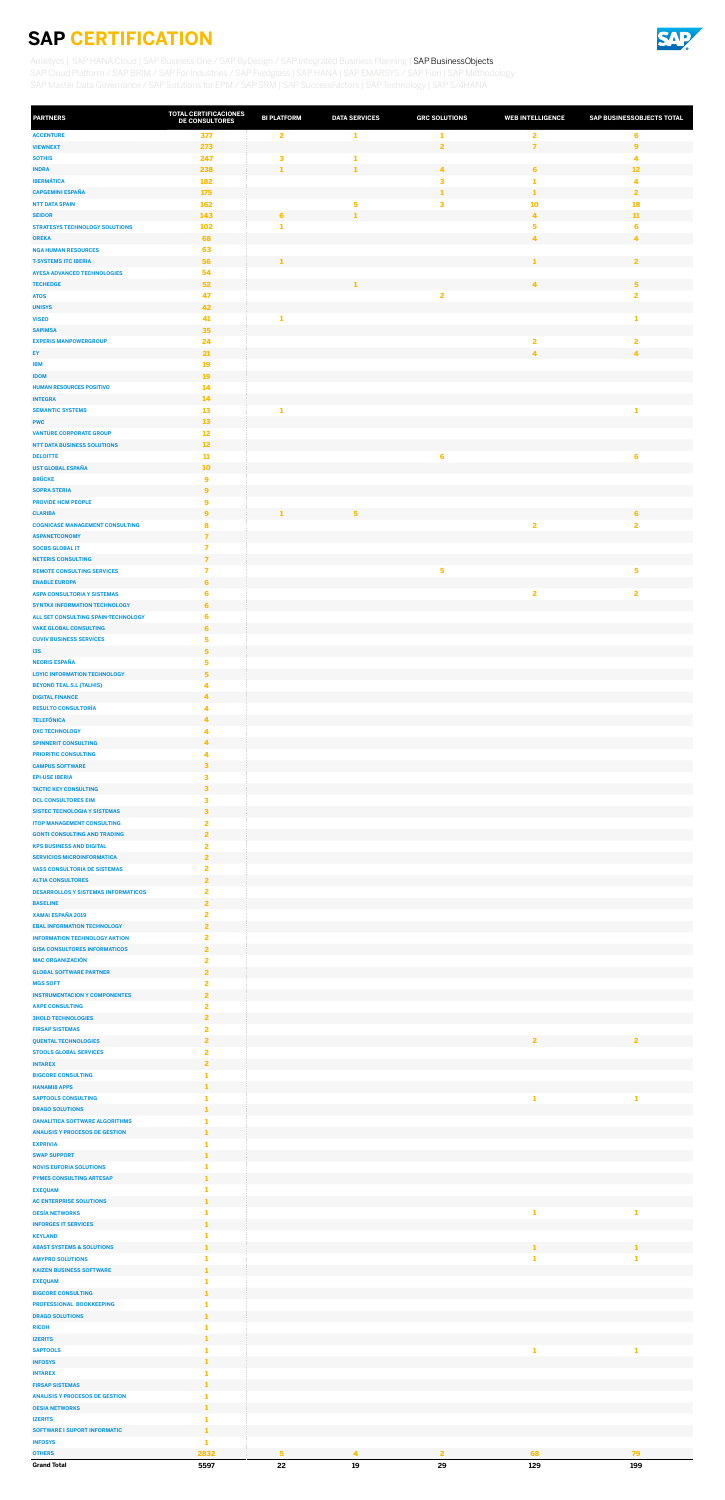

| <b>PARTNERS</b>                                                          | <b>TOTAL CERTIFICACIONES DE</b><br><b>CONSULTORES</b> | <b>SAP CLOUD PLATFORM TOTAL</b> | <b>SAP BRIM</b>         | <b>SAP FOR INDUSTRIES</b> | <b>SAP FIELDGLASS</b> |
|--------------------------------------------------------------------------|-------------------------------------------------------|---------------------------------|-------------------------|---------------------------|-----------------------|
| <b>ACCENTURE</b>                                                         | 377                                                   |                                 |                         | 12                        | 1                     |
| <b>VIEWNEXT</b>                                                          | 273                                                   |                                 | $\overline{2}$          | 20                        |                       |
| <b>SOTHIS</b><br><b>INDRA</b>                                            | 247<br>238                                            |                                 |                         |                           |                       |
| <b>IBERMÁTICA</b>                                                        | 182                                                   | 3                               |                         |                           |                       |
| <b>CAPGEMINI ESPAÑA</b>                                                  | 175                                                   |                                 |                         | $\blacktriangleleft$      |                       |
| <b>NTT DATA SPAIN</b><br><b>SEIDOR</b>                                   | 162<br>143                                            |                                 |                         |                           |                       |
| <b>STRATESYS TECHNOLOGY SOLUTIONS</b>                                    | 102                                                   | 1                               |                         | 1                         |                       |
| <b>OREKA</b>                                                             | 68                                                    | 1                               |                         | $\overline{7}$            |                       |
| <b>NGA HUMAN RESOURCES</b><br><b>T-SYSTEMS ITC IBERIA</b>                | 63<br>56                                              |                                 |                         |                           |                       |
| <b>AYESA ADVANCED TECHNOLOGIES</b>                                       | 54                                                    |                                 |                         | 34                        |                       |
| <b>TECHEDGE</b>                                                          | 52                                                    |                                 |                         | 1                         |                       |
| <b>ATOS</b><br><b>UNISYS</b>                                             | 47<br>42                                              |                                 |                         | 6<br>$\mathbf{1}$         |                       |
| <b>VISEO</b>                                                             | 41                                                    | $\overline{\mathbf{2}}$         |                         |                           |                       |
| <b>SAPIMSA</b>                                                           | 35                                                    |                                 |                         |                           |                       |
| <b>EXPERIS MANPOWERGROUP</b><br>EY                                       | 24<br>21                                              |                                 |                         |                           |                       |
| <b>IBM</b>                                                               | 19                                                    |                                 |                         |                           |                       |
| <b>IDOM</b>                                                              | 19                                                    |                                 |                         |                           |                       |
| <b>HUMAN RESOURCES POSITIVO</b><br><b>INTEGRA</b>                        | 14<br>14                                              | 1                               |                         |                           |                       |
| <b>SEMANTIC SYSTEMS</b>                                                  | 13                                                    |                                 |                         |                           |                       |
| <b>PWC</b>                                                               | 13                                                    |                                 |                         |                           |                       |
| <b>VANTURE CORPORATE GROUP</b><br><b>NTT DATA BUSINESS SOLUTIONS</b>     | $12$<br>12                                            |                                 |                         |                           |                       |
| <b>DELOITTE</b>                                                          | 11                                                    |                                 |                         |                           |                       |
| <b>UST GLOBAL ESPAÑA</b>                                                 | 10                                                    |                                 |                         |                           |                       |
| <b>BRÜCKE</b><br><b>SOPRA STERIA</b>                                     | 9<br>9                                                |                                 |                         |                           |                       |
| <b>PROVIDE HCM PEOPLE</b>                                                | 9                                                     |                                 |                         |                           |                       |
| <b>CLARIBA</b>                                                           | 9                                                     |                                 |                         |                           |                       |
| <b>COGNICASE MANAGEMENT CONSULTING</b>                                   | 8<br>$\overline{7}$                                   |                                 |                         |                           |                       |
| <b>ASPANETCONOMY</b><br><b>SOCBS GLOBAL IT</b>                           | 7                                                     |                                 |                         |                           |                       |
| <b>NETERIS CONSULTING</b>                                                | $\overline{ }$                                        |                                 |                         |                           |                       |
| <b>REMOTE CONSULTING SERVICES</b>                                        | 7                                                     |                                 |                         |                           |                       |
| <b>ENABLE EUROPA</b><br><b>ASPA CONSULTORIA Y SISTEMAS</b>               | 6<br>6                                                |                                 |                         |                           |                       |
| <b>SYNTAX INFORMATION TECHNOLOGY</b>                                     | 6                                                     |                                 |                         |                           |                       |
| ALL SET CONSULTING SPAIN-TECHNOLOGY<br><b>VAKE GLOBAL CONSULTING</b>     | 6<br>6                                                |                                 |                         |                           |                       |
| <b>CUVIV BUSINESS SERVICES</b>                                           | 5                                                     |                                 |                         |                           |                       |
| <b>I3S</b>                                                               | 5                                                     |                                 |                         |                           |                       |
| <b>NEORIS ESPAÑA</b>                                                     | 5<br>5                                                |                                 |                         |                           |                       |
| <b>LOYIC INFORMATION TECHNOLOGY</b><br><b>BEYOND TEAL S.L (TALHIS)</b>   | 4                                                     |                                 |                         |                           |                       |
| <b>DIGITAL FINANCE</b>                                                   | 4                                                     |                                 |                         |                           |                       |
| <b>RESULTO CONSULTORÍA</b><br><b>TELEFÓNICA</b>                          | 4<br>4.                                               |                                 |                         |                           |                       |
| <b>DXC TECHNOLOGY</b>                                                    | 4                                                     |                                 |                         |                           |                       |
| <b>SPINNERIT CONSULTING</b>                                              | 4.                                                    |                                 |                         |                           |                       |
| <b>PRIORITIC CONSULTING</b>                                              | 4                                                     |                                 |                         |                           |                       |
| <b>CAMPUS SOFTWARE</b><br><b>EPI-USE IBERIA</b>                          | 3<br>3                                                |                                 |                         |                           |                       |
| <b>TACTIC KEY CONSULTING</b>                                             | 3                                                     |                                 |                         |                           |                       |
| <b>DCL CONSULTORES EIM</b>                                               | 3                                                     |                                 |                         |                           |                       |
| <b>SISTEC TECNOLOGIA Y SISTEMAS</b><br><b>ITOP MANAGEMENT CONSULTING</b> | $\overline{\mathbf{3}}$<br>$\overline{2}$             |                                 |                         |                           |                       |
| <b>GONTI CONSULTING AND TRADING</b>                                      | 2 <sup>1</sup>                                        |                                 |                         |                           |                       |
| <b>KPS BUSINESS AND DIGITAL</b>                                          | $\overline{\mathbf{2}}$                               |                                 |                         |                           |                       |
| <b>SERVICIOS MICROINFORMATICA</b><br><b>VASS CONSULTORIA DE SISTEMAS</b> | $\overline{2}$<br>2                                   |                                 |                         |                           |                       |
| <b>ALTIA CONSULTORES</b>                                                 | $\overline{2}$                                        |                                 |                         |                           |                       |
| <b>DESARROLLOS Y SISTEMAS INFORMATICOS</b>                               | 2                                                     |                                 |                         |                           |                       |
| <b>BASELINE</b><br><b>XAMAI ESPAÑA 2019</b>                              | $\overline{2}$<br>$\overline{\mathbf{2}}$             |                                 |                         |                           |                       |
| <b>EBAL INFORMATION TECHNOLOGY</b>                                       | $\overline{2}$                                        |                                 |                         |                           |                       |
| <b>INFORMATION TECHNOLOGY AKTION</b>                                     | $\mathbf{2}$                                          |                                 |                         |                           |                       |
| <b>GISA CONSULTORES INFORMATICOS</b><br><b>MAC ORGANIZACIÓN</b>          | $\overline{2}$<br>$\overline{\mathbf{2}}$             |                                 |                         |                           |                       |
| <b>GLOBAL SOFTWARE PARTNER</b>                                           | $\overline{2}$                                        |                                 |                         |                           |                       |
| <b>MGS SOFT</b>                                                          | $\overline{\mathbf{2}}$                               |                                 |                         |                           |                       |
| <b>INSTRUMENTACION Y COMPONENTES</b><br><b>AXPE CONSULTING</b>           | $\overline{2}$<br>$\overline{\mathbf{2}}$             |                                 |                         |                           |                       |
| <b>3HOLD TECHNOLOGIES</b>                                                | $\overline{2}$                                        |                                 |                         |                           |                       |
| <b>FIRSAP SISTEMAS</b>                                                   | $\overline{\mathbf{2}}$                               |                                 |                         |                           |                       |
| <b>QUENTAL TECHNOLOGIES</b><br><b>STOOLS GLOBAL SERVICES</b>             | 2 <sup>1</sup><br>$\overline{2}$                      |                                 |                         |                           |                       |
| <b>INTAREX</b>                                                           | $\overline{2}$                                        |                                 |                         |                           |                       |
| <b>BIGCORE CONSULTING</b>                                                | 1                                                     |                                 |                         |                           |                       |
| <b>HANAMI8 APPS</b><br><b>SAPTOOLS CONSULTING</b>                        | 1<br>1                                                |                                 |                         |                           |                       |
| <b>DRAGO SOLUTIONS</b>                                                   | 1                                                     |                                 |                         |                           |                       |
| <b>OANALITICA SOFTWARE ALGORITHMS</b>                                    | 1                                                     |                                 |                         |                           |                       |
| <b>ANALISIS Y PROCESOS DE GESTION</b><br><b>EXPRIVIA</b>                 | 1.<br>1                                               |                                 |                         |                           |                       |
| <b>SWAP SUPPORT</b>                                                      | 1                                                     |                                 |                         |                           |                       |
| <b>NOVIS EUFORIA SOLUTIONS</b>                                           | 1                                                     |                                 |                         |                           |                       |
| <b>PYMES CONSULTING ARTESAP</b><br><b>EXEQUAM</b>                        | 1<br>1                                                |                                 |                         |                           |                       |
| <b>AC ENTERPRISE SOLUTIONS</b>                                           | 1                                                     |                                 |                         |                           |                       |
| <b>OESÍA NETWORKS</b>                                                    |                                                       |                                 |                         |                           |                       |
| <b>INFORGES IT SERVICES</b><br><b>KEYLAND</b>                            | 1<br>1                                                |                                 |                         |                           |                       |
| <b>ABAST SYSTEMS &amp; SOLUTIONS</b>                                     | 1                                                     |                                 |                         |                           |                       |
| <b>AMYPRO SOLUTIONS</b>                                                  |                                                       |                                 |                         |                           |                       |
| <b>KAIZEN BUSINESS SOFTWARE</b><br><b>EXEQUAM</b>                        | ı<br>1                                                |                                 |                         |                           |                       |
| <b>BIGCORE CONSULTING</b>                                                |                                                       |                                 |                         |                           |                       |
| PROFESSIONAL BOOKKEEPING                                                 | 1                                                     |                                 |                         |                           |                       |
| <b>DRAGO SOLUTIONS</b><br><b>RICOH</b>                                   | 1<br>1                                                |                                 |                         |                           |                       |
| <b>IZERITS</b>                                                           | 1                                                     |                                 |                         |                           |                       |
| <b>SAPTOOLS</b>                                                          | 1                                                     |                                 |                         |                           |                       |
| <b>INFOSYS</b><br><b>INTAREX</b>                                         | 1<br>1                                                |                                 |                         |                           |                       |
| <b>FIRSAP SISTEMAS</b>                                                   | п                                                     |                                 |                         |                           |                       |
| <b>ANALISIS Y PROCESOS DE GESTION</b>                                    | 1                                                     |                                 |                         |                           |                       |
| <b>OESIA NETWORKS</b><br><b>IZERITS</b>                                  | 1<br>1                                                |                                 |                         |                           |                       |
| <b>SOFTWARE I SUPORT INFORMATIC</b>                                      | 1                                                     |                                 |                         |                           |                       |
| <b>INFOSYS</b>                                                           | 1                                                     |                                 |                         |                           |                       |
| <b>OTHERS</b><br><b>Grand Total</b>                                      | 2832<br>5597                                          | 8                               | $\overline{\mathbf{2}}$ | <b>16</b><br>102          | $\mathbf{1}$          |

<span id="page-5-0"></span>[Analitycs](#page-1-0) | [SAP HANA Cloud](#page-2-0) | [SAP Business One / SAP ByDesign / SAP Integrated Business Planning](#page-3-0) | SAP BusinessObjects SAP Cloud Platform / SAP BRIM / SAP For Industries / SAP Fieldglass | [SAP HANA](#page-6-0) | [SAP EMARSYS / SAP Fiori](#page-7-0) | [SAP Methodology](#page-8-0) [SAP Master Data Governance / SAP Solutions for EPM / SAP SRM](#page-9-0) | [SAP SuccessFactors](#page-10-0) | [SAP Technology](#page-11-0) | [SAP S/4HANA](#page-12-0)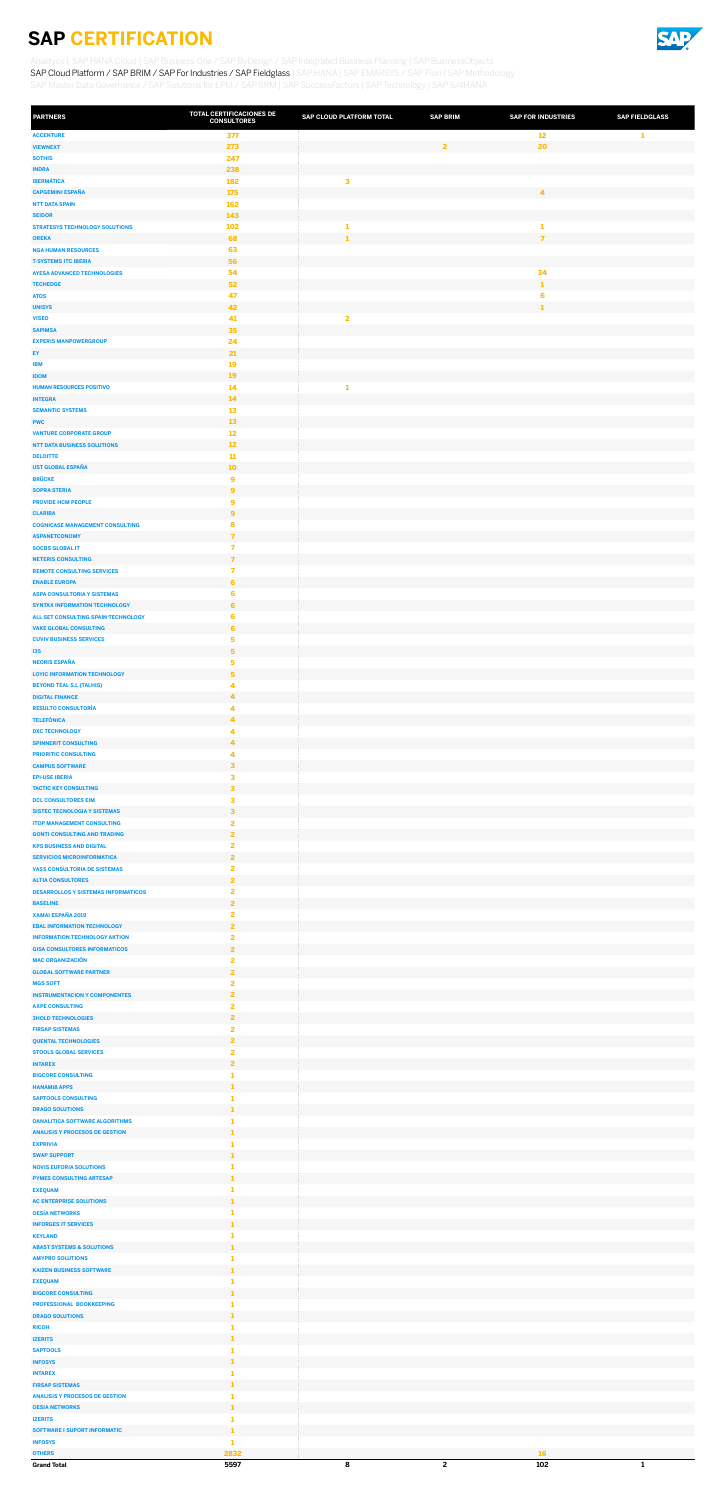

| <b>PARTNERS</b>                                                                | <b>TOTAL CERTIFICACIONES</b><br>DE CONSULTORES | <b>ABAP DEVELOPMENT</b> | <b>DEVELOPMENT</b>      | <b>IMPLEMENTATION</b> | <b>SYSTEM ADMINISTRATION</b> | <b>SAP HANA TOTAL</b>       |
|--------------------------------------------------------------------------------|------------------------------------------------|-------------------------|-------------------------|-----------------------|------------------------------|-----------------------------|
| <b>ACCENTURE</b>                                                               | 377                                            | 10                      | $\overline{2}$          |                       | 1                            | 13                          |
| <b>VIEWNEXT</b>                                                                | 273<br>247                                     | $12$                    |                         |                       | $\mathbf{1}$                 | 13                          |
| <b>SOTHIS</b><br><b>INDRA</b>                                                  | 238                                            | $\mathbf{1}$            | $\overline{\mathbf{3}}$ |                       | $\overline{\mathbf{3}}$      | $\overline{7}$              |
| <b>IBERMÁTICA</b>                                                              | 182                                            | 18                      | <b>15</b>               |                       | 2                            | 35                          |
| <b>CAPGEMINI ESPAÑA</b><br><b>NTT DATA SPAIN</b>                               | 175<br>162                                     | 6                       | 1                       | 4                     | 10<br>2                      | <b>16</b><br>$\overline{7}$ |
| <b>SEIDOR</b>                                                                  | 143                                            |                         |                         | $\mathbf{1}$          | $\mathbf{1}$                 | $\overline{2}$              |
| <b>STRATESYS TECHNOLOGY SOLUTIONS</b>                                          | 102                                            | 1                       |                         |                       |                              | 1                           |
| <b>OREKA</b><br><b>NGA HUMAN RESOURCES</b>                                     | 68<br>63                                       |                         |                         |                       |                              |                             |
| <b>T-SYSTEMS ITC IBERIA</b>                                                    | 56                                             |                         |                         |                       | $\overline{2}$               | $\overline{2}$              |
| <b>AYESA ADVANCED TECHNOLOGIES</b>                                             | 54                                             |                         |                         |                       |                              |                             |
| <b>TECHEDGE</b><br><b>ATOS</b>                                                 | 52<br>47                                       | 1                       |                         |                       |                              | 1                           |
| <b>UNISYS</b>                                                                  | 42                                             |                         | $\mathbf{1}$            |                       |                              | 1                           |
| <b>VISEO</b>                                                                   | 41                                             |                         |                         |                       |                              |                             |
| <b>SAPIMSA</b><br><b>EXPERIS MANPOWERGROUP</b>                                 | 35<br>24                                       | 1                       | $\mathbf{1}$            |                       |                              | $\mathbf{1}$<br>1           |
| EY                                                                             | 21                                             |                         |                         |                       |                              |                             |
| <b>IBM</b>                                                                     | 19                                             |                         |                         |                       |                              |                             |
| <b>IDOM</b><br><b>HUMAN RESOURCES POSITIVO</b>                                 | 19<br>$14$                                     |                         |                         |                       |                              |                             |
| <b>INTEGRA</b>                                                                 | 14                                             |                         |                         |                       |                              |                             |
| <b>SEMANTIC SYSTEMS</b>                                                        | 13                                             |                         |                         |                       | 6                            | 6                           |
| <b>PWC</b><br><b>VANTURE CORPORATE GROUP</b>                                   | 13<br>$12\,$                                   |                         |                         |                       |                              |                             |
| <b>NTT DATA BUSINESS SOLUTIONS</b>                                             | 12                                             |                         |                         |                       |                              |                             |
| <b>DELOITTE</b>                                                                | ${\bf 11}$                                     |                         |                         |                       |                              |                             |
| <b>UST GLOBAL ESPAÑA</b>                                                       | 10 <sub>10</sub>                               |                         |                         |                       |                              |                             |
| <b>BRÜCKE</b><br><b>SOPRA STERIA</b>                                           | $\boldsymbol{9}$<br>$\overline{9}$             | ${\bf 1}$               |                         |                       |                              | $\mathbf{1}$                |
| <b>PROVIDE HCM PEOPLE</b>                                                      | 9                                              |                         |                         |                       |                              |                             |
| <b>CLARIBA</b><br><b>COGNICASE MANAGEMENT CONSULTING</b>                       | $\overline{9}$                                 |                         |                         | 1<br>1                | $\mathbf{1}$                 | $\overline{2}$<br>1         |
| <b>ASPANETCONOMY</b>                                                           | 8<br>$\overline{7}$                            |                         |                         |                       |                              |                             |
| <b>SOCBS GLOBAL IT</b>                                                         | 7                                              |                         |                         |                       | 5                            | 5                           |
| <b>NETERIS CONSULTING</b>                                                      | $\overline{7}$                                 |                         |                         |                       |                              |                             |
| <b>REMOTE CONSULTING SERVICES</b><br><b>ENABLE EUROPA</b>                      | $\overline{7}$<br>6                            |                         |                         |                       |                              |                             |
| <b>ASPA CONSULTORIA Y SISTEMAS</b>                                             | 6                                              |                         |                         |                       | 1                            | 1                           |
| <b>SYNTAX INFORMATION TECHNOLOGY</b>                                           | 6                                              |                         |                         |                       | 3                            | $\overline{\mathbf{3}}$     |
| ALL SET CONSULTING SPAIN-TECHNOLOGY<br><b>VAKE GLOBAL CONSULTING</b>           | 6<br>6                                         |                         |                         |                       |                              |                             |
| <b>CUVIV BUSINESS SERVICES</b>                                                 | 5                                              |                         |                         |                       |                              |                             |
| 13S                                                                            | $\overline{\mathbf{5}}$                        |                         |                         |                       |                              |                             |
| <b>NEORIS ESPAÑA</b><br><b>LOYIC INFORMATION TECHNOLOGY</b>                    | 5<br>$\overline{\mathbf{5}}$                   |                         |                         |                       |                              |                             |
| <b>BEYOND TEAL S.L (TALHIS)</b>                                                | 4                                              |                         |                         |                       |                              |                             |
| <b>DIGITAL FINANCE</b>                                                         | $\blacktriangleleft$                           |                         |                         |                       |                              |                             |
| <b>RESULTO CONSULTORÍA</b><br><b>TELEFÓNICA</b>                                | 4<br>$\blacktriangleleft$                      |                         |                         |                       |                              |                             |
| <b>DXC TECHNOLOGY</b>                                                          | 4                                              |                         |                         |                       |                              |                             |
| <b>SPINNERIT CONSULTING</b>                                                    | $\blacktriangleleft$                           |                         |                         |                       | $\overline{2}$               | $\overline{\mathbf{2}}$     |
| <b>PRIORITIC CONSULTING</b><br><b>CAMPUS SOFTWARE</b>                          | 4<br>$\overline{\mathbf{3}}$                   |                         |                         |                       | 2                            | $\overline{2}$              |
| <b>EPI-USE IBERIA</b>                                                          | 3                                              |                         |                         |                       |                              |                             |
| <b>TACTIC KEY CONSULTING</b>                                                   | $\overline{\mathbf{3}}$                        |                         |                         |                       |                              |                             |
| <b>DCL CONSULTORES EIM</b><br><b>SISTEC TECNOLOGIA Y SISTEMAS</b>              | 3<br>$\overline{\mathbf{3}}$                   |                         |                         |                       |                              |                             |
| <b>ITOP MANAGEMENT CONSULTING</b>                                              | 2                                              |                         |                         |                       |                              |                             |
| <b>GONTI CONSULTING AND TRADING</b>                                            | $\mathbf{2}$                                   |                         |                         |                       |                              |                             |
| <b>KPS BUSINESS AND DIGITAL</b><br><b>SERVICIOS MICROINFORMATICA</b>           | $\overline{2}$<br>$\overline{2}$               |                         |                         |                       |                              |                             |
| <b>VASS CONSULTORIA DE SISTEMAS</b>                                            | $\overline{2}$                                 |                         |                         |                       |                              |                             |
| <b>ALTIA CONSULTORES</b>                                                       | $\overline{2}$                                 |                         |                         |                       | 1                            | 1                           |
| <b>DESARROLLOS Y SISTEMAS INFORMATICOS</b><br><b>BASELINE</b>                  | $\overline{2}$<br>$\overline{2}$               |                         |                         |                       |                              |                             |
| <b>XAMAI ESPAÑA 2019</b>                                                       | $\mathbf{2}$                                   |                         |                         |                       |                              |                             |
| <b>EBAL INFORMATION TECHNOLOGY</b>                                             | $\overline{2}$                                 |                         |                         |                       |                              |                             |
| <b>INFORMATION TECHNOLOGY AKTION</b><br><b>GISA CONSULTORES INFORMATICOS</b>   | $\overline{\mathbf{2}}$<br>$\overline{2}$      |                         |                         |                       |                              |                             |
| <b>MAC ORGANIZACIÓN</b>                                                        | $\overline{\mathbf{2}}$                        |                         |                         |                       |                              |                             |
| <b>GLOBAL SOFTWARE PARTNER</b>                                                 | $\overline{2}$                                 |                         |                         |                       |                              |                             |
| <b>MGS SOFT</b><br><b>INSTRUMENTACION Y COMPONENTES</b>                        | $\overline{2}$<br>$\overline{2}$               |                         |                         |                       |                              |                             |
| <b>AXPE CONSULTING</b>                                                         | $\overline{2}$                                 |                         |                         |                       |                              |                             |
| <b>3HOLD TECHNOLOGIES</b>                                                      | $\overline{2}$                                 |                         |                         |                       |                              |                             |
| <b>FIRSAP SISTEMAS</b><br><b>QUENTAL TECHNOLOGIES</b>                          | 2<br>$\overline{2}$                            |                         |                         |                       |                              |                             |
| <b>STOOLS GLOBAL SERVICES</b>                                                  | $\overline{\mathbf{2}}$                        |                         |                         |                       |                              |                             |
| <b>INTAREX</b>                                                                 | $\overline{2}$                                 |                         |                         |                       |                              |                             |
| <b>BIGCORE CONSULTING</b><br><b>HANAMI8 APPS</b>                               | 1<br>$\mathbf{1}$                              |                         |                         |                       |                              |                             |
| <b>SAPTOOLS CONSULTING</b>                                                     | 1                                              |                         |                         |                       |                              |                             |
| <b>DRAGO SOLUTIONS</b>                                                         | $\mathbf{1}$                                   |                         |                         |                       |                              |                             |
| <b>OANALITICA SOFTWARE ALGORITHMS</b><br><b>ANALISIS Y PROCESOS DE GESTION</b> | 1<br>1                                         |                         |                         |                       |                              |                             |
| <b>EXPRIVIA</b>                                                                | 1                                              |                         |                         |                       |                              |                             |
| <b>SWAP SUPPORT</b>                                                            | $\mathbf{1}$                                   |                         |                         |                       |                              |                             |
| <b>NOVIS EUFORIA SOLUTIONS</b><br><b>PYMES CONSULTING ARTESAP</b>              | 1<br>1                                         |                         |                         |                       |                              |                             |
| <b>EXEQUAM</b>                                                                 | 1                                              |                         |                         |                       |                              |                             |
| <b>AC ENTERPRISE SOLUTIONS</b>                                                 | 1                                              |                         |                         |                       |                              |                             |
| <b>OESÍA NETWORKS</b><br><b>INFORGES IT SERVICES</b>                           | 1<br>1                                         |                         |                         |                       |                              |                             |
| <b>KEYLAND</b>                                                                 | 1                                              |                         |                         |                       |                              |                             |
| <b>ABAST SYSTEMS &amp; SOLUTIONS</b>                                           | 1<br>1                                         |                         |                         |                       |                              |                             |
| <b>AMYPRO SOLUTIONS</b><br><b>KAIZEN BUSINESS SOFTWARE</b>                     | ш                                              |                         |                         |                       |                              |                             |
| <b>EXEQUAM</b>                                                                 | 1                                              |                         |                         |                       |                              |                             |
| <b>BIGCORE CONSULTING</b>                                                      | п                                              |                         |                         |                       |                              |                             |
| <b>PROFESSIONAL BOOKKEEPING</b><br><b>DRAGO SOLUTIONS</b>                      | 1<br>$\mathbf{1}$                              |                         |                         |                       |                              |                             |
| <b>RICOH</b>                                                                   | 1                                              |                         |                         |                       |                              |                             |
| <b>IZERITS</b><br><b>SAPTOOLS</b>                                              | 1<br>1                                         |                         |                         |                       |                              |                             |
| <b>INFOSYS</b>                                                                 | $\mathbf{1}$                                   |                         |                         |                       |                              |                             |
| <b>INTAREX</b>                                                                 | 1                                              |                         |                         |                       |                              |                             |
| <b>FIRSAP SISTEMAS</b><br><b>ANALISIS Y PROCESOS DE GESTION</b>                | 1<br>1                                         |                         |                         |                       |                              |                             |
| <b>OESIA NETWORKS</b>                                                          | 1                                              |                         |                         |                       |                              |                             |
| <b>IZERITS</b>                                                                 | 1                                              |                         |                         |                       |                              |                             |
| <b>SOFTWARE I SUPORT INFORMATIC</b><br><b>INFOSYS</b>                          | 1<br>1                                         |                         |                         |                       |                              |                             |
| <b>OTHERS</b>                                                                  | 2832                                           | 41                      | $\overline{9}$          | 1                     | 8                            | 59                          |
| <b>Grand Total</b>                                                             | 5597                                           | 92                      | 32                      | 8                     | 52                           | 184                         |

<span id="page-6-0"></span>[Analitycs](#page-1-0) | [SAP HANA Cloud](#page-2-0) | [SAP Business One / SAP ByDesign / SAP Integrated Business Planning](#page-3-0) | SAP BusinessObjects [SAP Cloud Platform / SAP BRIM / SAP For Industries / SAP Fieldglass](#page-5-0) | SAP HANA | [SAP EMARSYS / SAP Fiori](#page-7-0) | [SAP Methodology](#page-8-0) [SAP Master Data Governance / SAP Solutions for EPM / SAP SRM](#page-9-0) | [SAP SuccessFactors](#page-10-0) | [SAP Technology](#page-11-0) | [SAP S/4HANA](#page-12-0)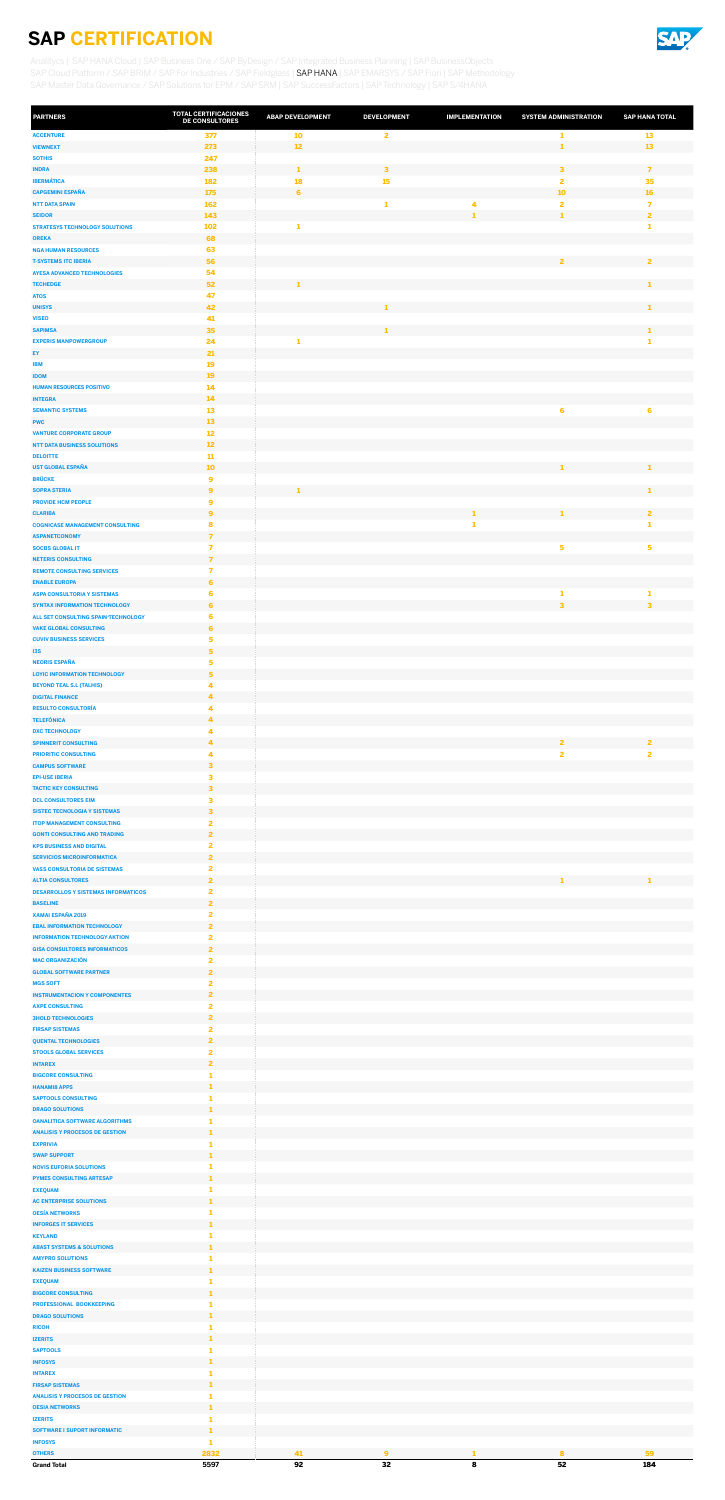

| <b>PARTNERS</b>                                                              | TOTAL CERTIFICACIONES DE CONSULTORES      | <b>SAP EMARSYS</b><br><b>SAP FIORI</b> |
|------------------------------------------------------------------------------|-------------------------------------------|----------------------------------------|
| <b>ACCENTURE</b><br><b>VIEWNEXT</b>                                          | 377<br>273                                | <b>10</b><br>$\mathbf{3}$              |
| <b>SOTHIS</b>                                                                | 247                                       | 3                                      |
| <b>INDRA</b><br><b>IBERMÁTICA</b>                                            | 238<br>182                                | 13<br>1<br>3                           |
| <b>CAPGEMINI ESPAÑA</b>                                                      | 175                                       | 6                                      |
| <b>NTT DATA SPAIN</b><br><b>SEIDOR</b>                                       | 162<br>143                                | 3<br>$\mathbf{1}$                      |
| <b>STRATESYS TECHNOLOGY SOLUTIONS</b>                                        | 102                                       | $\overline{\mathbf{2}}$                |
| <b>OREKA</b><br><b>NGA HUMAN RESOURCES</b>                                   | 68<br>63                                  | $\overline{\mathbf{3}}$                |
| <b>T-SYSTEMS ITC IBERIA</b>                                                  | 56                                        | $\overline{\mathbf{4}}$                |
| <b>AYESA ADVANCED TECHNOLOGIES</b>                                           | 54<br>52                                  | 1<br>3                                 |
| <b>TECHEDGE</b><br><b>ATOS</b>                                               | 47                                        | 5                                      |
| <b>UNISYS</b>                                                                | 42<br>41                                  | 1<br>1                                 |
| <b>VISEO</b><br><b>SAPIMSA</b>                                               | 35                                        |                                        |
| <b>EXPERIS MANPOWERGROUP</b>                                                 | 24                                        | 3                                      |
| EY<br><b>IBM</b>                                                             | 21<br>19                                  |                                        |
| <b>IDOM</b>                                                                  | 19                                        |                                        |
| <b>HUMAN RESOURCES POSITIVO</b><br><b>INTEGRA</b>                            | 14<br>14                                  |                                        |
| <b>SEMANTIC SYSTEMS</b>                                                      | 13                                        |                                        |
| <b>PWC</b><br><b>VANTURE CORPORATE GROUP</b>                                 | 13<br>$12\,$                              |                                        |
| <b>NTT DATA BUSINESS SOLUTIONS</b>                                           | $12$                                      |                                        |
| <b>DELOITTE</b><br><b>UST GLOBAL ESPAÑA</b>                                  | ${\bf 11}$<br>10                          |                                        |
| <b>BRÜCKE</b>                                                                | 9                                         |                                        |
| <b>SOPRA STERIA</b><br><b>PROVIDE HCM PEOPLE</b>                             | $\overline{9}$<br>9                       |                                        |
| <b>CLARIBA</b>                                                               | $\mathbf{9}$                              |                                        |
| <b>COGNICASE MANAGEMENT CONSULTING</b><br><b>ASPANETCONOMY</b>               | 8<br>$\overline{ }$                       | 3                                      |
| <b>SOCBS GLOBAL IT</b>                                                       | 7                                         |                                        |
| <b>NETERIS CONSULTING</b><br><b>REMOTE CONSULTING SERVICES</b>               | $\overline{ }$<br>$\overline{ }$          |                                        |
| <b>ENABLE EUROPA</b>                                                         | 6                                         |                                        |
| <b>ASPA CONSULTORIA Y SISTEMAS</b><br>SYNTAX INFORMATION TECHNOLOGY          | 6<br>6                                    |                                        |
| ALL SET CONSULTING SPAIN-TECHNOLOGY                                          | 6                                         |                                        |
| <b>VAKE GLOBAL CONSULTING</b><br><b>CUVIV BUSINESS SERVICES</b>              | 6<br>5                                    |                                        |
| 13S                                                                          | 5                                         |                                        |
| <b>NEORIS ESPAÑA</b><br><b>LOYIC INFORMATION TECHNOLOGY</b>                  | 5<br>5                                    |                                        |
| <b>BEYOND TEAL S.L (TALHIS)</b>                                              | 4                                         |                                        |
| <b>DIGITAL FINANCE</b><br><b>RESULTO CONSULTORÍA</b>                         | 4<br>4                                    | 1                                      |
| <b>TELEFÓNICA</b>                                                            | 4                                         |                                        |
| <b>DXC TECHNOLOGY</b><br><b>SPINNERIT CONSULTING</b>                         | 4<br>4                                    |                                        |
| <b>PRIORITIC CONSULTING</b>                                                  | 4                                         |                                        |
| <b>CAMPUS SOFTWARE</b>                                                       | 3<br>3                                    |                                        |
| <b>EPI-USE IBERIA</b><br><b>TACTIC KEY CONSULTING</b>                        | 3                                         |                                        |
| <b>DCL CONSULTORES EIM</b>                                                   | 3                                         |                                        |
| <b>SISTEC TECNOLOGIA Y SISTEMAS</b><br><b>ITOP MANAGEMENT CONSULTING</b>     | 3<br>$\mathbf{2}$                         |                                        |
| <b>GONTI CONSULTING AND TRADING</b>                                          | $\overline{2}$                            |                                        |
| <b>KPS BUSINESS AND DIGITAL</b><br><b>SERVICIOS MICROINFORMATICA</b>         | 2<br>$\overline{\mathbf{2}}$              |                                        |
| <b>VASS CONSULTORIA DE SISTEMAS</b><br><b>ALTIA CONSULTORES</b>              | $\overline{\mathbf{2}}$<br>$\overline{2}$ |                                        |
| <b>DESARROLLOS Y SISTEMAS INFORMATICOS</b>                                   | $\mathbf{2}$                              |                                        |
| <b>BASELINE</b><br><b>XAMAI ESPAÑA 2019</b>                                  | $\overline{2}$<br>$\mathbf{2}$            | $\overline{2}$                         |
| <b>EBAL INFORMATION TECHNOLOGY</b>                                           | $\overline{2}$                            |                                        |
| <b>INFORMATION TECHNOLOGY AKTION</b><br><b>GISA CONSULTORES INFORMATICOS</b> | 2<br>$\overline{2}$                       |                                        |
| <b>MAC ORGANIZACIÓN</b>                                                      | $\overline{\mathbf{2}}$                   |                                        |
| <b>GLOBAL SOFTWARE PARTNER</b><br><b>MGS SOFT</b>                            | $\overline{2}$<br>$\overline{\mathbf{2}}$ |                                        |
| <b>INSTRUMENTACION Y COMPONENTES</b>                                         | $\overline{2}$                            |                                        |
| <b>AXPE CONSULTING</b><br><b>3HOLD TECHNOLOGIES</b>                          | 2<br>$\overline{2}$                       |                                        |
| <b>FIRSAP SISTEMAS</b>                                                       | $\mathbf{2}$                              |                                        |
| <b>QUENTAL TECHNOLOGIES</b><br><b>STOOLS GLOBAL SERVICES</b>                 | $\overline{\mathbf{2}}$<br>2              |                                        |
| <b>INTAREX</b>                                                               | $\overline{\mathbf{2}}$                   |                                        |
| <b>BIGCORE CONSULTING</b><br><b>HANAMI8 APPS</b>                             | 1<br>1                                    |                                        |
| <b>SAPTOOLS CONSULTING</b>                                                   | 1                                         |                                        |
| <b>DRAGO SOLUTIONS</b><br><b>OANALITICA SOFTWARE ALGORITHMS</b>              | 1<br>ı                                    |                                        |
| <b>ANALISIS Y PROCESOS DE GESTION</b>                                        |                                           |                                        |
| <b>EXPRIVIA</b><br><b>SWAP SUPPORT</b>                                       | $\mathbf{1}$                              |                                        |
| <b>NOVIS EUFORIA SOLUTIONS</b>                                               |                                           |                                        |
| <b>PYMES CONSULTING ARTESAP</b><br><b>EXEQUAM</b>                            | 1<br>1                                    |                                        |
| <b>AC ENTERPRISE SOLUTIONS</b>                                               | 1                                         |                                        |
| <b>OESÍA NETWORKS</b><br><b>INFORGES IT SERVICES</b>                         | 1                                         |                                        |
| <b>KEYLAND</b>                                                               |                                           |                                        |
| <b>ABAST SYSTEMS &amp; SOLUTIONS</b><br><b>AMYPRO SOLUTIONS</b>              | 1                                         |                                        |
| <b>KAIZEN BUSINESS SOFTWARE</b>                                              |                                           |                                        |
| <b>EXEQUAM</b><br><b>BIGCORE CONSULTING</b>                                  | 1                                         |                                        |
| <b>PROFESSIONAL BOOKKEEPING</b>                                              | 1                                         |                                        |
| <b>DRAGO SOLUTIONS</b><br><b>RICOH</b>                                       | 1<br>1                                    |                                        |
| <b>IZERITS</b>                                                               |                                           |                                        |
| <b>SAPTOOLS</b><br><b>INFOSYS</b>                                            | 1<br>1                                    |                                        |
| <b>INTAREX</b>                                                               |                                           |                                        |
| <b>FIRSAP SISTEMAS</b><br><b>ANALISIS Y PROCESOS DE GESTION</b>              | 1                                         |                                        |
| <b>OESIA NETWORKS</b>                                                        | 1                                         |                                        |
| <b>IZERITS</b><br><b>SOFTWARE I SUPORT INFORMATIC</b>                        | 1                                         |                                        |
| <b>INFOSYS</b>                                                               | 1                                         |                                        |
| <b>OTHERS</b>                                                                | 2832                                      | 32                                     |

<span id="page-7-0"></span>[Analitycs](#page-1-0) | [SAP HANA Cloud](#page-2-0) | [SAP Business One / SAP ByDesign / SAP Integrated Business Planning](#page-3-0) | SAP BusinessObjects [SAP Cloud Platform / SAP BRIM / SAP For Industries / SAP Fieldglass](#page-5-0) | [SAP HANA](#page-6-0) | SAP EMARSYS / SAP Fiori | [SAP Methodology](#page-8-0) [SAP Master Data Governance / SAP Solutions for EPM / SAP SRM](#page-9-0) | [SAP SuccessFactors](#page-10-0) | [SAP Technology](#page-11-0) | [SAP S/4HANA](#page-12-0)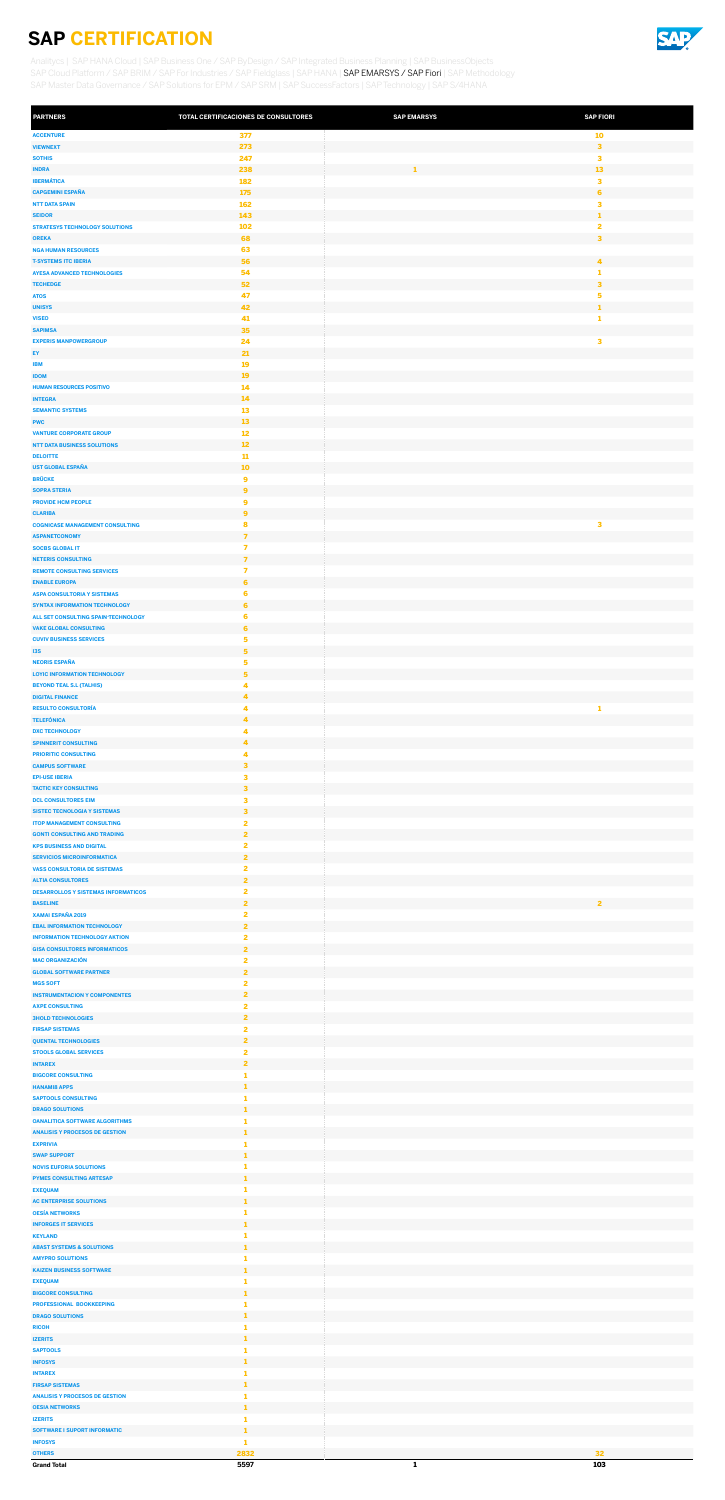

| <b>PARTNERS</b>                                                              | <b>TOTAL CERTIFICACIONES</b><br>DE CONSULTORES | <b>SAP ACTIVATE</b>           | <b>DESIGN THINKING</b>  | <b>SAP S/4HANA CLOUD</b><br><b>IMPLEMANTATION WITH SAP ACTIVATE</b> | SAP METHODOLOGY TOTAL         |
|------------------------------------------------------------------------------|------------------------------------------------|-------------------------------|-------------------------|---------------------------------------------------------------------|-------------------------------|
| <b>ACCENTURE</b>                                                             | 377                                            | 4                             |                         |                                                                     | 4                             |
| <b>VIEWNEXT</b><br><b>SOTHIS</b>                                             | 273<br>247                                     | 11<br>$\overline{\mathbf{2}}$ |                         |                                                                     | 11<br>$\overline{\mathbf{2}}$ |
| <b>INDRA</b>                                                                 | 238                                            | $\mathbf{3}$                  | $\overline{2}$          |                                                                     | $\overline{\mathbf{5}}$       |
| <b>IBERMÁTICA</b>                                                            | 182                                            | $\overline{\mathbf{z}}$       |                         |                                                                     | $\overline{7}$                |
| <b>CAPGEMINI ESPAÑA</b><br><b>NTT DATA SPAIN</b>                             | 175<br>162                                     | 5<br>$\overline{\mathbf{5}}$  | $\overline{\mathbf{2}}$ | 1                                                                   | 5<br>$\bf{8}$                 |
| <b>SEIDOR</b>                                                                | 143                                            |                               |                         |                                                                     |                               |
| <b>STRATESYS TECHNOLOGY SOLUTIONS</b>                                        | 102                                            |                               |                         |                                                                     |                               |
| <b>OREKA</b><br><b>NGA HUMAN RESOURCES</b>                                   | 68<br>63                                       | $\overline{2}$                |                         |                                                                     | $\overline{2}$                |
| <b>T-SYSTEMS ITC IBERIA</b>                                                  | 56                                             | 1                             |                         |                                                                     | 1                             |
| <b>AYESA ADVANCED TECHNOLOGIES</b>                                           | 54                                             |                               |                         |                                                                     |                               |
| <b>TECHEDGE</b><br><b>ATOS</b>                                               | 52<br>47                                       | $\overline{\mathbf{2}}$       |                         |                                                                     | $\mathbf{2}$                  |
| <b>UNISYS</b>                                                                | 42                                             | $\mathbf{I}$                  |                         |                                                                     | $\mathbf{1}$                  |
| <b>VISEO</b>                                                                 | 41<br>35                                       |                               |                         | $\mathbf{1}$                                                        | $\mathbf{1}$                  |
| <b>SAPIMSA</b><br><b>EXPERIS MANPOWERGROUP</b>                               | 24                                             | 1                             |                         |                                                                     | 1                             |
| EY                                                                           | 21                                             | 1                             |                         |                                                                     | $\mathbf{1}$                  |
| <b>IBM</b><br><b>IDOM</b>                                                    | 19<br>19                                       | 1<br>$\mathbf{1}$             |                         |                                                                     | 1<br>$\mathbf{1}$             |
| <b>HUMAN RESOURCES POSITIVO</b>                                              | 14                                             |                               |                         |                                                                     |                               |
| <b>INTEGRA</b>                                                               | 14                                             | $\overline{\mathbf{3}}$       |                         |                                                                     | $\overline{\mathbf{3}}$       |
| <b>SEMANTIC SYSTEMS</b><br><b>PWC</b>                                        | 13<br>13                                       |                               |                         |                                                                     |                               |
| <b>VANTURE CORPORATE GROUP</b>                                               | 12                                             |                               |                         |                                                                     |                               |
| <b>NTT DATA BUSINESS SOLUTIONS</b>                                           | 12                                             |                               |                         |                                                                     |                               |
| <b>DELOITTE</b><br><b>UST GLOBAL ESPAÑA</b>                                  | ${\bf 11}$<br>10                               |                               |                         |                                                                     |                               |
| <b>BRÜCKE</b>                                                                | 9                                              |                               |                         |                                                                     |                               |
| <b>SOPRA STERIA</b>                                                          | $\mathbf{9}$                                   | $\mathbf{1}$                  |                         |                                                                     | $\mathbf{1}$                  |
| <b>PROVIDE HCM PEOPLE</b><br><b>CLARIBA</b>                                  | $\mathbf{9}$<br>$\overline{9}$                 | 1                             |                         |                                                                     | 1                             |
| <b>COGNICASE MANAGEMENT CONSULTING</b>                                       | 8                                              |                               |                         |                                                                     |                               |
| <b>ASPANETCONOMY</b>                                                         | $\overline{7}$                                 |                               |                         |                                                                     |                               |
| <b>SOCBS GLOBAL IT</b><br><b>NETERIS CONSULTING</b>                          | 7<br>$\overline{7}$                            |                               |                         |                                                                     |                               |
| <b>REMOTE CONSULTING SERVICES</b>                                            | $\overline{ }$                                 |                               |                         |                                                                     |                               |
| <b>ENABLE EUROPA</b>                                                         | 6                                              |                               |                         |                                                                     |                               |
| <b>ASPA CONSULTORIA Y SISTEMAS</b><br>SYNTAX INFORMATION TECHNOLOGY          | 6<br>6                                         |                               |                         |                                                                     |                               |
| ALL SET CONSULTING SPAIN-TECHNOLOGY                                          | 6                                              | 1                             |                         |                                                                     | 1                             |
| <b>VAKE GLOBAL CONSULTING</b><br><b>CUVIV BUSINESS SERVICES</b>              | 6<br>5                                         |                               |                         |                                                                     |                               |
| 13S                                                                          | 5                                              |                               |                         |                                                                     |                               |
| <b>NEORIS ESPAÑA</b>                                                         | 5                                              |                               |                         |                                                                     |                               |
| <b>LOYIC INFORMATION TECHNOLOGY</b><br><b>BEYOND TEAL S.L (TALHIS)</b>       | 5<br>4                                         | $\mathbf{1}$                  |                         |                                                                     | -1                            |
| <b>DIGITAL FINANCE</b>                                                       | 4                                              |                               |                         |                                                                     |                               |
| <b>RESULTO CONSULTORÍA</b>                                                   | 4                                              |                               |                         |                                                                     |                               |
| <b>TELEFÓNICA</b><br><b>DXC TECHNOLOGY</b>                                   | 4<br>4                                         |                               |                         |                                                                     |                               |
| <b>SPINNERIT CONSULTING</b>                                                  | 4                                              |                               |                         |                                                                     |                               |
| <b>PRIORITIC CONSULTING</b>                                                  | 4                                              |                               |                         |                                                                     |                               |
| <b>CAMPUS SOFTWARE</b><br><b>EPI-USE IBERIA</b>                              | 3<br>3                                         |                               |                         |                                                                     |                               |
| <b>TACTIC KEY CONSULTING</b>                                                 | $\overline{\mathbf{3}}$                        |                               |                         |                                                                     |                               |
| <b>DCL CONSULTORES EIM</b>                                                   | 3<br>3                                         |                               |                         |                                                                     |                               |
| <b>SISTEC TECNOLOGIA Y SISTEMAS</b><br><b>ITOP MANAGEMENT CONSULTING</b>     | $\overline{\mathbf{2}}$                        |                               |                         |                                                                     |                               |
| <b>GONTI CONSULTING AND TRADING</b>                                          | $\overline{2}$                                 |                               |                         |                                                                     |                               |
| <b>KPS BUSINESS AND DIGITAL</b><br><b>SERVICIOS MICROINFORMATICA</b>         | 2<br>$\overline{2}$                            |                               |                         |                                                                     |                               |
| <b>VASS CONSULTORIA DE SISTEMAS</b>                                          | $\mathbf{2}$                                   |                               |                         |                                                                     |                               |
| <b>ALTIA CONSULTORES</b>                                                     | $\overline{2}$                                 |                               |                         |                                                                     |                               |
| <b>DESARROLLOS Y SISTEMAS INFORMATICOS</b><br><b>BASELINE</b>                | 2<br>$\overline{2}$                            |                               |                         |                                                                     |                               |
| <b>XAMAI ESPAÑA 2019</b>                                                     | 2                                              |                               |                         |                                                                     |                               |
| <b>EBAL INFORMATION TECHNOLOGY</b>                                           | $\overline{2}$                                 |                               |                         |                                                                     |                               |
| <b>INFORMATION TECHNOLOGY AKTION</b><br><b>GISA CONSULTORES INFORMATICOS</b> | $\mathbf{2}$<br>$\overline{2}$                 |                               |                         |                                                                     |                               |
| <b>MAC ORGANIZACIÓN</b>                                                      | 2                                              |                               |                         |                                                                     |                               |
| <b>GLOBAL SOFTWARE PARTNER</b>                                               | $\overline{2}$<br>$\overline{\mathbf{2}}$      |                               |                         |                                                                     |                               |
| <b>MGS SOFT</b><br><b>INSTRUMENTACION Y COMPONENTES</b>                      | $\overline{2}$                                 |                               |                         |                                                                     |                               |
| <b>AXPE CONSULTING</b>                                                       | 2                                              |                               |                         |                                                                     |                               |
| <b>3HOLD TECHNOLOGIES</b><br><b>FIRSAP SISTEMAS</b>                          | $\overline{2}$<br>$\mathbf{2}$                 |                               |                         |                                                                     |                               |
| <b>QUENTAL TECHNOLOGIES</b>                                                  | $\overline{2}$                                 |                               |                         |                                                                     |                               |
| <b>STOOLS GLOBAL SERVICES</b>                                                | 2                                              |                               |                         |                                                                     |                               |
| <b>INTAREX</b><br><b>BIGCORE CONSULTING</b>                                  | $\overline{2}$<br>1                            |                               |                         |                                                                     |                               |
| <b>HANAMI8 APPS</b>                                                          | $\mathbf{1}$                                   |                               |                         |                                                                     |                               |
| <b>SAPTOOLS CONSULTING</b>                                                   | 1                                              |                               |                         |                                                                     |                               |
| <b>DRAGO SOLUTIONS</b><br><b>OANALITICA SOFTWARE ALGORITHMS</b>              | $\mathbf{1}$<br>1                              |                               |                         |                                                                     |                               |
| <b>ANALISIS Y PROCESOS DE GESTION</b>                                        | 1                                              |                               |                         |                                                                     |                               |
| <b>EXPRIVIA</b><br><b>SWAP SUPPORT</b>                                       | 1<br>$\mathbf{1}$                              |                               |                         |                                                                     |                               |
| <b>NOVIS EUFORIA SOLUTIONS</b>                                               | 1                                              |                               |                         |                                                                     |                               |
| <b>PYMES CONSULTING ARTESAP</b>                                              | $\mathbf{1}$                                   |                               |                         |                                                                     |                               |
| <b>EXEQUAM</b><br><b>AC ENTERPRISE SOLUTIONS</b>                             | 1<br>$\mathbf{1}$                              |                               |                         |                                                                     |                               |
| <b>OESÍA NETWORKS</b>                                                        | 1                                              |                               |                         |                                                                     |                               |
| <b>INFORGES IT SERVICES</b>                                                  | 1                                              |                               |                         |                                                                     |                               |
| <b>KEYLAND</b><br><b>ABAST SYSTEMS &amp; SOLUTIONS</b>                       | 1<br>1                                         |                               |                         |                                                                     |                               |
| <b>AMYPRO SOLUTIONS</b>                                                      | 1                                              |                               |                         |                                                                     |                               |
| <b>KAIZEN BUSINESS SOFTWARE</b><br><b>EXEQUAM</b>                            | ш<br>1                                         |                               |                         |                                                                     |                               |
| <b>BIGCORE CONSULTING</b>                                                    | 1                                              |                               |                         |                                                                     |                               |
| <b>PROFESSIONAL BOOKKEEPING</b>                                              | 1                                              |                               |                         |                                                                     |                               |
| <b>DRAGO SOLUTIONS</b><br><b>RICOH</b>                                       | $\mathbf{1}$<br>1                              |                               |                         |                                                                     |                               |
| <b>IZERITS</b>                                                               | 1                                              |                               |                         |                                                                     |                               |
| <b>SAPTOOLS</b>                                                              | 1                                              |                               |                         |                                                                     |                               |
| <b>INFOSYS</b><br><b>INTAREX</b>                                             | $\mathbf{1}$<br>1                              |                               |                         |                                                                     |                               |
| <b>FIRSAP SISTEMAS</b>                                                       | $\mathbf{1}$                                   |                               |                         |                                                                     |                               |
| <b>ANALISIS Y PROCESOS DE GESTION</b><br><b>OESIA NETWORKS</b>               | 1<br>1                                         |                               |                         |                                                                     |                               |
| <b>IZERITS</b>                                                               | 1                                              |                               |                         |                                                                     |                               |
| <b>SOFTWARE I SUPORT INFORMATIC</b>                                          | 1                                              |                               |                         |                                                                     |                               |
| <b>INFOSYS</b><br><b>OTHERS</b>                                              | 1<br>2832                                      | 13                            | 1                       | $\mathbf{2}$                                                        | <b>16</b>                     |
| <b>Grand Total</b>                                                           | 5597                                           | 67                            | 5                       | 4                                                                   | 76                            |

<span id="page-8-0"></span>[Analitycs](#page-1-0) | [SAP HANA Cloud](#page-2-0) | [SAP Business One / SAP ByDesign / SAP Integrated Business Planning](#page-3-0) | [SAP BusinessObjects](#page-4-0)  [SAP Cloud Platform / SAP BRIM / SAP For Industries / SAP Fieldglass](#page-5-0) | [SAP HANA](#page-6-0) | [SAP EMARSYS / SAP Fiori](#page-7-0) | SAP Methodology [SAP Master Data Governance / SAP Solutions for EPM / SAP SRM](#page-9-0) | [SAP SuccessFactors](#page-10-0) | [SAP Technology](#page-11-0) | [SAP S/4HANA](#page-12-0)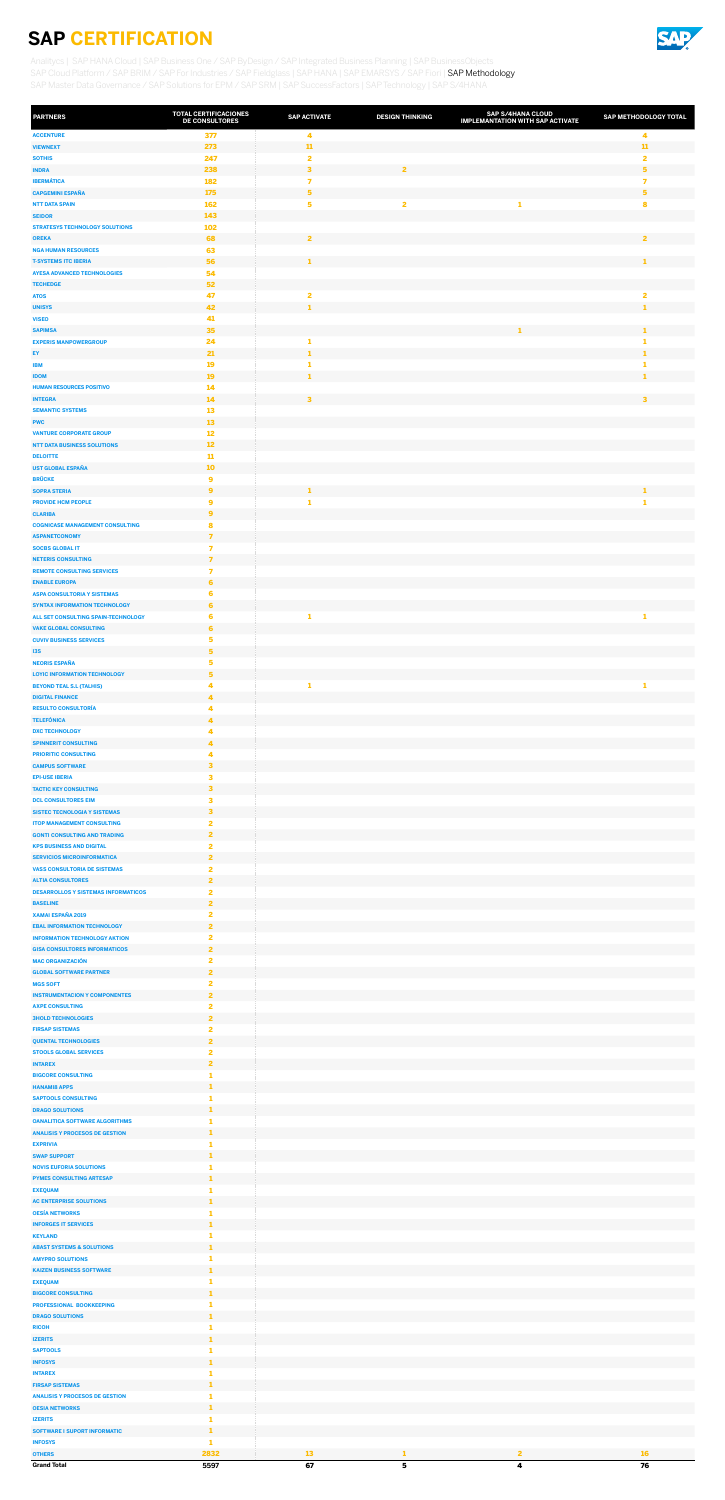

<span id="page-9-0"></span>[Analitycs](#page-1-0) | [SAP HANA Cloud](#page-2-0) | [SAP Business One / SAP ByDesign / SAP Integrated Business Planning](#page-3-0) | SAP BusinessObjects [SAP Cloud Platform / SAP BRIM / SAP For Industries / SAP Fieldglass](#page-5-0) | [SAP HANA](#page-6-0) | [SAP EMARSYS / SAP Fiori](#page-7-0) | [SAP Methodology](#page-8-0) SAP Master Data Governance / SAP Solutions for EPM / SAP SRM | [SAP SuccessFactors](#page-10-0) | [SAP Technology](#page-11-0) | [SAP S/4HANA](#page-12-0)

| <b>PARTNERS</b>                                                          | <b>TOTAL CERTIFICACIONES DE</b><br><b>CONSULTORES</b> | SAP MASTER DATA GOVERNANCE | <b>SAP SOLUTIONS FOR EPM</b> | <b>SAP SRM</b> |
|--------------------------------------------------------------------------|-------------------------------------------------------|----------------------------|------------------------------|----------------|
| <b>ACCENTURE</b>                                                         | 377                                                   |                            | 3                            |                |
| <b>VIEWNEXT</b><br><b>SOTHIS</b>                                         | 273<br>247                                            | 1                          | $\overline{7}$<br>4          |                |
| <b>INDRA</b>                                                             | 238                                                   | 1                          | 12                           |                |
| <b>IBERMÁTICA</b>                                                        | 182                                                   |                            | $\boldsymbol{9}$             |                |
| <b>CAPGEMINI ESPAÑA</b><br><b>NTT DATA SPAIN</b>                         | 175<br>162                                            | 1                          | 1<br>3                       |                |
| <b>SEIDOR</b>                                                            | 143                                                   |                            | 4                            |                |
| <b>STRATESYS TECHNOLOGY SOLUTIONS</b><br><b>OREKA</b>                    | 102<br>68                                             |                            | 4<br>$\overline{\mathbf{3}}$ |                |
| <b>NGA HUMAN RESOURCES</b>                                               | 63                                                    |                            |                              |                |
| <b>T-SYSTEMS ITC IBERIA</b><br><b>AYESA ADVANCED TECHNOLOGIES</b>        | 56<br>54                                              |                            |                              |                |
| <b>TECHEDGE</b>                                                          | 52                                                    |                            | 3<br>$\overline{2}$          |                |
| <b>ATOS</b>                                                              | 47                                                    |                            |                              |                |
| <b>UNISYS</b><br><b>VISEO</b>                                            | 42<br>41                                              |                            |                              |                |
| <b>SAPIMSA</b>                                                           | 35                                                    |                            | 5                            |                |
| <b>EXPERIS MANPOWERGROUP</b><br>EY                                       | 24<br>21                                              |                            |                              |                |
| <b>IBM</b>                                                               | 19                                                    |                            | $\overline{\mathbf{2}}$      |                |
| <b>IDOM</b>                                                              | 19                                                    |                            |                              |                |
| <b>HUMAN RESOURCES POSITIVO</b><br><b>INTEGRA</b>                        | 14<br>14                                              |                            |                              |                |
| <b>SEMANTIC SYSTEMS</b>                                                  | 13                                                    |                            |                              |                |
| <b>PWC</b><br><b>VANTURE CORPORATE GROUP</b>                             | 13<br>12                                              |                            | $\mathbf{1}$                 |                |
| <b>NTT DATA BUSINESS SOLUTIONS</b>                                       | 12                                                    |                            |                              |                |
| <b>DELOITTE</b>                                                          | 11<br><b>10</b>                                       |                            |                              |                |
| <b>UST GLOBAL ESPAÑA</b><br><b>BRÜCKE</b>                                | $\boldsymbol{9}$                                      |                            |                              |                |
| <b>SOPRA STERIA</b>                                                      | 9                                                     |                            | 1                            |                |
| <b>PROVIDE HCM PEOPLE</b><br><b>CLARIBA</b>                              | 9<br>$\overline{9}$                                   |                            |                              |                |
| <b>COGNICASE MANAGEMENT CONSULTING</b>                                   | 8                                                     |                            |                              |                |
| <b>ASPANETCONOMY</b>                                                     | $\overline{7}$                                        |                            |                              |                |
| <b>SOCBS GLOBAL IT</b><br><b>NETERIS CONSULTING</b>                      | 7<br>$\overline{7}$                                   |                            |                              |                |
| <b>REMOTE CONSULTING SERVICES</b>                                        | $\overline{\mathbf{z}}$                               |                            |                              |                |
| <b>ENABLE EUROPA</b><br><b>ASPA CONSULTORIA Y SISTEMAS</b>               | 6<br>6                                                |                            |                              |                |
| SYNTAX INFORMATION TECHNOLOGY                                            | 6                                                     |                            |                              |                |
| ALL SET CONSULTING SPAIN-TECHNOLOGY                                      | 6                                                     |                            |                              |                |
| <b>VAKE GLOBAL CONSULTING</b><br><b>CUVIV BUSINESS SERVICES</b>          | 6<br>5                                                |                            |                              |                |
| <b>I3S</b>                                                               | 5                                                     |                            |                              |                |
| <b>NEORIS ESPAÑA</b><br><b>LOYIC INFORMATION TECHNOLOGY</b>              | 5<br>$\overline{\mathbf{5}}$                          |                            |                              |                |
| <b>BEYOND TEAL S.L (TALHIS)</b>                                          | $\overline{\mathbf{4}}$                               |                            |                              |                |
| <b>DIGITAL FINANCE</b>                                                   | $\overline{4}$                                        |                            |                              |                |
| <b>RESULTO CONSULTORÍA</b><br><b>TELEFÓNICA</b>                          | $\overline{\mathbf{4}}$<br>4                          |                            |                              |                |
| <b>DXC TECHNOLOGY</b>                                                    | $\overline{\mathbf{4}}$                               |                            |                              |                |
| <b>SPINNERIT CONSULTING</b><br><b>PRIORITIC CONSULTING</b>               | 4<br>$\overline{\mathbf{4}}$                          |                            |                              |                |
| <b>CAMPUS SOFTWARE</b>                                                   | $\overline{\mathbf{3}}$                               |                            |                              |                |
| <b>EPI-USE IBERIA</b>                                                    | $\overline{\mathbf{3}}$                               |                            |                              |                |
| <b>TACTIC KEY CONSULTING</b><br><b>DCL CONSULTORES EIM</b>               | $\overline{\mathbf{3}}$<br>$\overline{\mathbf{3}}$    |                            | $\overline{\mathbf{3}}$      |                |
| <b>SISTEC TECNOLOGIA Y SISTEMAS</b>                                      | $\mathbf{3}$                                          |                            |                              |                |
| <b>ITOP MANAGEMENT CONSULTING</b><br><b>GONTI CONSULTING AND TRADING</b> | $\overline{\mathbf{2}}$<br>$\overline{2}$             |                            |                              |                |
| <b>KPS BUSINESS AND DIGITAL</b>                                          | $\overline{\mathbf{2}}$                               |                            |                              |                |
| <b>SERVICIOS MICROINFORMATICA</b>                                        | $\overline{2}$                                        |                            |                              |                |
| <b>VASS CONSULTORIA DE SISTEMAS</b><br><b>ALTIA CONSULTORES</b>          | $\overline{\mathbf{2}}$<br>$\mathbf{z}$               |                            |                              |                |
| <b>DESARROLLOS Y SISTEMAS INFORMATICOS</b>                               | $\overline{\mathbf{2}}$                               |                            |                              |                |
| <b>BASELINE</b><br>XAMAI ESPAÑA 2019                                     | $\overline{2}$<br>$\overline{\mathbf{2}}$             |                            |                              |                |
| <b>EBAL INFORMATION TECHNOLOGY</b>                                       | $\overline{2}$                                        |                            |                              |                |
| <b>INFORMATION TECHNOLOGY AKTION</b>                                     | $\overline{\mathbf{2}}$                               |                            |                              |                |
| <b>GISA CONSULTORES INFORMATICOS</b><br><b>MAC ORGANIZACIÓN</b>          | $\overline{2}$<br>$\overline{\mathbf{2}}$             |                            |                              |                |
| <b>GLOBAL SOFTWARE PARTNER</b>                                           | $\overline{2}$                                        |                            |                              |                |
| <b>MGS SOFT</b><br><b>INSTRUMENTACION Y COMPONENTES</b>                  | $\overline{\mathbf{2}}$<br>$\overline{\mathbf{2}}$    |                            |                              |                |
| <b>AXPE CONSULTING</b>                                                   | $\overline{\mathbf{2}}$                               |                            |                              |                |
| <b>3HOLD TECHNOLOGIES</b>                                                | $\overline{\mathbf{2}}$                               |                            |                              |                |
| <b>FIRSAP SISTEMAS</b><br><b>QUENTAL TECHNOLOGIES</b>                    | $\overline{\mathbf{2}}$<br>$\overline{2}$             |                            |                              |                |
| <b>STOOLS GLOBAL SERVICES</b>                                            | $\overline{\mathbf{2}}$                               |                            |                              |                |
| <b>INTAREX</b><br><b>BIGCORE CONSULTING</b>                              | $\overline{\mathbf{2}}$<br>1                          |                            |                              |                |
| <b>HANAMI8 APPS</b>                                                      | 1                                                     |                            |                              |                |
| <b>SAPTOOLS CONSULTING</b>                                               |                                                       |                            |                              |                |
| <b>DRAGO SOLUTIONS</b><br><b>OANALITICA SOFTWARE ALGORITHMS</b>          | 1<br>1                                                |                            |                              |                |
| <b>ANALISIS Y PROCESOS DE GESTION</b>                                    | 1                                                     |                            |                              |                |
| <b>EXPRIVIA</b><br><b>SWAP SUPPORT</b>                                   | 1<br>$\mathbf{1}$                                     |                            | п                            |                |
| <b>NOVIS EUFORIA SOLUTIONS</b>                                           | -1                                                    |                            |                              |                |
| <b>PYMES CONSULTING ARTESAP</b><br><b>EXEQUAM</b>                        | $\mathbf{1}$<br>1                                     |                            |                              |                |
| <b>AC ENTERPRISE SOLUTIONS</b>                                           | $\mathbf{1}$                                          |                            |                              |                |
| <b>OESÍA NETWORKS</b>                                                    | -1                                                    |                            |                              |                |
| <b>INFORGES IT SERVICES</b><br><b>KEYLAND</b>                            | 1<br>1                                                |                            |                              |                |
| <b>ABAST SYSTEMS &amp; SOLUTIONS</b>                                     | $\mathbf{1}$                                          |                            |                              |                |
| <b>AMYPRO SOLUTIONS</b>                                                  | 1                                                     |                            |                              |                |
| <b>KAIZEN BUSINESS SOFTWARE</b><br><b>EXEQUAM</b>                        | -1                                                    |                            |                              |                |
| <b>BIGCORE CONSULTING</b>                                                | 1                                                     |                            |                              |                |
| PROFESSIONAL BOOKKEEPING<br><b>DRAGO SOLUTIONS</b>                       | -1<br>1                                               |                            |                              |                |
| <b>RICOH</b>                                                             | 1                                                     |                            |                              |                |
| <b>IZERITS</b>                                                           | -1                                                    |                            |                              |                |
| <b>SAPTOOLS</b><br><b>INFOSYS</b>                                        | -1<br>1                                               |                            |                              |                |
| <b>INTAREX</b>                                                           | -1                                                    |                            |                              |                |
| <b>FIRSAP SISTEMAS</b><br><b>ANALISIS Y PROCESOS DE GESTION</b>          | -1                                                    |                            |                              |                |
| <b>OESIA NETWORKS</b>                                                    | 1                                                     |                            |                              |                |
| <b>IZERITS</b>                                                           | 1                                                     |                            |                              |                |
| <b>SOFTWARE I SUPORT INFORMATIC</b><br><b>INFOSYS</b>                    | 1<br>-1                                               |                            |                              |                |
| <b>OTHERS</b>                                                            | 2832                                                  | 1                          | 34                           | $\overline{2}$ |
| <b>Grand Total</b>                                                       | 5597                                                  | $\blacktriangleleft$       | 102                          | 4              |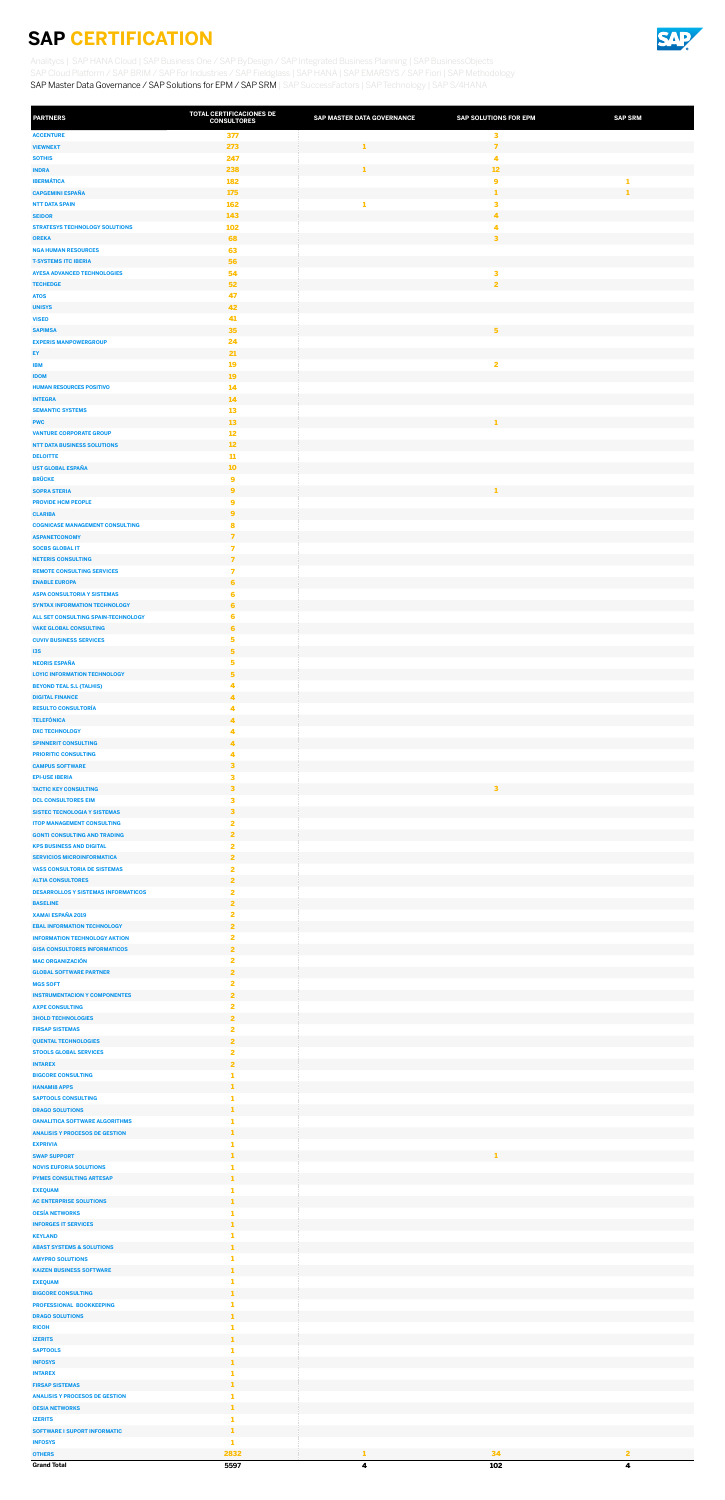| <b>PARTNERS</b>                                                                | <b>TOTAL</b><br><b>CERTIFICACIONES</b><br><b>DE CONSULTORES</b> | <b>CAREER</b><br><b>DEVELOPMENT</b><br><b>PLANNING AND</b> | <b>COMPENSATION</b>      | <b>EMPLOYEE</b><br><b>CENTRAL</b> | <b>EMPLOYEE</b><br><b>CENTRAL</b><br><b>PAYROLL</b> | <b>LEARNING</b><br><b>MANAGEMENT</b> | <b>ONBOARDING</b>       | <b>PERFORMANCE</b><br><b>AND GOALS</b><br><b>MANAGEMENT</b> | <b>RECRUITING:</b><br><b>CANDIDATE</b><br><b>EXPERIENCE</b> | <b>RECRUITING:</b><br><b>RECRUITER</b><br><b>EXPERIENCE</b> | SAP SUCCESSFACTORS FULL SUCCESSION<br><b>CLOUD/CORE HYBRID</b> | <b>MANAGEMENT</b><br><b>PAY</b> | VARIABLE WORKFORCE WORKFORCE SAP SUCCESSFACTORS<br><b>ANALYTICS</b><br><b>ANALYTICS</b> | <b>TOTAL</b>                   |
|--------------------------------------------------------------------------------|-----------------------------------------------------------------|------------------------------------------------------------|--------------------------|-----------------------------------|-----------------------------------------------------|--------------------------------------|-------------------------|-------------------------------------------------------------|-------------------------------------------------------------|-------------------------------------------------------------|----------------------------------------------------------------|---------------------------------|-----------------------------------------------------------------------------------------|--------------------------------|
| <b>ACCENTURE</b>                                                               | 377                                                             | <b>MENTORING</b>                                           | 4                        | 11                                | $\mathbf{z}$                                        | $\overline{2}$                       | 3                       |                                                             |                                                             |                                                             |                                                                | 3                               |                                                                                         | 35 <sub>5</sub>                |
| <b>VIEWNEXT</b>                                                                | 273                                                             |                                                            |                          |                                   |                                                     |                                      |                         |                                                             |                                                             |                                                             |                                                                |                                 |                                                                                         | 6 <sup>1</sup>                 |
| <b>SOTHIS</b><br><b>INDRA</b>                                                  | 247<br>238                                                      |                                                            |                          |                                   |                                                     |                                      |                         |                                                             |                                                             |                                                             |                                                                |                                 |                                                                                         | 16 <sup>°</sup><br>22          |
| <b>IBERMÁTICA</b>                                                              | 182                                                             |                                                            |                          |                                   |                                                     |                                      |                         |                                                             |                                                             |                                                             |                                                                |                                 |                                                                                         |                                |
| <b>CAPGEMINI ESPAÑA</b><br><b>NTT DATA SPAIN</b>                               | <b>175</b><br>162                                               | $\overline{\mathbf{2}}$                                    | $\overline{2}$           |                                   |                                                     |                                      |                         |                                                             |                                                             |                                                             |                                                                |                                 |                                                                                         | $\overline{2}$<br>27           |
| <b>SEIDOR</b>                                                                  | 143                                                             |                                                            | $\overline{\phantom{a}}$ |                                   |                                                     |                                      |                         | -2                                                          |                                                             |                                                             |                                                                |                                 |                                                                                         | 32 <sub>2</sub>                |
| <b>STRATESYS TECHNOLOGY SOLUTIONS</b>                                          | 102                                                             | $\overline{\mathbf{2}}$                                    |                          |                                   |                                                     |                                      |                         |                                                             |                                                             |                                                             |                                                                |                                 |                                                                                         | 18                             |
| <b>OREKA</b><br><b>NGA HUMAN RESOURCES</b>                                     | 68<br>63                                                        |                                                            | 4                        | 17                                |                                                     |                                      |                         | 9                                                           |                                                             |                                                             |                                                                |                                 |                                                                                         | 6<br>47                        |
| <b>T-SYSTEMS ITC IBERIA</b>                                                    | 56                                                              |                                                            |                          |                                   |                                                     |                                      |                         |                                                             |                                                             | п.                                                          |                                                                |                                 | $\overline{2}$                                                                          | 9                              |
| <b>AYESA ADVANCED TECHNOLOGIES</b><br><b>TECHEDGE</b>                          | 54<br>52 <sub>2</sub>                                           |                                                            |                          |                                   |                                                     |                                      |                         |                                                             |                                                             |                                                             |                                                                |                                 |                                                                                         |                                |
| <b>ATOS</b>                                                                    | 47                                                              |                                                            |                          |                                   |                                                     |                                      |                         |                                                             |                                                             |                                                             |                                                                |                                 |                                                                                         | $\overline{2}$                 |
| <b>UNISYS</b>                                                                  | 42<br>41                                                        |                                                            | $\mathbf{3}$             | -5                                |                                                     | -1                                   | $\overline{\mathbf{4}}$ | 7                                                           |                                                             | $\overline{2}$                                              |                                                                |                                 |                                                                                         |                                |
| <b>VISEO</b><br><b>SAPIMSA</b>                                                 | 35                                                              |                                                            |                          |                                   |                                                     |                                      |                         |                                                             | $\overline{2}$                                              |                                                             |                                                                |                                 |                                                                                         | 26                             |
| <b>EXPERIS MANPOWERGROUP</b>                                                   | 24                                                              |                                                            |                          |                                   |                                                     |                                      |                         |                                                             |                                                             |                                                             |                                                                |                                 |                                                                                         | $\overline{2}$                 |
| EY<br><b>IBM</b>                                                               | 21<br>19                                                        |                                                            |                          | $\overline{\mathbf{z}}$           |                                                     |                                      |                         |                                                             |                                                             |                                                             |                                                                |                                 |                                                                                         | 5 <sup>1</sup><br>$\mathbf{B}$ |
| <b>IDOM</b>                                                                    | 19                                                              |                                                            |                          |                                   |                                                     |                                      |                         |                                                             |                                                             |                                                             |                                                                |                                 |                                                                                         |                                |
| <b>HUMAN RESOURCES POSITIVO</b><br><b>INTEGRA</b>                              | 14<br>14                                                        |                                                            | 3                        |                                   |                                                     |                                      |                         | $\overline{2}$                                              |                                                             |                                                             |                                                                |                                 |                                                                                         | 11<br>6                        |
| <b>SEMANTIC SYSTEMS</b>                                                        | 13                                                              |                                                            |                          |                                   |                                                     |                                      |                         |                                                             |                                                             |                                                             |                                                                |                                 |                                                                                         |                                |
| <b>PWC</b>                                                                     | 13                                                              |                                                            |                          |                                   |                                                     |                                      |                         |                                                             |                                                             |                                                             |                                                                |                                 |                                                                                         |                                |
| <b>VANTURE CORPORATE GROUP</b><br><b>NTT DATA BUSINESS SOLUTIONS</b>           | 12<br>12 <sub>2</sub>                                           |                                                            |                          |                                   |                                                     |                                      |                         |                                                             |                                                             |                                                             |                                                                |                                 |                                                                                         |                                |
| <b>DELOITTE</b>                                                                | $\bf{11}$                                                       |                                                            |                          |                                   |                                                     |                                      |                         |                                                             |                                                             |                                                             |                                                                |                                 |                                                                                         |                                |
| <b>UST GLOBAL ESPAÑA</b><br><b>BRÜCKE</b>                                      | 10 <sub>1</sub>                                                 |                                                            |                          |                                   |                                                     |                                      |                         |                                                             |                                                             |                                                             |                                                                |                                 |                                                                                         |                                |
| <b>SOPRA STERIA</b>                                                            |                                                                 |                                                            |                          |                                   |                                                     |                                      |                         |                                                             |                                                             |                                                             |                                                                |                                 |                                                                                         |                                |
| <b>PROVIDE HCM PEOPLE</b>                                                      |                                                                 |                                                            |                          | -3                                |                                                     |                                      |                         |                                                             |                                                             |                                                             |                                                                |                                 |                                                                                         |                                |
| <b>CLARIBA</b><br><b>COGNICASE MANAGEMENT CONSULTING</b>                       | 9 <sup>°</sup>                                                  |                                                            |                          |                                   |                                                     |                                      |                         |                                                             |                                                             |                                                             |                                                                |                                 |                                                                                         |                                |
| <b>ASPANETCONOMY</b>                                                           | $\overline{ }$                                                  |                                                            |                          |                                   |                                                     |                                      |                         |                                                             |                                                             |                                                             |                                                                |                                 |                                                                                         |                                |
| <b>SOCBS GLOBAL IT</b>                                                         | $\mathbf{z}$                                                    |                                                            |                          |                                   |                                                     |                                      |                         |                                                             |                                                             |                                                             |                                                                |                                 |                                                                                         |                                |
| <b>NETERIS CONSULTING</b><br><b>REMOTE CONSULTING SERVICES</b>                 |                                                                 |                                                            |                          |                                   |                                                     |                                      |                         |                                                             |                                                             |                                                             |                                                                |                                 |                                                                                         |                                |
| <b>ENABLE EUROPA</b>                                                           | 6                                                               |                                                            |                          |                                   |                                                     |                                      |                         |                                                             |                                                             |                                                             |                                                                |                                 |                                                                                         |                                |
| <b>ASPA CONSULTORIA Y SISTEMAS</b><br><b>SYNTAX INFORMATION TECHNOLOGY</b>     | 6                                                               |                                                            |                          |                                   |                                                     |                                      |                         |                                                             |                                                             |                                                             |                                                                |                                 |                                                                                         |                                |
| ALL SET CONSULTING SPAIN-TECHNOLOGY                                            |                                                                 |                                                            |                          |                                   |                                                     |                                      |                         |                                                             |                                                             |                                                             |                                                                |                                 |                                                                                         |                                |
| <b>VAKE GLOBAL CONSULTING</b>                                                  | 6                                                               |                                                            |                          | $\blacksquare$                    |                                                     |                                      |                         | $\mathbf{1}$                                                | $\blacksquare$                                              |                                                             |                                                                |                                 |                                                                                         | -5 -                           |
| <b>CUVIV BUSINESS SERVICES</b><br><b>I3S</b>                                   | -51                                                             |                                                            |                          |                                   |                                                     |                                      |                         |                                                             |                                                             |                                                             |                                                                |                                 |                                                                                         |                                |
| <b>NEORIS ESPAÑA</b>                                                           |                                                                 |                                                            |                          |                                   |                                                     |                                      |                         |                                                             |                                                             |                                                             |                                                                |                                 |                                                                                         |                                |
| <b>LOYIC INFORMATION TECHNOLOGY</b><br><b>BEYOND TEAL S.L (TALHIS)</b>         | 5 <sub>1</sub>                                                  |                                                            |                          |                                   |                                                     |                                      |                         |                                                             |                                                             |                                                             |                                                                |                                 |                                                                                         |                                |
| <b>DIGITAL FINANCE</b>                                                         |                                                                 |                                                            |                          |                                   |                                                     |                                      |                         |                                                             |                                                             |                                                             |                                                                |                                 |                                                                                         |                                |
| <b>RESULTO CONSULTORÍA</b>                                                     |                                                                 |                                                            |                          |                                   | $\mathbf{1}$                                        |                                      |                         |                                                             |                                                             |                                                             |                                                                |                                 |                                                                                         | $\mathbf{1}$ and $\mathbf{1}$  |
| <b>TELEFÓNICA</b><br><b>DXC TECHNOLOGY</b>                                     | $\overline{4}$                                                  |                                                            |                          |                                   |                                                     |                                      |                         |                                                             |                                                             |                                                             |                                                                |                                 |                                                                                         |                                |
| <b>SPINNERIT CONSULTING</b>                                                    | $\blacktriangle$                                                |                                                            |                          |                                   |                                                     |                                      |                         |                                                             |                                                             |                                                             |                                                                |                                 |                                                                                         |                                |
| <b>PRIORITIC CONSULTING</b><br><b>CAMPUS SOFTWARE</b>                          | $\mathbf{R}$                                                    |                                                            |                          |                                   |                                                     |                                      |                         |                                                             |                                                             |                                                             |                                                                |                                 |                                                                                         |                                |
| <b>EPI-USE IBERIA</b>                                                          |                                                                 |                                                            |                          |                                   |                                                     |                                      |                         |                                                             |                                                             |                                                             |                                                                |                                 |                                                                                         | $\overline{\mathbf{3}}$        |
| <b>TACTIC KEY CONSULTING</b>                                                   | $\mathbf{R}$                                                    |                                                            |                          |                                   |                                                     |                                      |                         |                                                             |                                                             |                                                             |                                                                |                                 |                                                                                         |                                |
| <b>DCL CONSULTORES EIM</b><br><b>SISTEC TECNOLOGIA Y SISTEMAS</b>              |                                                                 |                                                            |                          |                                   |                                                     |                                      |                         |                                                             |                                                             |                                                             |                                                                |                                 |                                                                                         |                                |
| <b>ITOP MANAGEMENT CONSULTING</b>                                              |                                                                 |                                                            |                          |                                   |                                                     |                                      |                         |                                                             |                                                             |                                                             |                                                                |                                 |                                                                                         |                                |
| <b>GONTI CONSULTING AND TRADING</b><br><b>KPS BUSINESS AND DIGITAL</b>         | $\overline{2}$                                                  |                                                            |                          |                                   |                                                     |                                      |                         |                                                             |                                                             |                                                             |                                                                |                                 |                                                                                         |                                |
| <b>SERVICIOS MICROINFORMATICA</b>                                              | $\overline{2}$                                                  |                                                            |                          |                                   |                                                     |                                      |                         |                                                             |                                                             |                                                             |                                                                |                                 |                                                                                         |                                |
| <b>VASS CONSULTORIA DE SISTEMAS</b>                                            | $\overline{2}$                                                  |                                                            |                          |                                   |                                                     |                                      |                         |                                                             |                                                             |                                                             |                                                                |                                 |                                                                                         |                                |
| <b>ALTIA CONSULTORES</b><br><b>DESARROLLOS Y SISTEMAS INFORMATICOS</b>         | $\mathbf{2}$                                                    |                                                            |                          |                                   |                                                     |                                      |                         |                                                             |                                                             |                                                             |                                                                |                                 |                                                                                         |                                |
| <b>BASELINE</b>                                                                | $2^{\circ}$                                                     |                                                            |                          |                                   |                                                     |                                      |                         |                                                             |                                                             |                                                             |                                                                |                                 |                                                                                         |                                |
| <b>XAMAI ESPAÑA 2019</b><br><b>EBAL INFORMATION TECHNOLOGY</b>                 | 2 <sup>1</sup>                                                  |                                                            |                          |                                   |                                                     |                                      |                         |                                                             |                                                             |                                                             |                                                                |                                 |                                                                                         |                                |
| <b>INFORMATION TECHNOLOGY AKTION</b>                                           | $\overline{2}$                                                  |                                                            |                          |                                   |                                                     |                                      |                         |                                                             |                                                             |                                                             |                                                                |                                 |                                                                                         |                                |
| <b>GISA CONSULTORES INFORMATICOS</b>                                           | $\overline{2}$                                                  |                                                            |                          |                                   |                                                     |                                      |                         |                                                             |                                                             |                                                             |                                                                |                                 |                                                                                         |                                |
| <b>MAC ORGANIZACIÓN</b><br><b>GLOBAL SOFTWARE PARTNER</b>                      | $\overline{2}$                                                  |                                                            |                          |                                   |                                                     |                                      |                         |                                                             |                                                             |                                                             |                                                                |                                 |                                                                                         |                                |
| <b>MGS SOFT</b>                                                                | -2                                                              |                                                            |                          |                                   |                                                     |                                      |                         |                                                             |                                                             |                                                             |                                                                |                                 |                                                                                         |                                |
| <b>INSTRUMENTACION Y COMPONENTES</b>                                           | $\overline{2}$                                                  |                                                            |                          |                                   |                                                     |                                      |                         |                                                             |                                                             |                                                             |                                                                |                                 |                                                                                         |                                |
| <b>AXPE CONSULTING</b><br><b>3HOLD TECHNOLOGIES</b>                            | $\overline{2}$                                                  |                                                            |                          |                                   |                                                     |                                      |                         |                                                             |                                                             |                                                             |                                                                |                                 |                                                                                         |                                |
| <b>FIRSAP SISTEMAS</b>                                                         |                                                                 |                                                            |                          |                                   |                                                     |                                      |                         |                                                             |                                                             |                                                             |                                                                |                                 |                                                                                         |                                |
| <b>QUENTAL TECHNOLOGIES</b><br><b>STOOLS GLOBAL SERVICES</b>                   | $\overline{2}$                                                  |                                                            |                          |                                   |                                                     |                                      |                         |                                                             |                                                             |                                                             |                                                                |                                 |                                                                                         |                                |
| <b>INTAREX</b>                                                                 | $\overline{2}$                                                  |                                                            |                          |                                   |                                                     |                                      |                         |                                                             |                                                             |                                                             |                                                                |                                 |                                                                                         |                                |
| <b>BIGCORE CONSULTING</b><br><b>HANAMI8 APPS</b>                               |                                                                 |                                                            |                          |                                   |                                                     |                                      |                         |                                                             |                                                             |                                                             |                                                                |                                 |                                                                                         |                                |
| <b>SAPTOOLS CONSULTING</b>                                                     |                                                                 |                                                            |                          |                                   |                                                     |                                      |                         |                                                             |                                                             |                                                             |                                                                |                                 |                                                                                         |                                |
| <b>DRAGO SOLUTIONS</b>                                                         |                                                                 |                                                            |                          |                                   |                                                     |                                      |                         |                                                             |                                                             |                                                             |                                                                |                                 |                                                                                         |                                |
| <b>OANALITICA SOFTWARE ALGORITHMS</b><br><b>ANALISIS Y PROCESOS DE GESTION</b> |                                                                 |                                                            |                          |                                   |                                                     |                                      |                         |                                                             |                                                             |                                                             |                                                                |                                 |                                                                                         |                                |
| <b>EXPRIVIA</b>                                                                |                                                                 |                                                            |                          |                                   |                                                     |                                      |                         |                                                             |                                                             |                                                             |                                                                |                                 |                                                                                         |                                |
| <b>SWAP SUPPORT</b><br><b>NOVIS EUFORIA SOLUTIONS</b>                          |                                                                 |                                                            |                          |                                   |                                                     |                                      |                         |                                                             |                                                             |                                                             |                                                                |                                 |                                                                                         |                                |
| <b>PYMES CONSULTING ARTESAP</b>                                                |                                                                 |                                                            |                          |                                   |                                                     |                                      |                         |                                                             |                                                             |                                                             |                                                                |                                 |                                                                                         |                                |
| <b>EXEQUAM</b>                                                                 |                                                                 |                                                            |                          |                                   |                                                     |                                      |                         |                                                             |                                                             |                                                             |                                                                |                                 |                                                                                         |                                |
| <b>AC ENTERPRISE SOLUTIONS</b><br><b>OESÍA NETWORKS</b>                        |                                                                 |                                                            |                          |                                   |                                                     |                                      |                         |                                                             |                                                             |                                                             |                                                                |                                 |                                                                                         |                                |
| <b>INFORGES IT SERVICES</b>                                                    |                                                                 |                                                            |                          |                                   |                                                     |                                      |                         |                                                             |                                                             |                                                             |                                                                |                                 |                                                                                         |                                |
| <b>KEYLAND</b>                                                                 |                                                                 |                                                            |                          |                                   |                                                     |                                      |                         |                                                             |                                                             |                                                             |                                                                |                                 |                                                                                         |                                |
| <b>ABAST SYSTEMS &amp; SOLUTIONS</b><br><b>AMYPRO SOLUTIONS</b>                |                                                                 |                                                            |                          |                                   |                                                     |                                      |                         |                                                             |                                                             |                                                             |                                                                |                                 |                                                                                         |                                |
| <b>KAIZEN BUSINESS SOFTWARE</b>                                                |                                                                 |                                                            |                          |                                   |                                                     |                                      |                         |                                                             |                                                             |                                                             |                                                                |                                 |                                                                                         |                                |
| <b>EXEQUAM</b><br><b>BIGCORE CONSULTING</b>                                    |                                                                 |                                                            |                          |                                   |                                                     |                                      |                         |                                                             |                                                             |                                                             |                                                                |                                 |                                                                                         |                                |
| <b>PROFESSIONAL BOOKKEEPING</b>                                                |                                                                 |                                                            |                          |                                   |                                                     |                                      |                         |                                                             |                                                             |                                                             |                                                                |                                 |                                                                                         |                                |
| <b>DRAGO SOLUTIONS</b><br><b>RICOH</b>                                         |                                                                 |                                                            |                          |                                   |                                                     |                                      |                         |                                                             |                                                             |                                                             |                                                                |                                 |                                                                                         |                                |
| <b>IZERITS</b>                                                                 |                                                                 |                                                            |                          |                                   |                                                     |                                      |                         |                                                             |                                                             |                                                             |                                                                |                                 |                                                                                         |                                |
| <b>SAPTOOLS</b>                                                                |                                                                 |                                                            |                          |                                   |                                                     |                                      |                         |                                                             |                                                             |                                                             |                                                                |                                 |                                                                                         |                                |
| <b>INFOSYS</b><br><b>INTAREX</b>                                               |                                                                 |                                                            |                          |                                   |                                                     |                                      |                         |                                                             |                                                             |                                                             |                                                                |                                 |                                                                                         |                                |
| <b>FIRSAP SISTEMAS</b>                                                         |                                                                 |                                                            |                          |                                   |                                                     |                                      |                         |                                                             |                                                             |                                                             |                                                                |                                 |                                                                                         |                                |
| <b>ANALISIS Y PROCESOS DE GESTION</b><br><b>OESIA NETWORKS</b>                 |                                                                 |                                                            |                          |                                   |                                                     |                                      |                         |                                                             |                                                             |                                                             |                                                                |                                 |                                                                                         |                                |
| <b>IZERITS</b>                                                                 |                                                                 |                                                            |                          |                                   |                                                     |                                      |                         |                                                             |                                                             |                                                             |                                                                |                                 |                                                                                         |                                |
| <b>SOFTWARE I SUPORT INFORMATIC</b>                                            |                                                                 |                                                            |                          |                                   |                                                     |                                      |                         |                                                             |                                                             |                                                             |                                                                |                                 |                                                                                         |                                |
| <b>INFOSYS</b><br><b>OTHERS</b>                                                | 2832                                                            | 5 <sub>1</sub>                                             | $\mathbf{8}$             | 32 <sub>2</sub>                   | 14                                                  | 9                                    | $\mathbf{8}$            | <b>16</b>                                                   | 7                                                           | 9                                                           |                                                                | $\mathbf{2}$<br>$\overline{7}$  | -1                                                                                      | 119                            |
| <b>Grand Total</b>                                                             | 5597                                                            | 11                                                         | 32                       | 116                               | 21                                                  | 37                                   | 36                      | 56                                                          | 25                                                          | 48                                                          | 10                                                             | 17<br>$\overline{\mathbf{4}}$   | 9<br>$\overline{\mathbf{1}}$                                                            | 423                            |



<span id="page-10-0"></span>[Analitycs](#page-1-0) | [SAP HANA Cloud](#page-2-0) | [SAP Business One / SAP ByDesign / SAP Integrated Business Planning](#page-3-0) | [SAP BusinessObjects](#page-4-0) | [SAP Cloud Platform / SAP BRIM / SAP For Industries / SAP Fieldglass](#page-5-0) | [SAP HANA](#page-6-0) | SAP EMARSYS / SAP Fio [SAP Methodology](#page-8-0) | [SAP Master Data Governance / SAP Solutions for EPM / SAP SRM](#page-9-0) | SAP SuccessFactors | [SAP Technology](#page-11-0) | [SAP S/4HANA](#page-12-0)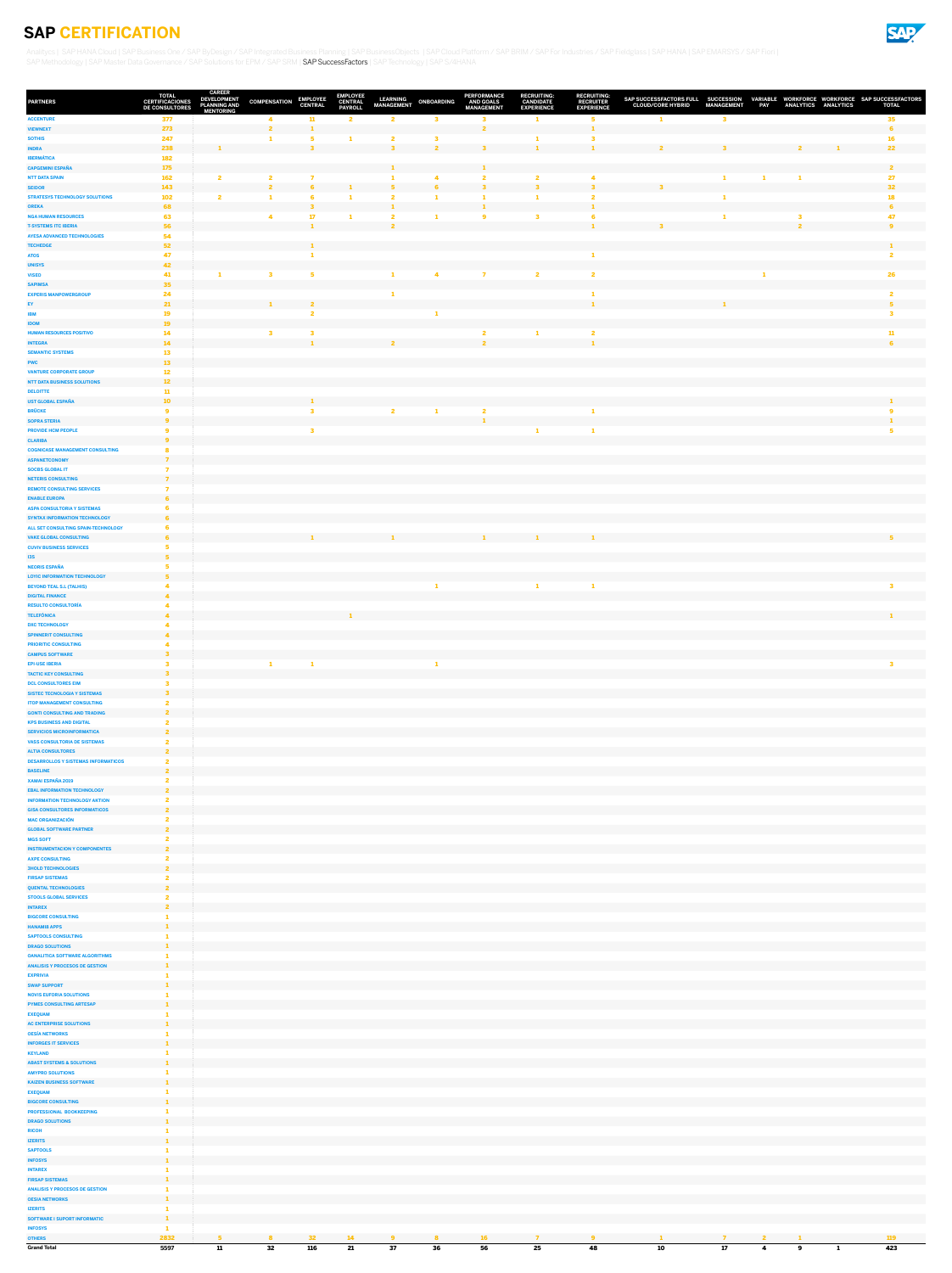

<span id="page-11-0"></span>[Analitycs](#page-1-0) | [SAP HANA Cloud](#page-2-0) | [SAP Business One / SAP ByDesign / SAP Integrated Business Planning](#page-3-0) | [SAP BusinessObjects](#page-4-0) | [SAP Cloud Platform / SAP BRIM / SAP For Industries / SAP Fieldglass](#page-5-0) | [SAP HANA](#page-6-0) | SAP EMARSYS / SAP Fio [SAP Methodology](#page-8-0) | [SAP Master Data Governance / SAP Solutions for EPM / SAP SRM](#page-9-0) | [SAP SuccessFactors](#page-10-0) | SAP Technology | [SAP S/4HANA](#page-12-0)

| <b>PARTNERS</b>                                                       | <b>TOTAL CERTIFICACIONES</b><br>DE CONSULTORES | <b>ABAP DEVELOPMENT</b> | <b>ENTERPRISE MOBILITY</b> | <b>S/4 HANA CONVERSION</b> | <b>SAP NETWEAVER SYSTEM</b><br><b>ADMINISTRATION</b> | SAP PROCESS ORCHESTRATION SAP SOLUTION MANAGER |                | <b>SYSTEM ADMINISTRATION</b> | SAP TECHNOLOGY TOTAL  |
|-----------------------------------------------------------------------|------------------------------------------------|-------------------------|----------------------------|----------------------------|------------------------------------------------------|------------------------------------------------|----------------|------------------------------|-----------------------|
| <b>ACCENTURE</b>                                                      | 447                                            | 38                      |                            |                            | 9                                                    |                                                |                |                              | 47                    |
| <b>INDRA</b><br><b>DELOITTE</b>                                       | 302<br>269                                     | 14<br>17 <sup>2</sup>   |                            |                            |                                                      |                                                |                |                              | 17 <sub>2</sub><br>20 |
| <b>SOTHIS</b>                                                         | 261                                            | <b>19</b>               |                            |                            | $\overline{2}$                                       |                                                | $\mathbf{1}$   |                              | 28                    |
| <b>INETUM</b><br><b>VIEWNEXT</b>                                      | 260<br>255                                     | 11<br><b>19</b>         |                            |                            | $\mathbf{z}$                                         |                                                | $\overline{7}$ |                              | 19<br>28              |
| <b>IBERMATICA</b>                                                     | 248                                            | 23                      | 3                          |                            |                                                      |                                                |                |                              | 28                    |
| <b>SEIDOR</b>                                                         | 204                                            |                         |                            |                            | $\mathbf{z}$                                         |                                                |                |                              | 10                    |
| <b>NTT DATA</b><br><b>CAPGEMINI</b>                                   | 201<br><b>196</b>                              | 5<br>13                 |                            |                            | $\overline{\mathbf{2}}$                              |                                                |                |                              | 17 <sup>17</sup>      |
| <b>STRATESYS</b>                                                      | <b>170</b>                                     |                         |                            |                            |                                                      |                                                |                |                              |                       |
| <b>NGA ARINSO</b><br><b>AYESA ADVANCED TECHNOLOGIES</b>               | <b>167</b><br>86                               | 8                       |                            |                            |                                                      |                                                |                |                              | 12 <sup>7</sup>       |
| <b>OREKA IT</b>                                                       | 85                                             | 8                       | $\overline{\mathbf{z}}$    |                            |                                                      |                                                |                |                              | 10 <sub>1</sub>       |
| <b>T-SYSTEMS</b>                                                      | 84                                             | 14                      |                            |                            |                                                      | $\mathbf{2}$                                   |                |                              | 14 <sup>1</sup>       |
| <b>SAPIMSA</b><br><b>TECHEDGE</b>                                     | 73<br>61                                       |                         |                            |                            |                                                      |                                                |                |                              |                       |
| <b>ATOS</b>                                                           | 56                                             | 9 <sup>°</sup>          |                            |                            |                                                      |                                                |                |                              | 9                     |
| <b>VISEO</b><br><b>DXC TECHNOLOGY</b>                                 | 48<br>47                                       | з                       |                            |                            |                                                      |                                                |                |                              |                       |
| <b>INTEGRA</b>                                                        | 43                                             |                         |                            |                            |                                                      |                                                |                |                              |                       |
| <b>SCL</b>                                                            | 39<br>38                                       | $\overline{\mathbf{2}}$ |                            |                            |                                                      |                                                |                |                              |                       |
| <b>IBM</b><br><b>UNISYS</b>                                           | 35                                             |                         |                            |                            |                                                      |                                                |                |                              |                       |
| <b>SEMANTIC SYSTEMS</b>                                               | 27                                             |                         |                            |                            | 6                                                    |                                                |                |                              |                       |
| <b>EXPERIS MANPOWERGROUP</b><br>ALTIM TECNOLOGIAS DE LA INFORMACIÓN   | 26<br>21                                       |                         |                            |                            |                                                      |                                                |                |                              |                       |
| <b>SOPRA STERIA</b>                                                   | <b>19</b>                                      | 5.                      |                            |                            |                                                      |                                                |                |                              |                       |
| EY<br><b>PRICE WATERHOUSE COOPERS</b>                                 | <b>18</b><br>17 <sup>2</sup>                   |                         |                            |                            |                                                      |                                                |                |                              |                       |
| <b>HUMAN RESOURCES POSITIVO</b>                                       | 16                                             |                         |                            |                            |                                                      |                                                |                |                              |                       |
| <b>IDOM</b>                                                           | <b>15</b>                                      |                         |                            | $\overline{2}$             | $\mathbf{1}$                                         |                                                |                |                              | 3 <sup>1</sup>        |
| <b>NTT DATA BUSINESS SOLUTIONS</b><br><b>LINKE IT</b>                 | 14<br><b>13</b>                                |                         |                            |                            |                                                      |                                                |                |                              |                       |
| <b>CLARIBA</b>                                                        | 12                                             |                         |                            |                            |                                                      |                                                |                |                              |                       |
| <b>UST GLOBAL</b><br><b>BRÜCKE ASESORES</b>                           | 10<br>10                                       |                         |                            |                            |                                                      |                                                |                |                              |                       |
| <b>PROVIDE HCM PEOPLE</b>                                             | 10                                             |                         |                            |                            |                                                      |                                                |                |                              |                       |
| <b>DESARROLLOS Y SISTEMAS INFORMATICOS</b>                            | 9                                              |                         |                            |                            | 2                                                    |                                                |                |                              |                       |
| <b>VANTURE</b><br><b>NTT MANAGED SERVICES EMEA</b>                    | 9<br>8                                         |                         |                            |                            |                                                      |                                                |                |                              |                       |
| <b>SOCBS SCP</b>                                                      | 8                                              |                         |                            |                            |                                                      |                                                |                |                              |                       |
| <b>EPI-USE</b><br><b>ASPANETCONOMY</b>                                | 7                                              |                         |                            |                            |                                                      |                                                |                |                              |                       |
| <b>NEORIS</b>                                                         |                                                |                         |                            |                            |                                                      |                                                |                |                              |                       |
| <b>PRIORITIC CONSULTING</b>                                           | 6                                              |                         |                            |                            |                                                      |                                                |                |                              |                       |
| <b>ALL SET CONSULTING</b><br><b>ASPA CONSULTORIA Y SISTEMAS</b>       | ь                                              |                         |                            |                            |                                                      |                                                |                |                              |                       |
| <b>COGNICASE MANAGEMENT CONSULTING</b>                                | 6                                              |                         |                            |                            |                                                      |                                                |                |                              |                       |
| <b>NETERIS CONSULTING</b><br><b>ADVANTIC CONSULTORES</b>              | 6                                              | 3                       |                            |                            |                                                      |                                                |                |                              |                       |
| <b>ACCELERA TECNOLOGIA MES SOFTWARE</b>                               | 5                                              |                         |                            |                            |                                                      |                                                |                |                              |                       |
| <b>HIBERUS</b>                                                        |                                                |                         |                            |                            |                                                      |                                                |                |                              |                       |
| <b>CUVIV BUSINESS SERVICES</b><br><b>ENABLE EUROPA</b>                | 5 <sub>1</sub>                                 |                         |                            |                            |                                                      |                                                | $\mathbf{2}$   |                              |                       |
| <b>CONVISTA</b>                                                       | $\overline{\mathbf{4}}$                        |                         |                            |                            |                                                      |                                                |                |                              |                       |
| <b>NOVAPRAXIS SOLUCIONES DENEGOCIO</b><br><b>ALAMOCONSULTING</b>      | 4<br>4                                         |                         |                            |                            |                                                      |                                                |                |                              |                       |
| <b>SISTEC TECNOLOGIA Y SISTEMAS</b>                                   |                                                |                         |                            |                            |                                                      |                                                |                |                              |                       |
| <b>LOYIC INFORMATION TECHNOLOGY</b>                                   | $\blacktriangle$                               |                         |                            |                            |                                                      |                                                |                |                              |                       |
| <b>RESULTO CONSULTORÍA</b><br><b>DIGITAL FINANCE</b>                  | $\blacktriangle$                               |                         |                            |                            |                                                      |                                                |                |                              |                       |
| <b>INGENIERÍA EN INTEGRACIÓN DE SISTEMAS</b>                          | $\overline{\mathbf{3}}$                        |                         |                            |                            |                                                      |                                                |                |                              |                       |
| <b>TELEFONICA</b>                                                     | $\mathbf{3}$                                   |                         |                            |                            |                                                      |                                                |                |                              |                       |
| <b>DCL</b><br><b>MGS SOFT</b>                                         | 3                                              |                         |                            |                            | $\mathbf{1}$                                         |                                                |                |                              |                       |
| <b>REMOTE CONSULTING SERVICES</b>                                     |                                                |                         |                            |                            |                                                      |                                                |                |                              |                       |
| <b>INTAREX</b><br><b>MAC ORGANIZACIÓN</b>                             | $\overline{\mathbf{3}}$                        |                         |                            |                            |                                                      |                                                |                |                              |                       |
| <b>CAMPUS SOFTWARE</b>                                                | $\mathbf{3}$                                   |                         |                            |                            |                                                      |                                                |                |                              |                       |
| <b>FIRSAP SISTEMAS</b>                                                | 3                                              |                         |                            |                            |                                                      |                                                |                |                              |                       |
| <b>3HOLD TECHNOLOGIES, SL</b><br><b>INFORMATION TECHNOLOGY AKTION</b> | $\overline{\mathbf{3}}$<br>3                   |                         |                            |                            |                                                      |                                                |                |                              |                       |
| <b>GONTI CONSULTING AND TRADING</b>                                   | $\overline{2}$                                 |                         |                            |                            |                                                      |                                                |                |                              |                       |
| <b>BASELINE</b><br><b>VASS</b>                                        | $\overline{2}$                                 |                         |                            |                            |                                                      |                                                |                |                              |                       |
| <b>ANALISIS Y PROCESOS DE GESTION</b>                                 | 2                                              |                         |                            |                            |                                                      |                                                |                |                              |                       |
| <b>GISA CONSULTORES INFORMATICOS</b>                                  | $\overline{2}$                                 |                         |                            |                            |                                                      |                                                |                |                              |                       |
| <b>EBAL INFORMATION TECHNOLOGY</b><br><b>HANAMI8</b>                  | 2<br>$\overline{2}$                            |                         |                            |                            |                                                      |                                                |                |                              |                       |
| <b>AUREN CONSULTORES</b>                                              | $\overline{2}$                                 |                         |                            |                            |                                                      |                                                |                |                              |                       |
| <b>ARTESAP</b><br><b>AXPE CONSULTING</b>                              | $\overline{2}$                                 |                         |                            |                            |                                                      |                                                |                |                              |                       |
| <b>GABINET DE SOFTWARE PROFESSIONAL</b>                               | $\overline{2}$                                 |                         |                            |                            |                                                      |                                                |                |                              |                       |
| <b>QOSIT CONSULTING</b>                                               |                                                |                         |                            |                            |                                                      |                                                |                |                              |                       |
| <b>MYCLOUDDOOR</b><br><b>QUENTAL TECHNOLOGIES</b>                     | $\overline{2}$                                 |                         |                            |                            |                                                      |                                                |                |                              |                       |
| <b>NETCHECK</b>                                                       | $\overline{2}$                                 |                         |                            |                            |                                                      |                                                |                |                              |                       |
| <b>EXPERT ONE</b><br><b>ASER INFORMATION TECHNOLOGY</b>               | ๑<br>$\overline{2}$                            |                         |                            |                            |                                                      |                                                |                |                              |                       |
| <b>EXPRIVIA</b>                                                       | $\mathbf{\mathcal{P}}$                         |                         |                            |                            | 1                                                    |                                                |                |                              |                       |
| <b>LABORATORIO DE SISTEMAS INFORMÁTICO</b>                            | $\overline{2}$                                 |                         |                            |                            |                                                      |                                                |                |                              |                       |
| <b>ALTIA CONSULTORES</b><br><b>NOVIS EUFORIA SOLUTIONS</b>            |                                                |                         |                            |                            |                                                      |                                                |                |                              |                       |
| <b>KEYLAND SISTEMAS DE GESTIÓN</b>                                    |                                                |                         |                            |                            |                                                      |                                                |                |                              |                       |
| <b>NEW BUSINESS INTELLIGENCE COMPANY,</b>                             | - 1                                            |                         |                            |                            |                                                      |                                                |                |                              |                       |
| <b>OESIA NETWORKS</b><br><b>ANT TECHNOLOGY 2020</b>                   |                                                |                         |                            |                            |                                                      |                                                |                |                              |                       |
| <b>SOFTWARE I SUPORT INFORMATIC</b>                                   |                                                |                         |                            |                            |                                                      |                                                |                |                              |                       |
| <b>KAIZEN BUSINESS SOFTWARE</b><br><b>EXEQUAM</b>                     | - 11                                           |                         |                            |                            |                                                      |                                                |                |                              |                       |
| <b>BIGCORE CONSULTING</b>                                             |                                                |                         |                            |                            |                                                      |                                                |                |                              |                       |
| <b>PROFESSIONAL BOOKKEEPING</b>                                       |                                                |                         |                            |                            |                                                      |                                                |                |                              |                       |
| <b>DRAGO SOLUTIONS</b><br><b>RICOH</b>                                |                                                |                         |                            |                            |                                                      |                                                |                |                              |                       |
| <b>IZERITS</b>                                                        |                                                |                         |                            |                            |                                                      |                                                |                |                              |                       |
| <b>SAPTOOLS</b><br><b>INFOSYS</b>                                     |                                                |                         |                            |                            |                                                      |                                                |                |                              |                       |
| <b>INTAREX</b>                                                        |                                                |                         |                            |                            |                                                      |                                                |                |                              |                       |
| <b>FIRSAP SISTEMAS</b>                                                |                                                |                         |                            |                            |                                                      |                                                |                |                              |                       |
| <b>ANALISIS Y PROCESOS DE GESTION</b><br><b>OESIA NETWORKS</b>        |                                                |                         |                            |                            |                                                      |                                                |                |                              |                       |
| <b>IZERITS</b>                                                        |                                                |                         |                            |                            |                                                      |                                                |                |                              |                       |
| <b>SOFTWARE I SUPORT INFORMATIC</b><br><b>INFOSYS</b>                 |                                                |                         |                            |                            |                                                      |                                                |                |                              |                       |
| <b>OTHERS</b>                                                         | 2330                                           | <b>158</b>              |                            | $\overline{4}$             | 6                                                    | 10                                             | $\mathbf{8}$   | 1                            | 187                   |
| <b>Grand Total</b>                                                    | 6459                                           | 380                     | 12                         | 15                         | 49                                                   | 16                                             | 24             | $\overline{2}$               | 498                   |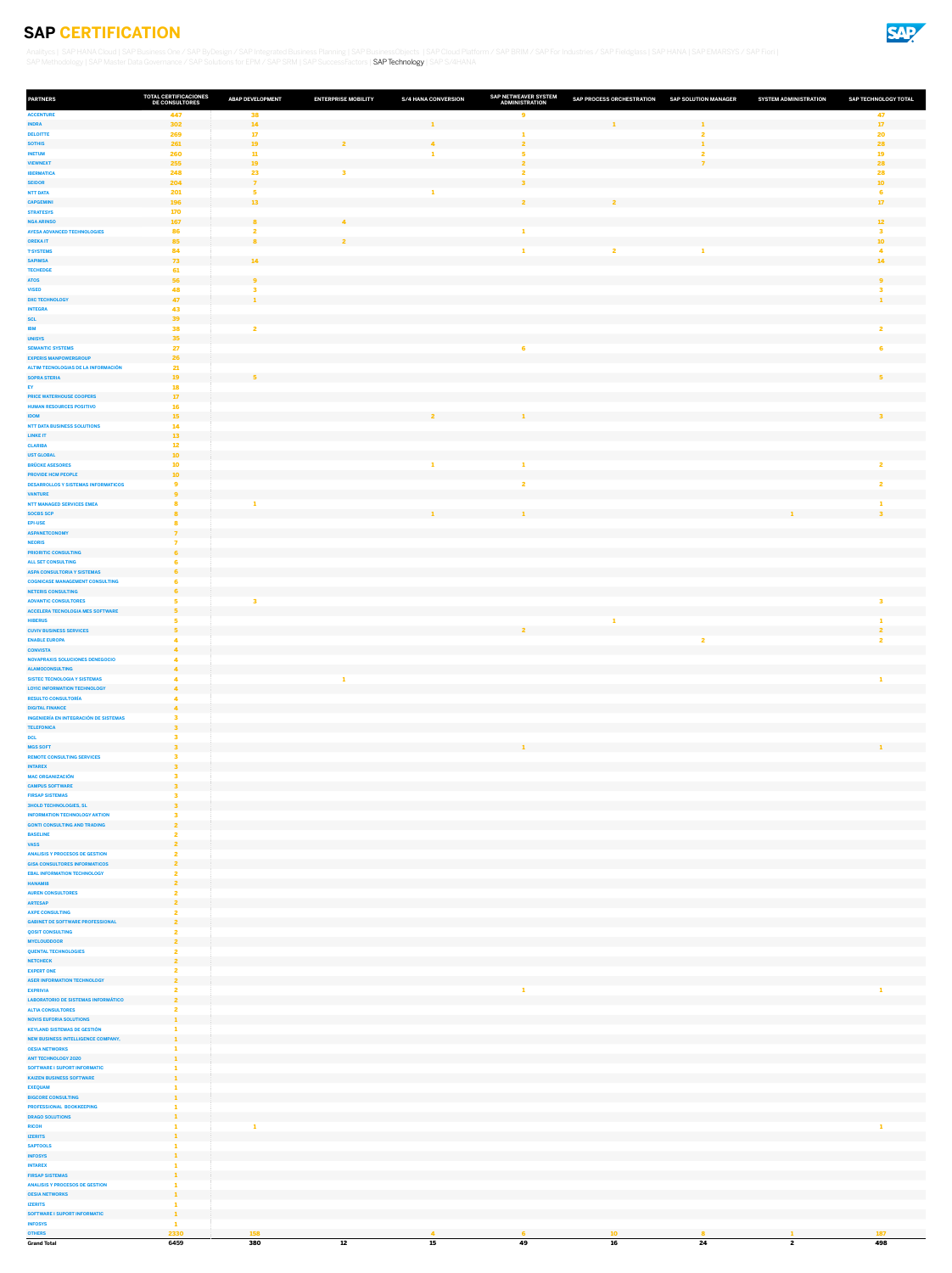

<span id="page-12-0"></span>[Analitycs](#page-1-0) | [SAP HANA Cloud](#page-2-0) | [SAP Business One / SAP ByDesign / SAP Integrated Business Planning](#page-3-0) | [SAP BusinessObjects](#page-4-0) | [SAP Cloud Platform / SAP BRIM / SAP For Industries / SAP Fieldglass](#page-5-0) | [SAP HANA](#page-6-0) | SAP EMARSYS / SAP Fio [SAP Methodology](#page-8-0) | [SAP Master Data Governance / SAP Solutions for EPM / SAP SRM](#page-9-0) | [SAP SuccessFactors](#page-10-0) | [SAP Technology](#page-11-0) | SAP S/4HANA

| <b>PARTNERS</b>                                                          | TOTAL<br><b>DE CONSULTORES</b> | CERTIFICACIONES ABAP DEVELOPMENT | <b>ASSET MANAGEMENT</b> | BUSINESS PROCESS EXTENDED WAREHOUSE<br><b>INTEGRATION</b> | <b>MANAGEMENT</b> | <b>FINANCIALS</b>       | <b>MANUFACTURING</b>          | <b>PROCUREMENT</b>    | <b>PROJECT AND PORTFOLIO</b><br><b>MANAGEMENT</b> | <b>PROJECT SYSTEMS</b> | <b>SALES</b>            | <b>SAP S/4HANA TOTAL</b>    |
|--------------------------------------------------------------------------|--------------------------------|----------------------------------|-------------------------|-----------------------------------------------------------|-------------------|-------------------------|-------------------------------|-----------------------|---------------------------------------------------|------------------------|-------------------------|-----------------------------|
| <b>ACCENTURE</b>                                                         | 377                            |                                  | 8                       |                                                           | 11                | 54                      | 11                            | 17                    | $\overline{2}$                                    |                        | 15                      | 118                         |
| <b>VIEWNEXT</b><br><b>SOTHIS</b>                                         | 273<br>247                     |                                  | <b>16</b>               | 39                                                        |                   | 73<br>59                | 5 <sup>1</sup><br>5           | 22<br>8               |                                                   |                        | 21<br>8                 | 138<br>123                  |
| <b>INDRA</b>                                                             | 238                            |                                  | 12                      |                                                           |                   | 50                      |                               | $\mathbf{R}$          |                                                   |                        | 11                      | 88                          |
| <b>IBERMÁTICA</b>                                                        | 182                            |                                  | $\bullet$               |                                                           |                   | 30                      |                               | 11<br>10 <sup>1</sup> |                                                   |                        | <b>16</b>               | 60                          |
| <b>CAPGEMINI ESPAÑA</b><br><b>NTT DATA SPAIN</b>                         | 175<br>162                     |                                  |                         |                                                           |                   | 27<br>10                | 11<br>$\overline{\mathbf{2}}$ | 2                     |                                                   |                        | 17 <sup>2</sup><br>6    | 78<br>21                    |
| <b>SEIDOR</b>                                                            | 143                            |                                  |                         |                                                           |                   | 23                      | $\overline{\mathbf{2}}$       |                       |                                                   |                        | $\overline{\mathbf{3}}$ | 32                          |
| <b>STRATESYS TECHNOLOGY SOLUTIONS</b><br><b>OREKA</b>                    | 102<br>68                      |                                  | $\mathbf{3}$            |                                                           |                   | -11                     |                               |                       |                                                   |                        | $\overline{2}$          | 19<br>$\blacktriangle$      |
| <b>NGA HUMAN RESOURCES</b>                                               | 63                             |                                  |                         |                                                           |                   |                         |                               |                       |                                                   |                        |                         |                             |
| <b>T-SYSTEMS ITC IBERIA</b><br><b>AYESA ADVANCED TECHNOLOGIES</b>        | 56<br>54                       |                                  |                         |                                                           |                   | 5.                      |                               |                       |                                                   |                        |                         | 8                           |
| <b>TECHEDGE</b>                                                          | 52                             |                                  | $\mathbf{z}$            |                                                           |                   | $\overline{2}$          |                               |                       |                                                   |                        |                         |                             |
| <b>ATOS</b>                                                              | 47                             |                                  |                         |                                                           |                   |                         |                               |                       |                                                   |                        |                         |                             |
| <b>UNISYS</b><br><b>VISEO</b>                                            | 42<br>41                       |                                  |                         |                                                           |                   |                         |                               | $\overline{2}$        |                                                   |                        |                         | <b>16</b><br>$\overline{2}$ |
| <b>SAPIMSA</b>                                                           | 35                             |                                  |                         |                                                           |                   | $\overline{\mathbf{A}}$ |                               |                       |                                                   |                        | $\mathbf{z}$            | 8                           |
| <b>EXPERIS MANPOWERGROUP</b><br>EY                                       | 24<br>21                       |                                  |                         |                                                           |                   | з                       |                               |                       |                                                   |                        |                         |                             |
| <b>IBM</b>                                                               | 19                             |                                  |                         |                                                           |                   |                         |                               |                       |                                                   |                        |                         |                             |
| <b>IDOM</b>                                                              | 19                             |                                  |                         |                                                           |                   |                         |                               |                       |                                                   |                        |                         | 14                          |
| <b>HUMAN RESOURCES POSITIVO</b><br><b>INTEGRA</b>                        | 14<br>14                       |                                  |                         |                                                           |                   |                         |                               |                       |                                                   |                        |                         |                             |
| <b>SEMANTIC SYSTEMS</b>                                                  | 13                             |                                  |                         |                                                           |                   |                         |                               |                       |                                                   |                        |                         |                             |
| <b>PWC</b><br><b>VANTURE CORPORATE GROUP</b>                             | 13<br>12 <sub>2</sub>          |                                  |                         | $\mathbf{R}$                                              |                   | 6                       |                               |                       |                                                   |                        |                         | 9 <sup>°</sup>              |
| <b>NTT DATA BUSINESS SOLUTIONS</b>                                       | 12 <sub>2</sub>                |                                  |                         |                                                           |                   | - 7                     |                               |                       |                                                   |                        |                         | 片                           |
| <b>DELOITTE</b><br><b>UST GLOBAL ESPAÑA</b>                              | 11<br>10 <sub>1</sub>          |                                  |                         |                                                           |                   | 2                       |                               |                       |                                                   |                        |                         |                             |
| <b>BRÜCKE</b>                                                            | 9                              |                                  |                         |                                                           |                   |                         |                               |                       |                                                   |                        |                         |                             |
| <b>SOPRA STERIA</b>                                                      | 9                              |                                  |                         |                                                           |                   | $\mathbf{1}$            | $\mathbf{1}$                  |                       |                                                   |                        |                         | $\overline{2}$              |
| <b>PROVIDE HCM PEOPLE</b><br><b>CLARIBA</b>                              | 9                              |                                  |                         |                                                           |                   |                         |                               |                       |                                                   |                        |                         |                             |
| <b>COGNICASE MANAGEMENT CONSULTING</b>                                   |                                |                                  |                         |                                                           |                   | $\overline{2}$          |                               |                       |                                                   |                        |                         |                             |
| <b>ASPANETCONOMY</b>                                                     | $\overline{ }$                 |                                  |                         |                                                           |                   |                         |                               |                       |                                                   |                        |                         |                             |
| <b>SOCBS GLOBAL IT</b><br><b>NETERIS CONSULTING</b>                      |                                |                                  |                         |                                                           |                   |                         |                               |                       |                                                   |                        |                         |                             |
| <b>REMOTE CONSULTING SERVICES</b>                                        |                                |                                  |                         |                                                           |                   |                         |                               |                       |                                                   |                        |                         |                             |
| <b>ENABLE EUROPA</b><br><b>ASPA CONSULTORIA Y SISTEMAS</b>               | 6                              |                                  |                         |                                                           |                   |                         |                               |                       |                                                   |                        |                         |                             |
| SYNTAX INFORMATION TECHNOLOGY                                            | 6                              |                                  |                         |                                                           |                   |                         |                               |                       |                                                   |                        |                         |                             |
| ALL SET CONSULTING SPAIN-TECHNOLOGY                                      |                                |                                  |                         |                                                           |                   |                         |                               |                       |                                                   |                        | $\overline{2}$          | 3                           |
| <b>VAKE GLOBAL CONSULTING</b><br><b>CUVIV BUSINESS SERVICES</b>          | 6                              |                                  |                         |                                                           |                   |                         |                               |                       |                                                   |                        |                         |                             |
| <b>I3S</b>                                                               | 5                              |                                  |                         |                                                           |                   |                         |                               |                       |                                                   |                        |                         |                             |
| <b>NEORIS ESPAÑA</b><br><b>LOYIC INFORMATION TECHNOLOGY</b>              |                                |                                  |                         |                                                           |                   |                         |                               |                       |                                                   |                        |                         |                             |
| <b>BEYOND TEAL S.L (TALHIS)</b>                                          |                                |                                  |                         |                                                           |                   |                         |                               |                       |                                                   |                        |                         |                             |
| <b>DIGITAL FINANCE</b>                                                   | $\blacktriangle$               |                                  |                         |                                                           |                   | $\overline{2}$          |                               |                       |                                                   |                        |                         | $\overline{2}$              |
| <b>RESULTO CONSULTORÍA</b><br><b>TELEFÓNICA</b>                          | $\mathbf{A}$                   |                                  |                         |                                                           |                   |                         |                               |                       |                                                   |                        |                         |                             |
| <b>DXC TECHNOLOGY</b>                                                    |                                |                                  |                         |                                                           |                   |                         | 1                             |                       |                                                   |                        |                         | 3                           |
| <b>SPINNERIT CONSULTING</b><br><b>PRIORITIC CONSULTING</b>               | $\mathbf{A}$                   |                                  |                         |                                                           |                   |                         |                               |                       |                                                   |                        |                         |                             |
| <b>CAMPUS SOFTWARE</b>                                                   |                                |                                  |                         |                                                           |                   |                         |                               |                       |                                                   |                        |                         | $\overline{2}$              |
| <b>EPI-USE IBERIA</b>                                                    |                                |                                  |                         |                                                           |                   |                         |                               |                       |                                                   |                        |                         |                             |
| <b>TACTIC KEY CONSULTING</b><br><b>DCL CONSULTORES EIM</b>               | $\mathbf{B}$                   |                                  |                         |                                                           |                   |                         |                               |                       |                                                   |                        |                         |                             |
| <b>SISTEC TECNOLOGIA Y SISTEMAS</b>                                      | $\mathbf{3}$                   |                                  |                         |                                                           |                   |                         |                               |                       |                                                   |                        |                         |                             |
| <b>ITOP MANAGEMENT CONSULTING</b><br><b>GONTI CONSULTING AND TRADING</b> | $\overline{2}$                 |                                  |                         |                                                           |                   |                         |                               |                       |                                                   |                        |                         |                             |
| <b>KPS BUSINESS AND DIGITAL</b>                                          |                                |                                  |                         |                                                           |                   |                         |                               |                       |                                                   |                        |                         |                             |
| <b>SERVICIOS MICROINFORMATICA</b>                                        | $\overline{2}$                 |                                  |                         |                                                           |                   |                         |                               |                       |                                                   |                        |                         |                             |
| <b>VASS CONSULTORIA DE SISTEMAS</b><br><b>ALTIA CONSULTORES</b>          | $\overline{2}$                 |                                  |                         |                                                           |                   |                         |                               |                       |                                                   |                        |                         |                             |
| <b>DESARROLLOS Y SISTEMAS INFORMATICOS</b>                               | $\mathbf{2}$                   |                                  |                         |                                                           |                   |                         |                               |                       |                                                   |                        |                         |                             |
| <b>BASELINE</b>                                                          | $\overline{2}$                 |                                  |                         |                                                           |                   |                         |                               |                       |                                                   |                        |                         |                             |
| <b>XAMAI ESPAÑA 2019</b><br><b>EBAL INFORMATION TECHNOLOGY</b>           | $\overline{2}$                 |                                  |                         |                                                           |                   | $\overline{2}$          |                               |                       |                                                   |                        |                         | $\overline{2}$              |
| <b>INFORMATION TECHNOLOGY AKTION</b>                                     |                                |                                  |                         |                                                           |                   |                         |                               |                       |                                                   |                        |                         |                             |
| <b>GISA CONSULTORES INFORMATICOS</b><br><b>MAC ORGANIZACIÓN</b>          | $\overline{2}$                 |                                  |                         |                                                           |                   |                         |                               |                       |                                                   |                        |                         |                             |
| <b>GLOBAL SOFTWARE PARTNER</b>                                           | $\overline{2}$                 |                                  |                         |                                                           |                   |                         |                               |                       |                                                   |                        |                         |                             |
| <b>MGS SOFT</b>                                                          |                                |                                  |                         |                                                           |                   |                         |                               |                       |                                                   |                        |                         |                             |
| <b>INSTRUMENTACION Y COMPONENTES</b><br><b>AXPE CONSULTING</b>           | $\overline{2}$                 |                                  |                         |                                                           |                   |                         |                               |                       |                                                   |                        |                         |                             |
| <b>3HOLD TECHNOLOGIES</b>                                                | $\overline{2}$                 |                                  |                         |                                                           |                   |                         |                               |                       |                                                   |                        |                         |                             |
| <b>FIRSAP SISTEMAS</b><br><b>QUENTAL TECHNOLOGIES</b>                    | $\overline{2}$                 |                                  |                         |                                                           |                   |                         |                               |                       |                                                   |                        |                         |                             |
| <b>STOOLS GLOBAL SERVICES</b>                                            |                                |                                  |                         |                                                           |                   |                         |                               |                       |                                                   |                        |                         |                             |
| <b>INTAREX</b>                                                           | $\overline{2}$                 |                                  |                         |                                                           |                   |                         |                               |                       |                                                   |                        |                         |                             |
| <b>BIGCORE CONSULTING</b><br><b>HANAMI8 APPS</b>                         |                                |                                  |                         |                                                           |                   | -1                      |                               |                       |                                                   |                        |                         |                             |
| <b>SAPTOOLS CONSULTING</b>                                               |                                |                                  |                         |                                                           |                   |                         |                               |                       |                                                   |                        |                         |                             |
| <b>DRAGO SOLUTIONS</b><br><b>OANALITICA SOFTWARE ALGORITHMS</b>          |                                |                                  |                         |                                                           |                   |                         |                               |                       |                                                   |                        |                         |                             |
| <b>ANALISIS Y PROCESOS DE GESTION</b>                                    |                                |                                  |                         |                                                           |                   |                         |                               |                       |                                                   |                        |                         |                             |
| <b>EXPRIVIA</b>                                                          |                                |                                  |                         |                                                           |                   |                         |                               |                       |                                                   |                        |                         |                             |
| <b>SWAP SUPPORT</b><br><b>NOVIS EUFORIA SOLUTIONS</b>                    |                                |                                  |                         |                                                           |                   |                         |                               |                       |                                                   |                        |                         |                             |
| <b>PYMES CONSULTING ARTESAP</b>                                          |                                |                                  |                         |                                                           |                   |                         |                               |                       |                                                   |                        |                         |                             |
| <b>EXEQUAM</b>                                                           |                                |                                  |                         |                                                           |                   |                         |                               |                       |                                                   |                        |                         |                             |
| <b>AC ENTERPRISE SOLUTIONS</b><br><b>OESÍA NETWORKS</b>                  |                                |                                  |                         |                                                           |                   |                         |                               |                       |                                                   |                        |                         |                             |
| <b>INFORGES IT SERVICES</b>                                              |                                |                                  |                         |                                                           |                   |                         |                               |                       |                                                   |                        |                         |                             |
| <b>KEYLAND</b><br><b>ABAST SYSTEMS &amp; SOLUTIONS</b>                   |                                |                                  |                         |                                                           |                   |                         |                               |                       |                                                   |                        |                         |                             |
| <b>AMYPRO SOLUTIONS</b>                                                  |                                |                                  |                         |                                                           |                   |                         |                               |                       |                                                   |                        |                         |                             |
| <b>KAIZEN BUSINESS SOFTWARE</b>                                          |                                |                                  |                         |                                                           |                   |                         |                               |                       |                                                   |                        |                         |                             |
| <b>EXEQUAM</b><br><b>BIGCORE CONSULTING</b>                              |                                |                                  |                         |                                                           |                   |                         |                               |                       |                                                   |                        |                         |                             |
| PROFESSIONAL BOOKKEEPING                                                 |                                |                                  |                         |                                                           |                   |                         |                               |                       |                                                   |                        |                         |                             |
| <b>DRAGO SOLUTIONS</b><br><b>RICOH</b>                                   |                                |                                  |                         |                                                           |                   |                         |                               |                       |                                                   |                        |                         |                             |
| <b>IZERITS</b>                                                           |                                |                                  |                         |                                                           |                   |                         |                               |                       |                                                   |                        |                         |                             |
| <b>SAPTOOLS</b>                                                          |                                |                                  |                         |                                                           |                   |                         |                               |                       |                                                   |                        |                         |                             |
| <b>INFOSYS</b><br><b>INTAREX</b>                                         |                                |                                  |                         |                                                           |                   |                         |                               |                       |                                                   |                        |                         |                             |
| <b>FIRSAP SISTEMAS</b>                                                   |                                |                                  |                         |                                                           |                   |                         |                               |                       |                                                   |                        |                         |                             |
| <b>ANALISIS Y PROCESOS DE GESTION</b><br><b>OESIA NETWORKS</b>           |                                |                                  |                         |                                                           |                   |                         |                               |                       |                                                   |                        |                         |                             |
| <b>IZERITS</b>                                                           |                                |                                  |                         |                                                           |                   |                         |                               |                       |                                                   |                        |                         |                             |
| <b>SOFTWARE I SUPORT INFORMATIC</b>                                      |                                |                                  |                         |                                                           |                   |                         |                               |                       |                                                   |                        |                         |                             |
| <b>INFOSYS</b><br><b>OTHERS</b>                                          | 2832                           | $2^{\circ}$                      | 10 <sub>1</sub>         | 78                                                        | 5 <sub>1</sub>    | 668                     | 10 <sub>10</sub>              | <b>166</b>            | $\overline{4}$                                    | $2^{\circ}$            | 62                      | 1007                        |
| <b>Grand Total</b>                                                       | 5597                           | $\overline{2}$                   | 66                      | 126                                                       | 25                | 1097                    | 59                            | 255                   | 15                                                | 8                      | 172                     | 1825                        |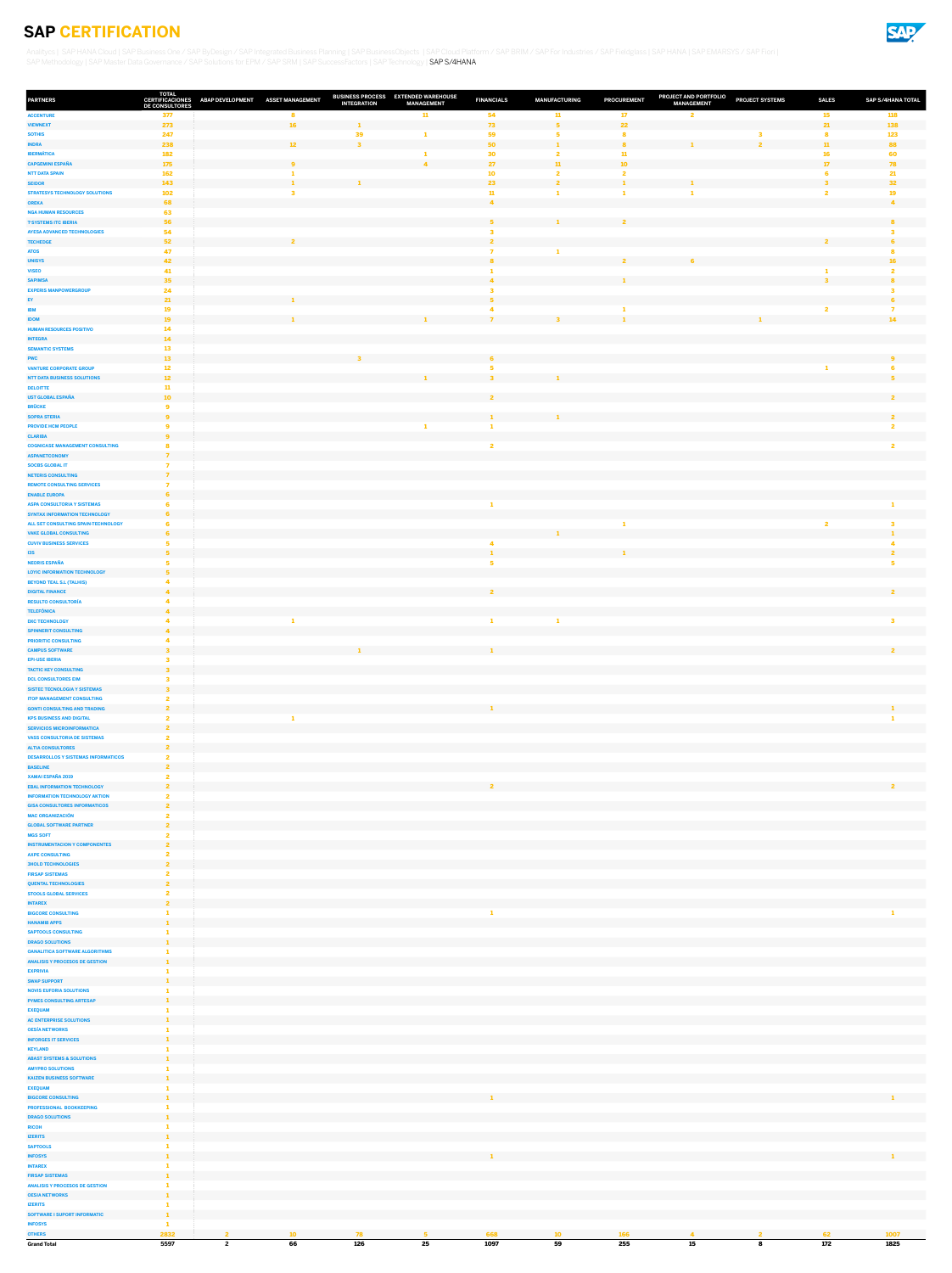**Listado y clasificación de Partners con SAP Recognized Expertise en España**

La planificación de formación SAP, para ayudar a adquirir la especialización en la implementación de servicios de un área o solución especifica de SAP, y cumplir los requisitos para que usted como Partner sea designado como SAP Recognized Expertise.

**Última actualización: 26 de enero del 2022**

**SAP® Recognized Expertise**

## THE BEST RUN SAP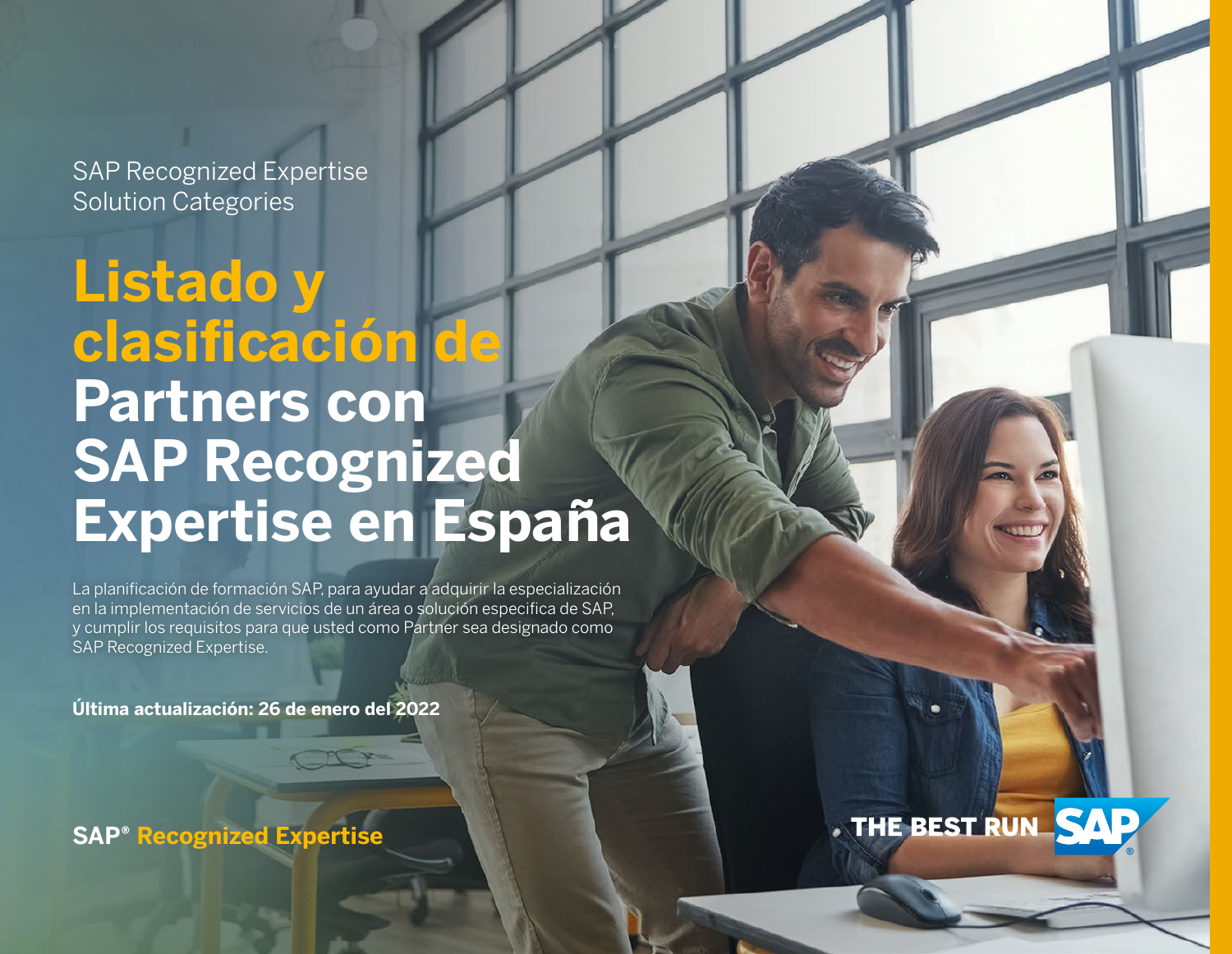

<span id="page-14-0"></span>ERP & Finance [| Business Technology Platform](#page-15-0) | [CRM & Customer Experience](#page-16-0) | [Network & Spend Mangt.](#page-17-0) | [HR People Engagement](#page-18-0) | [Digital Supply Chain](#page-19-0)

SAP® S/4HANA Cloud | Financial management | Real estate management | SAP Business ByDesign | SAP Business One | SAP® S/4HANA

| <b>PARTNERS</b>                               | <b>TOTAL SOLUCIONES</b><br><b>RECONOCIDAS</b> | SAP <sup>®</sup> S/4HANA<br><b>CLOUD</b> | <b>FINANCIAL</b><br><b>MANAGEMENT</b> | <b>REAL ESTATE</b><br><b>MANAGEMENT</b> | SAP S/4 HANA | <b>SAP BUSINESS</b><br><b>BYDESIGN</b> | <b>SAP BUSINESS ONE</b> |
|-----------------------------------------------|-----------------------------------------------|------------------------------------------|---------------------------------------|-----------------------------------------|--------------|----------------------------------------|-------------------------|
| <b>INDRA SOLUCIONES TECNOLOGÍAS</b>           | 20                                            | $\sqrt{\frac{1}{2}}$                     | ✔                                     | ✔                                       | $\checkmark$ |                                        |                         |
| <b>STRATESYS TECHNOLOGY SOLUTIONS S.L.</b>    | 18                                            | J                                        |                                       |                                         | $\checkmark$ |                                        |                         |
| <b>SEIDOR CONSULTING, S.L.</b>                | 17                                            | $\checkmark$                             |                                       |                                         | $\checkmark$ |                                        |                         |
| <b>VIEWNEXT S.A.</b>                          | 15                                            | $\checkmark$                             | $\checkmark$                          |                                         | $\checkmark$ |                                        |                         |
| NTT DATA SPAIN, S.L.U.                        | 14                                            |                                          | $\sqrt{2}$                            |                                         | $\checkmark$ |                                        |                         |
| <b>IBERMÁTICA, S.A.</b>                       | 13                                            |                                          | $\sqrt{}$                             |                                         | $\checkmark$ |                                        |                         |
| <b>INETUM ESPAÑA, S.A.U.</b>                  | 10                                            |                                          |                                       |                                         | $\checkmark$ |                                        |                         |
| <b>CAPGEMINI ESPAÑA, S.L.</b>                 | 9                                             |                                          |                                       |                                         | $\checkmark$ |                                        |                         |
| <b>OREKA INFORMATION TECHNOLOGIES S.L.</b>    | 8                                             |                                          |                                       |                                         | ✔            |                                        | 1                       |
| <b>SOTHIS ENTERPRISE RESOURCE</b>             | 8                                             |                                          |                                       |                                         | $\checkmark$ |                                        |                         |
| <b>ACCENTURE, S.L.</b>                        | $\overline{\mathbf{5}}$                       |                                          |                                       |                                         | $\checkmark$ |                                        |                         |
| <b>T-SYSTEMS ITC IBERIA, S.A.U.</b>           | 5                                             |                                          | $\checkmark$                          |                                         | $\checkmark$ |                                        |                         |
| <b>DELOITTE</b>                               | 4                                             |                                          |                                       |                                         |              |                                        |                         |
| <b>ERNST &amp; YOUNG, S.L.</b>                | 4                                             |                                          |                                       |                                         | $\checkmark$ |                                        |                         |
| <b>AYESA ADVANCED TECHNOLOGIES, S.A.</b>      | 3                                             |                                          |                                       |                                         |              |                                        |                         |
| <b>CLARIBA CONSULTING S.L.U.</b>              | $\mathbf{3}$                                  |                                          |                                       |                                         |              |                                        |                         |
| <b>DXC TECHNOLOGY SERVICIOS ESPAÑA S.L.U.</b> | $\mathbf{3}$                                  |                                          |                                       |                                         |              |                                        |                         |
| <b>IDOM CONSULTING, ENGINEERING,</b>          | 3                                             |                                          | $\sqrt{2}$                            |                                         | $\checkmark$ |                                        |                         |
| <b>EXPERIS MANPOWERGROUP SLU</b>              | $\overline{2}$                                |                                          |                                       |                                         |              |                                        |                         |
| <b>TECHEDGE ESPAÑA, S.L.</b>                  | $\overline{2}$                                |                                          |                                       |                                         | $\checkmark$ |                                        |                         |
| <b>VANTURE CORPORATE GROUP, S.A.</b>          | $\overline{2}$                                |                                          |                                       |                                         |              |                                        |                         |
| <b>VISEO CONSULTING IBERIA S.L.</b>           | $\mathbf 0$                                   |                                          |                                       |                                         |              |                                        |                         |
| <b>3A FORMACIÓN Y CONSULTORIA</b>             | $\mathbf 0$                                   |                                          |                                       |                                         |              |                                        |                         |
| <b>3HOLD TECHNOLOGIES, SL</b>                 | $\mathbf{1}$                                  |                                          |                                       |                                         |              |                                        |                         |
| <b>ADVANTIC CONSULTORES</b>                   | $\mathbf 1$                                   |                                          |                                       |                                         |              |                                        |                         |
| <b>BRÜCKE ASESORES, SL</b>                    | $\mathbf{1}$                                  |                                          |                                       |                                         |              |                                        |                         |
| <b>GABINET DE SOFTWARE PROFESSIONAL</b>       | $\mathbf{1}$                                  |                                          |                                       |                                         |              |                                        |                         |
| <b>INGENIERÍA EN INTEGRACIÓN DE SISTEMAS</b>  | $\mathbf{1}$                                  |                                          | $\checkmark$                          |                                         |              |                                        |                         |
| <b>INTEGRA ITO, S.L.</b>                      | $\mathbf{1}$                                  |                                          |                                       |                                         |              |                                        |                         |
| LOYIC INFORMATION TECHNOLOGY, S.L.            | $\mathbf{1}$                                  |                                          |                                       | $\sqrt{2}$                              |              |                                        |                         |
| <b>SPINNERIT CONSULTING S.L.</b>              | $\mathbf{1}$                                  |                                          |                                       |                                         |              |                                        |                         |
| <b>VISEO</b>                                  | $\mathbf{1}$                                  |                                          |                                       |                                         |              |                                        |                         |
| <b>Grand Total</b>                            | 177                                           | 5                                        | 16                                    | 5                                       | 16           | $\mathbf{1}$                           | 4                       |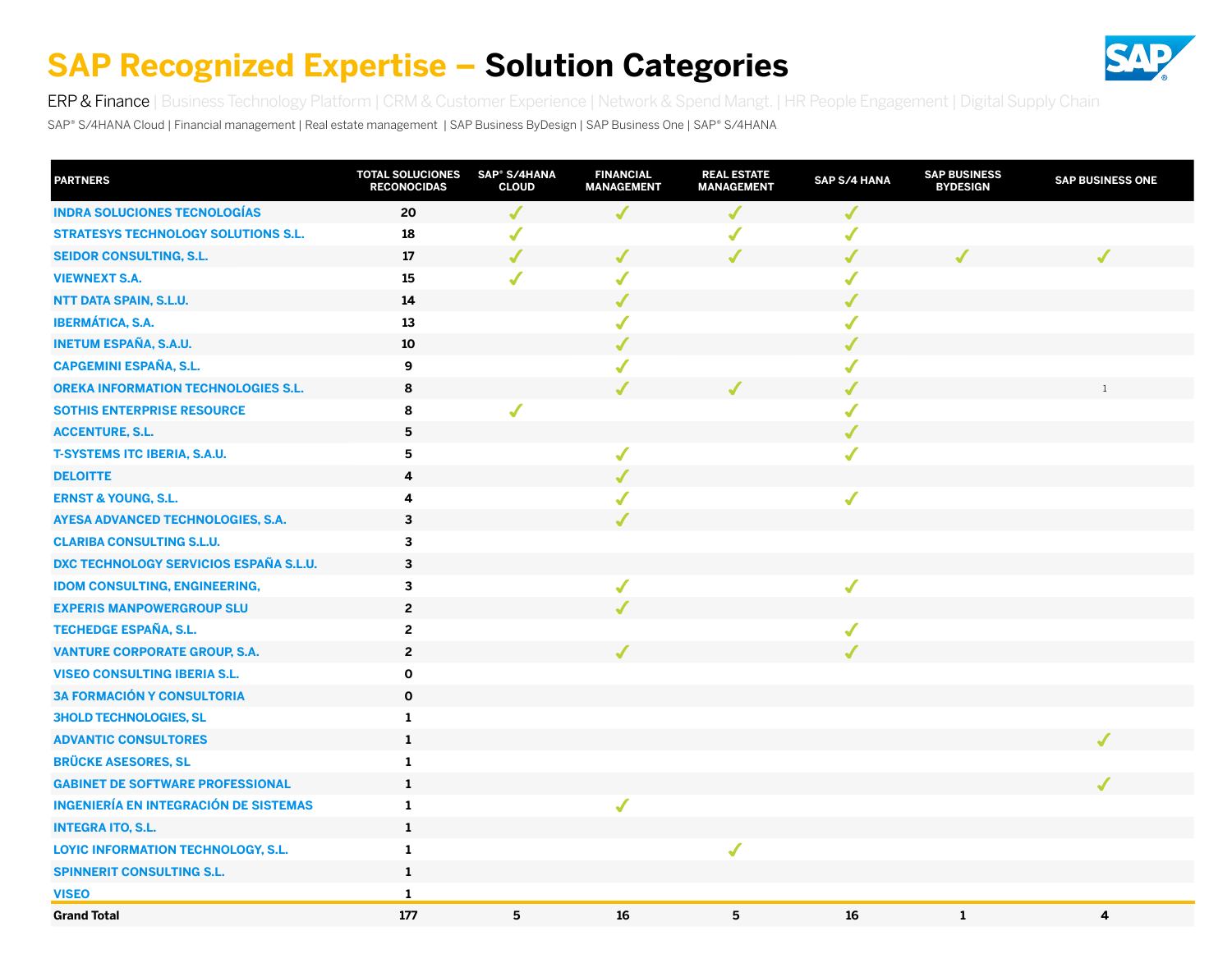

<span id="page-15-0"></span>[ERP & Digital Core](#page-14-0) | Business Technology Platform | [CRM & Customer Experience](#page-16-0) | [Network & Spend Mangt.](#page-17-0) | [HR People Engagement](#page-18-0) | [Digital Supply Chain](#page-19-0)

Application Integration | Business intelligence | Data warehousing | Enterprise Planning | Governance, risk and compliance | SAP HANA® | User Experience

| <b>PARTNERS</b>                               | TOTAL SOLUCIONES APPLICATION<br><b>RECONOCIDAS</b> | <b>INTEGRATION</b> | <b>BUSINESS</b> | <b>DATA</b> | <b>DATA</b><br>INTELLIGENCE MANAGEMENT WAREHOUSING | <b>ENTERPRISE</b><br><b>PLANNING</b> | <b>GOVERNANCE, RISK</b><br><b>AND COMPLIANCE</b> | <b>SAP HANA®</b> | <b>USER</b><br><b>EXPERIENCE</b> |
|-----------------------------------------------|----------------------------------------------------|--------------------|-----------------|-------------|----------------------------------------------------|--------------------------------------|--------------------------------------------------|------------------|----------------------------------|
| <b>INDRA SOLUCIONES TECNOLOGÍAS</b>           | 20                                                 | J                  | J               |             | J                                                  | J                                    | ✔                                                | J                |                                  |
| <b>STRATESYS TECHNOLOGY SOLUTIONS S.L.</b>    | 18                                                 | $\checkmark$       | ✔               |             | ✔                                                  | $\sqrt{2}$                           | $\checkmark$                                     | $\checkmark$     | ✔                                |
| <b>SEIDOR CONSULTING, S.L.</b>                | 17                                                 |                    | ✔               |             | $\sqrt{2}$                                         | $\checkmark$                         |                                                  | $\checkmark$     |                                  |
| <b>VIEWNEXT S.A.</b>                          | 15                                                 | $\checkmark$       | $\checkmark$    |             | $\checkmark$                                       | $\sqrt{2}$                           | $\checkmark$                                     | ✔                | ✔                                |
| NTT DATA SPAIN, S.L.U.                        | 14                                                 | J                  | J               |             | J                                                  | $\sqrt{2}$                           | ✔                                                | ✔                |                                  |
| <b>IBERMÁTICA, S.A.</b>                       | 13                                                 | $\checkmark$       | ✔               |             | $\sqrt{2}$                                         | $\sqrt{2}$                           | $\checkmark$                                     | $\checkmark$     |                                  |
| <b>INETUM ESPAÑA, S.A.U.</b>                  | 10                                                 |                    |                 |             |                                                    |                                      |                                                  |                  |                                  |
| <b>CAPGEMINI ESPAÑA, S.L.</b>                 | 9                                                  | $\checkmark$       |                 |             |                                                    |                                      | $\boldsymbol{J}$                                 |                  |                                  |
| <b>OREKA INFORMATION TECHNOLOGIES S.L.</b>    | 8                                                  |                    |                 |             |                                                    |                                      |                                                  | ✔                |                                  |
| <b>SOTHIS ENTERPRISE RESOURCE</b>             | 8                                                  |                    |                 |             |                                                    |                                      |                                                  | $\checkmark$     |                                  |
| <b>ACCENTURE, S.L.</b>                        | $5\phantom{.0}$                                    |                    |                 |             |                                                    |                                      |                                                  |                  |                                  |
| <b>T-SYSTEMS ITC IBERIA, S.A.U.</b>           | 5                                                  |                    |                 |             |                                                    |                                      |                                                  | $\checkmark$     | ✔                                |
| <b>DELOITTE</b>                               | 4                                                  |                    |                 |             |                                                    |                                      |                                                  |                  |                                  |
| <b>ERNST &amp; YOUNG, S.L.</b>                | 4                                                  |                    | $\checkmark$    |             |                                                    |                                      |                                                  |                  |                                  |
| AYESA ADVANCED TECHNOLOGIES, S.A.             | $\mathbf{3}$                                       |                    |                 |             |                                                    |                                      |                                                  | ✔                |                                  |
| <b>CLARIBA CONSULTING S.L.U.</b>              | $\mathbf{3}$                                       |                    | ✔               |             | ✔                                                  |                                      |                                                  | $\checkmark$     |                                  |
| <b>DXC TECHNOLOGY SERVICIOS ESPAÑA S.L.U.</b> | $\mathbf{3}$                                       |                    |                 |             |                                                    |                                      |                                                  |                  |                                  |
| <b>IDOM CONSULTING, ENGINEERING,</b>          | $\mathbf{3}$                                       |                    |                 |             |                                                    |                                      |                                                  |                  |                                  |
| <b>EXPERIS MANPOWERGROUP SLU</b>              | $\overline{2}$                                     |                    |                 |             |                                                    |                                      |                                                  | J                |                                  |
| <b>TECHEDGE ESPAÑA, S.L.</b>                  | $\overline{2}$                                     |                    |                 |             |                                                    |                                      |                                                  |                  |                                  |
| <b>VANTURE CORPORATE GROUP, S.A.</b>          | $\overline{2}$                                     |                    |                 |             |                                                    |                                      |                                                  |                  |                                  |
| <b>VISEO CONSULTING IBERIA S.L.</b>           | $\mathbf 0$                                        |                    |                 |             |                                                    |                                      |                                                  |                  |                                  |
| <b>3A FORMACIÓN Y CONSULTORIA</b>             | $\mathbf 0$                                        |                    |                 |             |                                                    |                                      |                                                  |                  |                                  |
| <b>3HOLD TECHNOLOGIES, SL</b>                 | $\mathbf{1}$                                       |                    |                 |             |                                                    |                                      |                                                  | $\checkmark$     |                                  |
| <b>ADVANTIC CONSULTORES</b>                   | $\mathbf{1}$                                       |                    |                 |             |                                                    |                                      |                                                  |                  |                                  |
| <b>BRÜCKE ASESORES, SL</b>                    | $\mathbf{1}$                                       |                    |                 |             |                                                    |                                      |                                                  |                  |                                  |
| <b>GABINET DE SOFTWARE PROFESSIONAL</b>       | 1                                                  |                    |                 |             |                                                    |                                      |                                                  |                  |                                  |
| <b>INGENIERÍA EN INTEGRACIÓN DE SISTEMAS</b>  | $\mathbf{1}$                                       |                    |                 |             |                                                    |                                      |                                                  |                  |                                  |
| <b>INTEGRA ITO, S.L.</b>                      | $\mathbf{1}$                                       |                    |                 |             |                                                    |                                      |                                                  |                  |                                  |
| <b>LOYIC INFORMATION TECHNOLOGY, S.L.</b>     | 1                                                  |                    |                 |             |                                                    |                                      |                                                  |                  |                                  |
| <b>SPINNERIT CONSULTING S.L.</b>              | $\mathbf{1}$                                       |                    |                 |             |                                                    |                                      |                                                  | ✔                |                                  |
| <b>VISEO</b>                                  | $\mathbf{1}$                                       |                    |                 |             |                                                    |                                      |                                                  |                  |                                  |
| <b>Grand Total</b>                            | 177                                                | 9                  | 11              |             | 10                                                 | 8                                    | 8                                                | 16               | 11                               |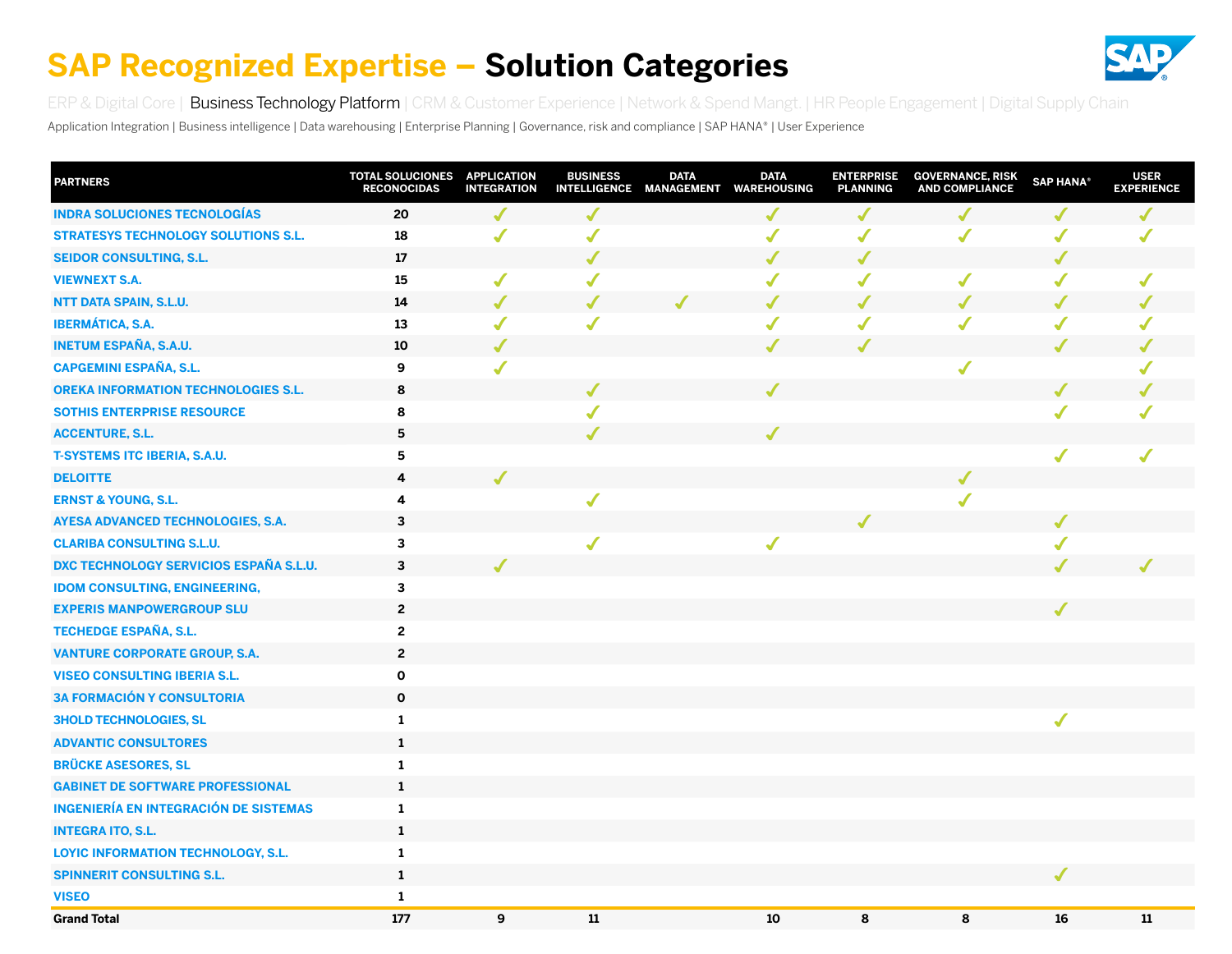

<span id="page-16-0"></span>[ERP & Digital Core](#page-14-0) | [Business Technology Platform](#page-15-0) | CRM & Customer Experience | [Network & Spend Mangt.](#page-17-0) | [HR People Engagement](#page-18-0) | [Digital Supply Chain](#page-19-0)

SAP Commerce | Sales & Services

| <b>PARTNERS</b>                              | <b>TOTAL SOLUCIONES</b><br><b>RECONOCIDAS</b> | <b>SAP COMMERCE</b> | <b>SALES &amp; SERVICES</b> |
|----------------------------------------------|-----------------------------------------------|---------------------|-----------------------------|
| <b>INDRA SOLUCIONES TECNOLOGÍAS</b>          | 20                                            | $\checkmark$        | $\checkmark$                |
| <b>STRATESYS TECHNOLOGY SOLUTIONS S.L.</b>   | 18                                            | ✔                   |                             |
| <b>SEIDOR CONSULTING, S.L.</b>               | 17                                            |                     |                             |
| <b>VIEWNEXT S.A.</b>                         | 15                                            |                     |                             |
| NTT DATA SPAIN, S.L.U.                       | 14                                            |                     |                             |
| <b>IBERMÁTICA, S.A.</b>                      | 13                                            |                     |                             |
| <b>INETUM ESPAÑA, S.A.U.</b>                 | 10                                            |                     |                             |
| <b>CAPGEMINI ESPAÑA, S.L.</b>                | 9                                             |                     |                             |
| <b>OREKA INFORMATION TECHNOLOGIES S.L.</b>   | 8                                             |                     |                             |
| <b>SOTHIS ENTERPRISE RESOURCE</b>            | 8                                             |                     |                             |
| <b>ACCENTURE, S.L.</b>                       | 5                                             |                     |                             |
| <b>T-SYSTEMS ITC IBERIA, S.A.U.</b>          | ${\bf 5}$                                     |                     |                             |
| <b>DELOITTE</b>                              | $\overline{\mathbf{4}}$                       |                     |                             |
| <b>ERNST &amp; YOUNG, S.L.</b>               | 4                                             |                     |                             |
| AYESA ADVANCED TECHNOLOGIES, S.A.            | $\mathbf{3}$                                  |                     |                             |
| <b>CLARIBA CONSULTING S.L.U.</b>             | 3                                             |                     |                             |
| DXC TECHNOLOGY SERVICIOS ESPAÑA S.L.U.       | $\mathbf{3}$                                  |                     |                             |
| <b>IDOM CONSULTING, ENGINEERING,</b>         | $\mathbf{3}$                                  |                     |                             |
| <b>EXPERIS MANPOWERGROUP SLU</b>             | $\overline{2}$                                |                     |                             |
| <b>TECHEDGE ESPAÑA, S.L.</b>                 | $\mathbf{2}$                                  |                     |                             |
| <b>VANTURE CORPORATE GROUP, S.A.</b>         | $\mathbf 2$                                   |                     |                             |
| <b>VISEO CONSULTING IBERIA S.L.</b>          | $\mathbf 0$                                   |                     |                             |
| <b>3A FORMACIÓN Y CONSULTORIA</b>            | $\mathbf 0$                                   |                     |                             |
| <b>3HOLD TECHNOLOGIES, SL</b>                | $\mathbf{1}$                                  |                     |                             |
| <b>ADVANTIC CONSULTORES</b>                  | $\mathbf{1}$                                  |                     |                             |
| <b>BRÜCKE ASESORES, SL</b>                   | 1                                             |                     |                             |
| <b>GABINET DE SOFTWARE PROFESSIONAL</b>      | $\mathbf{1}$                                  |                     |                             |
| <b>INGENIERÍA EN INTEGRACIÓN DE SISTEMAS</b> | $\mathbf{1}$                                  |                     |                             |
| <b>INTEGRA ITO, S.L.</b>                     | $\mathbf{1}$                                  |                     |                             |
| LOYIC INFORMATION TECHNOLOGY, S.L.           | $\mathbf{1}$                                  |                     |                             |
| <b>SPINNERIT CONSULTING S.L.</b>             | $\mathbf{1}$                                  |                     |                             |
| <b>VISEO</b>                                 | $\mathbf{1}$                                  |                     |                             |
| <b>Grand Total</b>                           | 177                                           | $\mathbf{3}$        | $\overline{2}$              |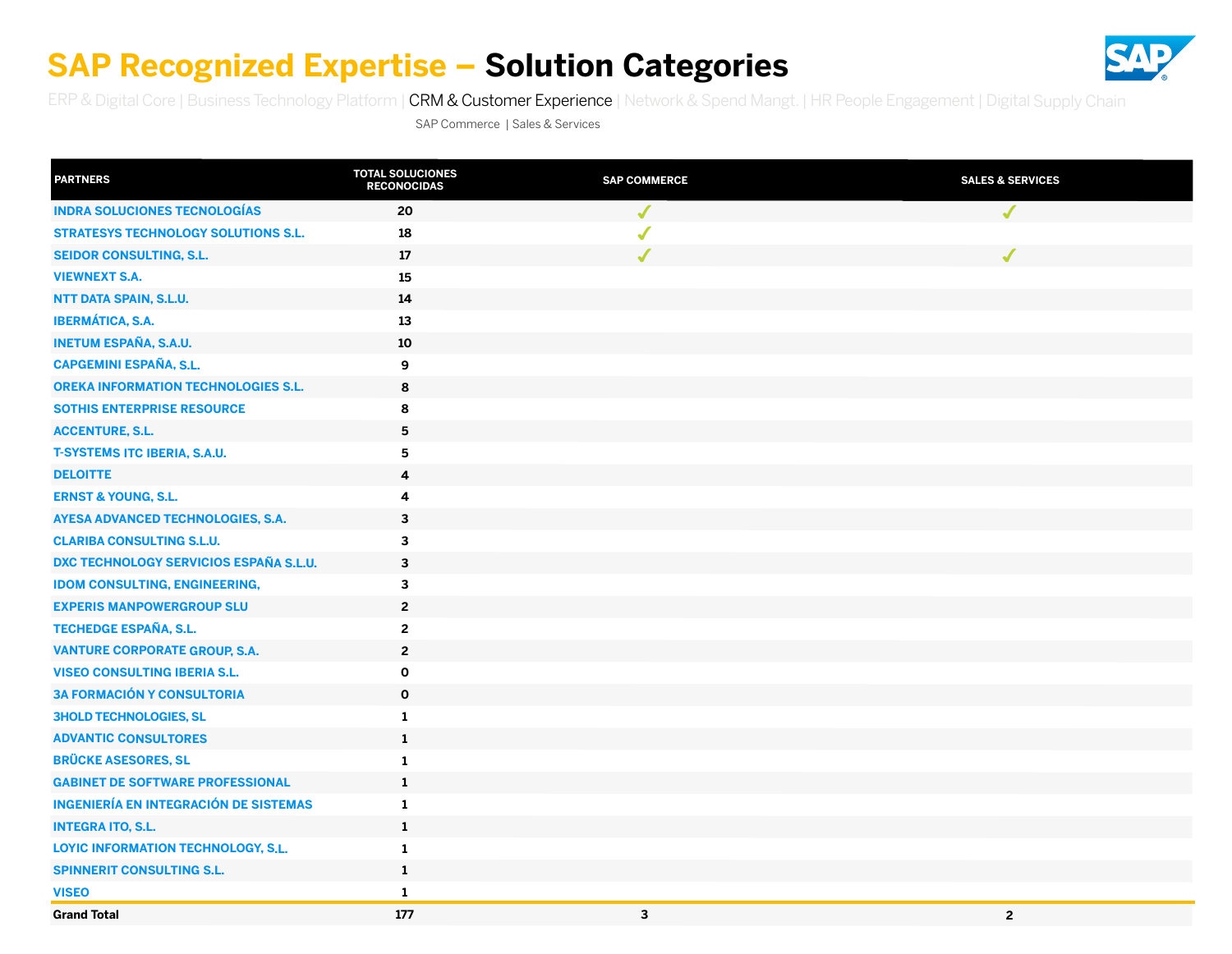

<span id="page-17-0"></span>[ERP & Digital Core](#page-14-0) | [Business Technology Platform](#page-15-0) | [CRM & Customer Experience](#page-16-0) | Network & Spend Mangt. | [HR People Engagement](#page-18-0) | [Digital Supply Chain](#page-19-0)

Strategic Sourcing and Procurement

| <b>PARTNERS</b>                               | <b>TOTAL SOLUCIONES</b><br><b>RECONOCIDAS</b> | <b>STRATEGIC SOURCING AND PROCUREMENT</b> |
|-----------------------------------------------|-----------------------------------------------|-------------------------------------------|
| <b>INDRA SOLUCIONES TECNOLOGÍAS</b>           | 20                                            |                                           |
| <b>STRATESYS TECHNOLOGY SOLUTIONS S.L.</b>    | 18                                            | $\checkmark$                              |
| <b>SEIDOR CONSULTING, S.L.</b>                | 17                                            | J                                         |
| <b>VIEWNEXT S.A.</b>                          | 15                                            | $\checkmark$                              |
| NTT DATA SPAIN, S.L.U.                        | 14                                            |                                           |
| <b>IBERMÁTICA, S.A.</b>                       | 13                                            |                                           |
| <b>INETUM ESPAÑA, S.A.U.</b>                  | 10                                            |                                           |
| <b>CAPGEMINI ESPAÑA, S.L.</b>                 | 9                                             |                                           |
| <b>OREKA INFORMATION TECHNOLOGIES S.L.</b>    | 8                                             |                                           |
| <b>SOTHIS ENTERPRISE RESOURCE</b>             | 8                                             |                                           |
| <b>ACCENTURE, S.L.</b>                        | $\overline{\mathbf{5}}$                       |                                           |
| <b>T-SYSTEMS ITC IBERIA, S.A.U.</b>           | 5                                             |                                           |
| <b>DELOITTE</b>                               | 4                                             |                                           |
| <b>ERNST &amp; YOUNG, S.L.</b>                | 4                                             |                                           |
| AYESA ADVANCED TECHNOLOGIES, S.A.             | 3                                             |                                           |
| <b>CLARIBA CONSULTING S.L.U.</b>              | $\mathbf{3}$                                  |                                           |
| <b>DXC TECHNOLOGY SERVICIOS ESPAÑA S.L.U.</b> | $\mathbf 3$                                   |                                           |
| <b>IDOM CONSULTING, ENGINEERING,</b>          | $\mathbf{3}$                                  |                                           |
| <b>EXPERIS MANPOWERGROUP SLU</b>              | $\mathbf{2}$                                  |                                           |
| TECHEDGE ESPAÑA, S.L.                         | $\mathbf{2}$                                  |                                           |
| <b>VANTURE CORPORATE GROUP, S.A.</b>          | $\overline{2}$                                |                                           |
| <b>VISEO CONSULTING IBERIA S.L.</b>           | $\mathbf{o}$                                  |                                           |
| <b>3A FORMACIÓN Y CONSULTORIA</b>             | $\mathbf 0$                                   |                                           |
| <b>3HOLD TECHNOLOGIES, SL</b>                 | $\mathbf{1}$                                  |                                           |
| <b>ADVANTIC CONSULTORES</b>                   | $\mathbf{1}$                                  |                                           |
| <b>BRÜCKE ASESORES, SL</b>                    | $\mathbf{1}$                                  |                                           |
| <b>GABINET DE SOFTWARE PROFESSIONAL</b>       | $\mathbf{1}$                                  |                                           |
| <b>INGENIERÍA EN INTEGRACIÓN DE SISTEMAS</b>  | $\mathbf{1}$                                  |                                           |
| <b>INTEGRA ITO, S.L.</b>                      | $\mathbf{1}$                                  |                                           |
| LOYIC INFORMATION TECHNOLOGY, S.L.            | $\mathbf{1}$                                  |                                           |
| <b>SPINNERIT CONSULTING S.L.</b>              | $\mathbf 1$                                   |                                           |
| <b>VISEO</b>                                  | $\mathbf{1}$                                  |                                           |
| <b>Grand Total</b>                            | 177                                           | 3                                         |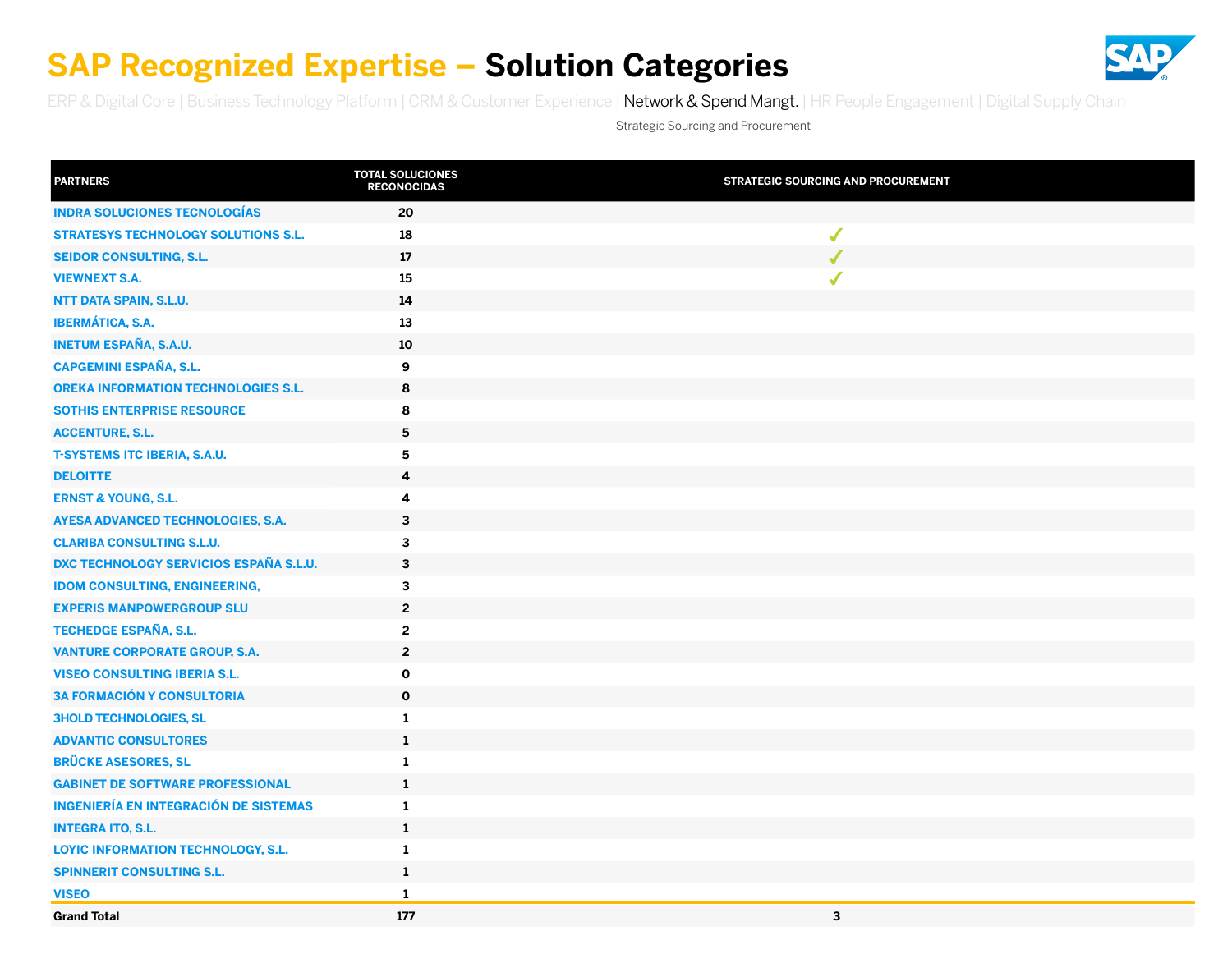

<span id="page-18-0"></span>[ERP & Digital Core](#page-14-0) | [Business Technology Platform](#page-15-0) | [CRM & Customer Experience](#page-16-0) | [Network & Spend Mangt. |](#page-17-0) HR People Engagement | [Digital Supply Chain](#page-19-0)

|Core HR and Payroll | Learning | Talent Management

| <b>PARTNERS</b>                                         | <b>TOTAL SOLUCIONES</b><br><b>RECONOCIDAS</b> | <b>CORE HR AND PAYROLL</b> | <b>LEARNING</b>          | <b>TALENT MANAGEMENT</b> |
|---------------------------------------------------------|-----------------------------------------------|----------------------------|--------------------------|--------------------------|
| <b>INDRA SOLUCIONES TECNOLOGÍAS</b>                     | 20                                            | $\checkmark$               | $\overline{\mathcal{L}}$ | $\checkmark$             |
| <b>STRATESYS TECHNOLOGY SOLUTIONS S.L.</b>              | 18                                            |                            |                          | $\checkmark$             |
| <b>SEIDOR CONSULTING, S.L.</b>                          | $17\,$                                        | $\checkmark$               | J                        | ✔                        |
| <b>VIEWNEXT S.A.</b>                                    | 15                                            |                            |                          | ✔                        |
| NTT DATA SPAIN, S.L.U.                                  | 14                                            |                            |                          | ✔                        |
| <b>IBERMÁTICA, S.A.</b>                                 | 13                                            |                            |                          |                          |
| <b>INETUM ESPAÑA, S.A.U.</b>                            | 10                                            | ✔                          | ✔                        | ✔                        |
| <b>CAPGEMINI ESPAÑA, S.L.</b>                           | 9                                             | ✔                          |                          |                          |
| <b>OREKA INFORMATION TECHNOLOGIES S.L.</b>              | 8                                             |                            |                          |                          |
| <b>SOTHIS ENTERPRISE RESOURCE</b>                       | 8                                             | ✔                          |                          |                          |
| <b>ACCENTURE, S.L.</b>                                  | $5\phantom{.0}$                               |                            |                          |                          |
| <b>T-SYSTEMS ITC IBERIA, S.A.U.</b>                     | 5                                             |                            |                          |                          |
| <b>DELOITTE</b>                                         | 4                                             |                            |                          |                          |
| <b>ERNST &amp; YOUNG, S.L.</b>                          | 4                                             |                            |                          |                          |
| AYESA ADVANCED TECHNOLOGIES, S.A.                       | 3                                             |                            |                          |                          |
| <b>CLARIBA CONSULTING S.L.U.</b>                        | 3                                             |                            |                          |                          |
| <b>DXC TECHNOLOGY SERVICIOS ESPAÑA</b><br><b>S.L.U.</b> | 3                                             |                            |                          |                          |
| <b>IDOM CONSULTING, ENGINEERING,</b>                    | 3                                             |                            |                          |                          |
| <b>EXPERIS MANPOWERGROUP SLU</b>                        | $\mathbf{2}$                                  |                            |                          |                          |
| TECHEDGE ESPAÑA, S.L.                                   | $\mathbf{2}$                                  | $\checkmark$               |                          |                          |
| <b>VANTURE CORPORATE GROUP, S.A.</b>                    | $\overline{\mathbf{c}}$                       |                            |                          |                          |
| <b>VISEO CONSULTING IBERIA S.L.</b>                     | $\mathbf 0$                                   |                            |                          |                          |
| <b>3A FORMACIÓN Y CONSULTORIA</b>                       | $\mathbf 0$                                   |                            |                          |                          |
| <b>3HOLD TECHNOLOGIES, SL</b>                           | 1                                             |                            |                          |                          |
| <b>ADVANTIC CONSULTORES</b>                             | $\mathbf{1}$                                  |                            |                          |                          |
| <b>BRÜCKE ASESORES, SL</b>                              | 1                                             |                            |                          | $\blacklozenge$          |
| <b>GABINET DE SOFTWARE PROFESSIONAL</b>                 | 1                                             |                            |                          |                          |
| <b>INGENIERÍA EN INTEGRACIÓN DE SISTEMAS</b>            | 1                                             |                            |                          |                          |
| <b>INTEGRA ITO, S.L.</b>                                | 1                                             |                            |                          |                          |
| LOYIC INFORMATION TECHNOLOGY, S.L.                      | $\mathbf{1}$                                  |                            |                          |                          |
| <b>SPINNERIT CONSULTING S.L.</b>                        | $\mathbf{1}$                                  |                            |                          |                          |
| <b>VISEO</b>                                            | $\mathbf{1}$                                  |                            |                          | $\checkmark$             |
| <b>Grand Total</b>                                      | 177                                           | 8                          | $\overline{\mathbf{3}}$  | 8                        |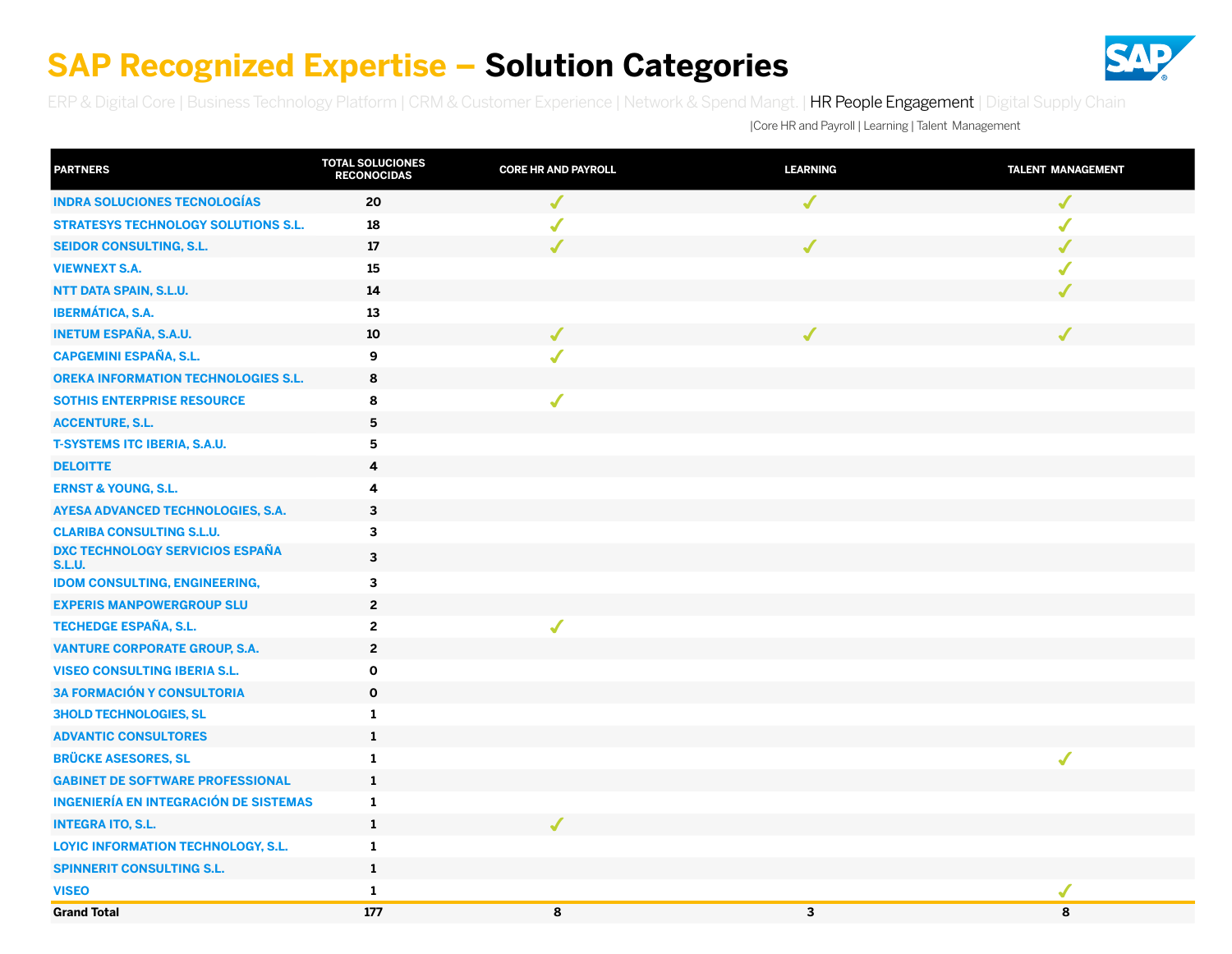

<span id="page-19-0"></span>[ERP & Digital Core](#page-14-0) | [Business Technology Platform](#page-15-0) | [CRM & Customer Experience](#page-16-0) | [Network & Spend Mangt. |](#page-17-0) [HR People Engagement](#page-18-0) | Digital Supply Chain

Asset management | Manufacturing | Product lifecycle management | Supply chain management

| <b>PARTNERS</b>                               | <b>TOTAL SOLUCIONES</b><br><b>RECONOCIDAS</b> | <b>ASSET MANAGEMENT</b> | <b>MANUFACTURING</b> | <b>PRODUCT LIFECYCLE</b><br><b>MANAGEMENT</b> | <b>SUPPLY CHAIN</b><br><b>MANAGEMENT</b> |
|-----------------------------------------------|-----------------------------------------------|-------------------------|----------------------|-----------------------------------------------|------------------------------------------|
| <b>INDRA SOLUCIONES TECNOLOGÍAS</b>           | 20                                            | $\checkmark$            |                      |                                               |                                          |
| <b>STRATESYS TECHNOLOGY SOLUTIONS S.L.</b>    | 18                                            | $\sqrt{2}$              |                      |                                               | ✔                                        |
| <b>SEIDOR CONSULTING, S.L.</b>                | 17                                            |                         | $\sqrt{2}$           |                                               |                                          |
| <b>VIEWNEXT S.A.</b>                          | 15                                            | $\checkmark$            | $\sqrt{2}$           |                                               | $\checkmark$                             |
| NTT DATA SPAIN, S.L.U.                        | 14                                            | $\checkmark$            | J                    |                                               | ✔                                        |
| <b>IBERMÁTICA, S.A.</b>                       | $13\,$                                        | √                       | $\checkmark$         | $\checkmark$                                  | √                                        |
| <b>INETUM ESPAÑA, S.A.U.</b>                  | 10                                            |                         |                      |                                               |                                          |
| <b>CAPGEMINI ESPAÑA, S.L.</b>                 | 9                                             | ✔                       | $\boldsymbol{J}$     |                                               | ✔                                        |
| <b>OREKA INFORMATION TECHNOLOGIES S.L.</b>    | 8                                             |                         |                      |                                               |                                          |
| <b>SOTHIS ENTERPRISE RESOURCE</b>             | 8                                             |                         |                      | ✔                                             | $\checkmark$                             |
| <b>ACCENTURE, S.L.</b>                        | $\overline{\mathbf{5}}$                       |                         |                      |                                               |                                          |
| <b>T-SYSTEMS ITC IBERIA, S.A.U.</b>           | 5                                             |                         |                      |                                               |                                          |
| <b>DELOITTE</b>                               | 4                                             |                         |                      |                                               |                                          |
| <b>ERNST &amp; YOUNG, S.L.</b>                | 4                                             |                         |                      |                                               |                                          |
| AYESA ADVANCED TECHNOLOGIES, S.A.             | 3                                             |                         |                      |                                               |                                          |
| <b>CLARIBA CONSULTING S.L.U.</b>              | $\overline{\mathbf{3}}$                       |                         |                      |                                               |                                          |
| <b>DXC TECHNOLOGY SERVICIOS ESPAÑA S.L.U.</b> | 3                                             |                         |                      |                                               |                                          |
| <b>IDOM CONSULTING, ENGINEERING,</b>          | 3                                             |                         |                      |                                               | $\sqrt{2}$                               |
| <b>EXPERIS MANPOWERGROUP SLU</b>              | $\boldsymbol{2}$                              |                         |                      |                                               |                                          |
| <b>TECHEDGE ESPAÑA, S.L.</b>                  | $\overline{2}$                                |                         |                      |                                               |                                          |
| <b>VANTURE CORPORATE GROUP, S.A.</b>          | $\overline{2}$                                |                         |                      |                                               |                                          |
| <b>VISEO CONSULTING IBERIA S.L.</b>           | $\mathbf 0$                                   |                         |                      |                                               |                                          |
| <b>3A FORMACIÓN Y CONSULTORIA</b>             | $\mathbf 0$                                   |                         |                      |                                               |                                          |
| <b>3HOLD TECHNOLOGIES, SL</b>                 | $\mathbf{1}$                                  |                         |                      |                                               |                                          |
| <b>ADVANTIC CONSULTORES</b>                   | $\mathbf 1$                                   |                         |                      |                                               |                                          |
| <b>BRÜCKE ASESORES, SL</b>                    | $\mathbf{1}$                                  |                         |                      |                                               |                                          |
| <b>GABINET DE SOFTWARE PROFESSIONAL</b>       | $\mathbf{1}$                                  |                         |                      |                                               |                                          |
| <b>INGENIERÍA EN INTEGRACIÓN DE SISTEMAS</b>  | $\mathbf{1}$                                  |                         |                      |                                               |                                          |
| <b>INTEGRA ITO, S.L.</b>                      | $\mathbf{1}$                                  |                         |                      |                                               |                                          |
| LOYIC INFORMATION TECHNOLOGY, S.L.            | $\mathbf{1}$                                  |                         |                      |                                               |                                          |
| <b>SPINNERIT CONSULTING S.L.</b>              | $\mathbf 1$                                   |                         |                      |                                               |                                          |
| <b>VISEO</b>                                  | $\mathbf{1}$                                  |                         |                      |                                               |                                          |
| <b>Grand Total</b>                            | 177                                           | 6                       | 8                    | 4                                             | 11                                       |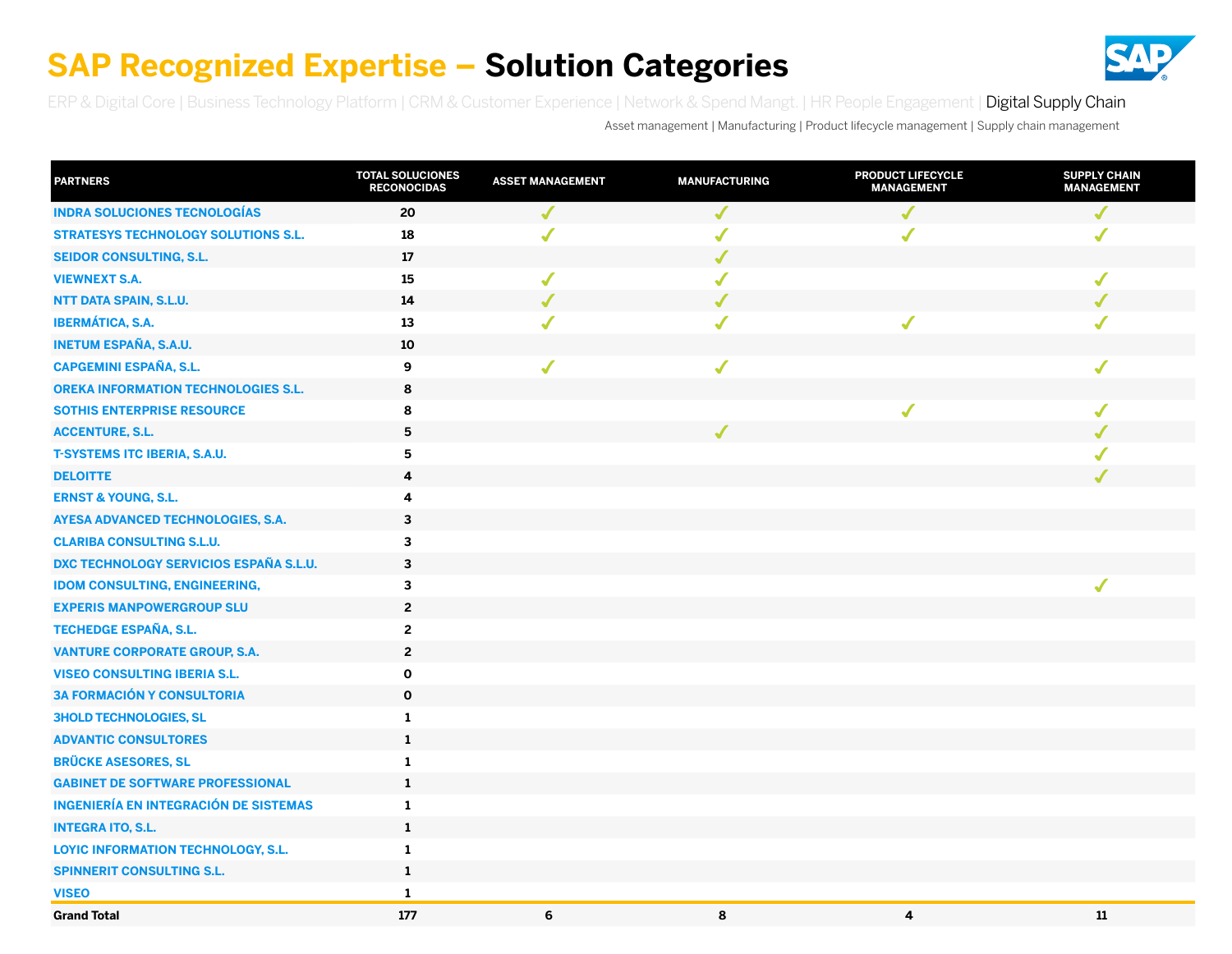# **Listado y clasificación de Partners con SAP Recognized Expertise en España**

La planificación de formación SAP, para ayudar a adquirir la especialización en la implementación de servicios de un área o solución especifica de SAP, y cumplir los requisitos para que usted como Partner sea designado como SAP Recognized Expertise.

**Última actualización: 26 de enero del 2022**

**SAP® Recognized Expertise**



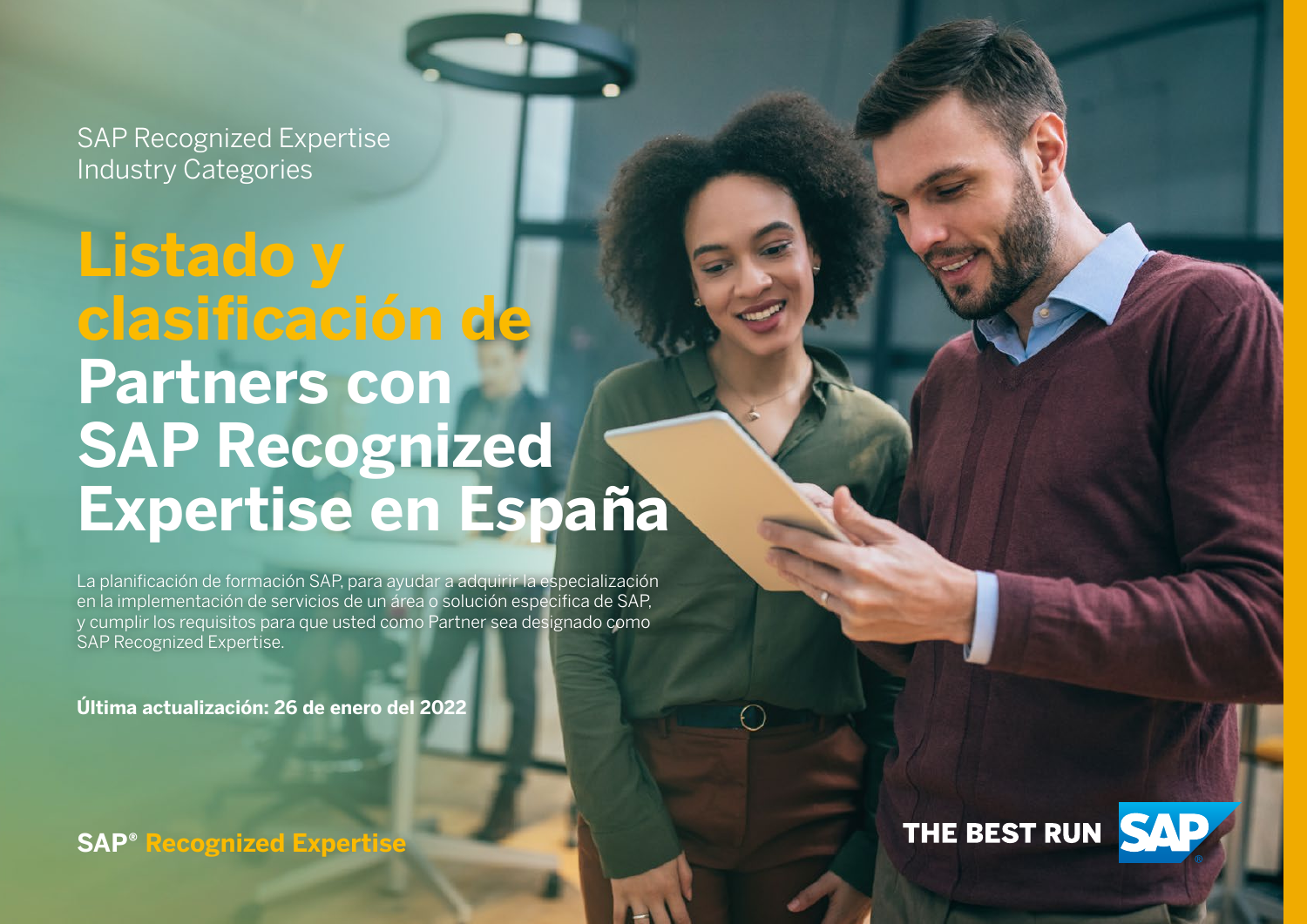

<span id="page-21-0"></span>Energy & Natural Resources | [Discrete Industries](#page-22-0) | [Consumer Industries](#page-23-0) | [Service Industries |](#page-24-0) [Financial Services |](#page-25-0) [Public Services](#page-26-0)

Chemicals | Mill Products | Oil & Gas | Utilities

| <b>PARTNERS</b>                               | <b>TOTAL INDUSTRIAS</b><br><b>RECONOCIDAS</b> | <b>CHEMICALS</b> | <b>MILL PRODUCTS</b> | OIL & GAS    | <b>UTILITIES</b> |
|-----------------------------------------------|-----------------------------------------------|------------------|----------------------|--------------|------------------|
| <b>IBERMÁTICA, S.A.</b>                       | 17                                            | $\checkmark$     | $\checkmark$         | $\checkmark$ | $\checkmark$     |
| <b>STRATESYS TECHNOLOGY SOLUTIONS S.L.</b>    | 15                                            | $\sqrt{2}$       | $\sqrt{2}$           | $\checkmark$ |                  |
| <b>INDRA SOLUCIONES TECNOLOGÍAS</b>           | 14                                            |                  | $\checkmark$         | $\checkmark$ | $\checkmark$     |
| NTT DATA SPAIN, S.L.U.                        | 14                                            |                  |                      | $\checkmark$ |                  |
| <b>SEIDOR CONSULTING, S.L.</b>                | 13                                            | $\checkmark$     |                      |              |                  |
| <b>VIEWNEXT S.A.</b>                          | 12                                            |                  |                      | $\checkmark$ |                  |
| <b>CAPGEMINI ESPAÑA, S.L.</b>                 | 10                                            | J                |                      | $\checkmark$ |                  |
| <b>OREKA INFORMATION TECHNOLOGIES S.L.</b>    | $\overline{\mathbf{z}}$                       | $\boldsymbol{J}$ |                      |              |                  |
| SOTHIS ENTERPRISE RESOURCE                    | 5                                             | $\boldsymbol{J}$ | $\sqrt{\frac{1}{2}}$ |              |                  |
| <b>DELOITTE</b>                               | 4                                             |                  |                      |              |                  |
| <b>ERNST &amp; YOUNG, S.L.</b>                | 4                                             |                  |                      |              |                  |
| <b>EXPERIS MANPOWERGROUP SLU</b>              | 4                                             |                  |                      |              |                  |
| <b>INGENIERÍA EN INTEGRACIÓN DE SISTEMAS</b>  | 4                                             |                  |                      |              |                  |
| <b>T-SYSTEMS ITC IBERIA, S.A.U.</b>           | 4                                             |                  |                      |              |                  |
| <b>ACCENTURE, S.L.</b>                        | $\mathbf{3}$                                  |                  |                      |              |                  |
| AYESA ADVANCED TECHNOLOGIES, S.A.             | 3                                             |                  |                      |              |                  |
| <b>IDOM CONSULTING, ENGINEERING,</b>          | 3                                             |                  |                      |              |                  |
| <b>INETUM ESPAÑA, S.A.U.</b>                  | 3                                             |                  |                      |              |                  |
| ALL SET CONSULTING SPAIN-TECHNOLOGY           | $2^{\circ}$                                   |                  |                      |              |                  |
| <b>DXC TECHNOLOGY SERVICIOS ESPAÑA S.L.U.</b> | $\mathbf 2$                                   |                  |                      |              | ✔                |
| <b>3HOLD TECHNOLOGIES, SL</b>                 | $\mathbf{1}$                                  |                  |                      |              |                  |
| ASPA CONSULTORIA Y SISTEMAS, S.L.             | 1                                             |                  |                      |              |                  |
| <b>COMMON MANAGEMENT SOLUTIONS, S.L.</b>      | $\mathbf{1}$                                  |                  |                      |              |                  |
| <b>IBERMATICA PROVISION DE SERVICIOS SL</b>   | $\mathbf{1}$                                  |                  |                      |              |                  |
| <b>Grand Total</b>                            | 147                                           | 6                | $\boldsymbol{4}$     | 6            | 8                |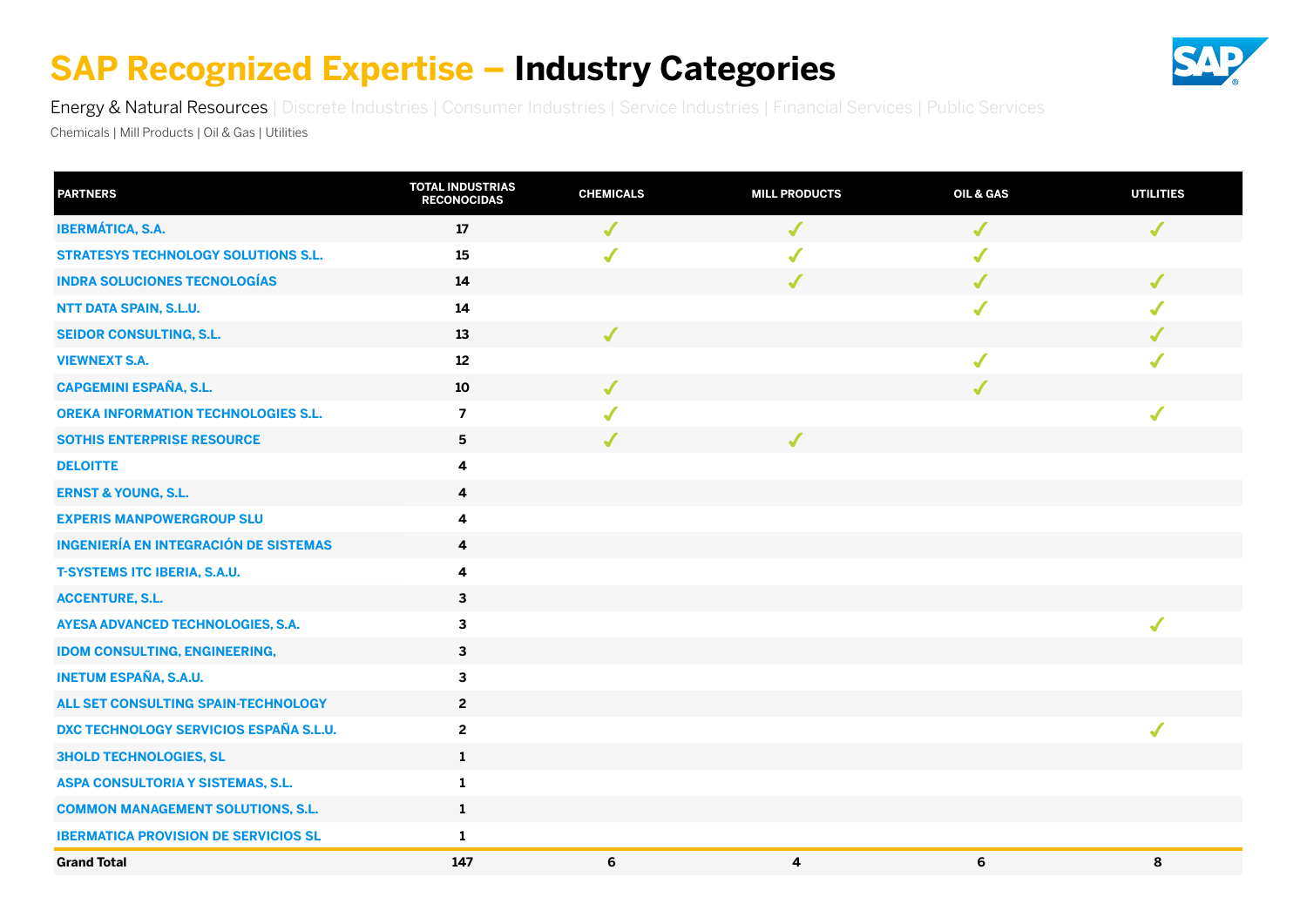

<span id="page-22-0"></span>[Energy & Natural Resources](#page-21-0) | Discrete Industries | [Consumer Industries](#page-23-0) | [Service Industries](#page-24-0) | [Financial Services](#page-25-0) | [Public Services](#page-26-0)

Automotive | High Tech | Industrial Machinery & Components

| <b>PARTNERS</b>                              | <b>TOTAL INDUSTRIAS</b><br><b>RECONOCIDAS</b> | <b>AUTOMOTIVE</b> | <b>HIGH TECH</b> | <b>INDUSTRIAL MACHINERY &amp; COMPONENTS</b> |
|----------------------------------------------|-----------------------------------------------|-------------------|------------------|----------------------------------------------|
| <b>IBERMÁTICA, S.A.</b>                      | 17                                            | $\boldsymbol{J}$  | $\checkmark$     | $\sqrt{\frac{1}{2}}$                         |
| <b>STRATESYS TECHNOLOGY SOLUTIONS S.L.</b>   | 15                                            |                   |                  | $\sqrt{\frac{1}{2}}$                         |
| <b>INDRA SOLUCIONES TECNOLOGÍAS</b>          | 14                                            |                   |                  | $\checkmark$                                 |
| NTT DATA SPAIN, S.L.U.                       | 14                                            | $\checkmark$      |                  | $\sqrt{2}$                                   |
| <b>SEIDOR CONSULTING, S.L.</b>               | 13                                            | ✔                 |                  | $\checkmark$                                 |
| <b>VIEWNEXT S.A.</b>                         | 12                                            | $\checkmark$      |                  |                                              |
| <b>CAPGEMINI ESPAÑA, S.L.</b>                | $10\,$                                        |                   | ✔                | $\checkmark$                                 |
| <b>OREKA INFORMATION TECHNOLOGIES S.L.</b>   | $\overline{\mathbf{z}}$                       |                   |                  | $\checkmark$                                 |
| <b>SOTHIS ENTERPRISE RESOURCE</b>            | ${\bf 5}$                                     | J                 |                  |                                              |
| <b>DELOITTE</b>                              | 4                                             |                   |                  |                                              |
| <b>ERNST &amp; YOUNG, S.L.</b>               | 4                                             |                   |                  |                                              |
| <b>EXPERIS MANPOWERGROUP SLU</b>             | $\overline{\mathbf{4}}$                       |                   |                  |                                              |
| <b>INGENIERÍA EN INTEGRACIÓN DE SISTEMAS</b> | $\overline{\mathbf{4}}$                       | J                 | J                |                                              |
| <b>T-SYSTEMS ITC IBERIA, S.A.U.</b>          | $\overline{\mathbf{4}}$                       |                   |                  |                                              |
| <b>ACCENTURE, S.L.</b>                       | $\mathbf{3}$                                  |                   |                  |                                              |
| AYESA ADVANCED TECHNOLOGIES, S.A.            | 3                                             |                   |                  |                                              |
| <b>IDOM CONSULTING, ENGINEERING,</b>         | $\mathbf{3}$                                  |                   |                  | ✔                                            |
| <b>INETUM ESPAÑA, S.A.U.</b>                 | $\mathbf{3}$                                  |                   |                  |                                              |
| ALL SET CONSULTING SPAIN-TECHNOLOGY          | $\overline{2}$                                |                   |                  |                                              |
| DXC TECHNOLOGY SERVICIOS ESPAÑA S.L.U.       | $\mathbf{2}$                                  |                   |                  |                                              |
| <b>3HOLD TECHNOLOGIES, SL</b>                | $\mathbf{1}$                                  |                   |                  |                                              |
| ASPA CONSULTORIA Y SISTEMAS, S.L.            | $\mathbf{1}$                                  | ✔                 |                  |                                              |
| <b>COMMON MANAGEMENT SOLUTIONS, S.L.</b>     | $\mathbf{1}$                                  |                   |                  |                                              |
| <b>IBERMATICA PROVISION DE SERVICIOS SL</b>  | $\mathbf{1}$                                  |                   |                  |                                              |
| <b>Grand Total</b>                           | 147                                           | ${\bf 11}$        | 3                | 8                                            |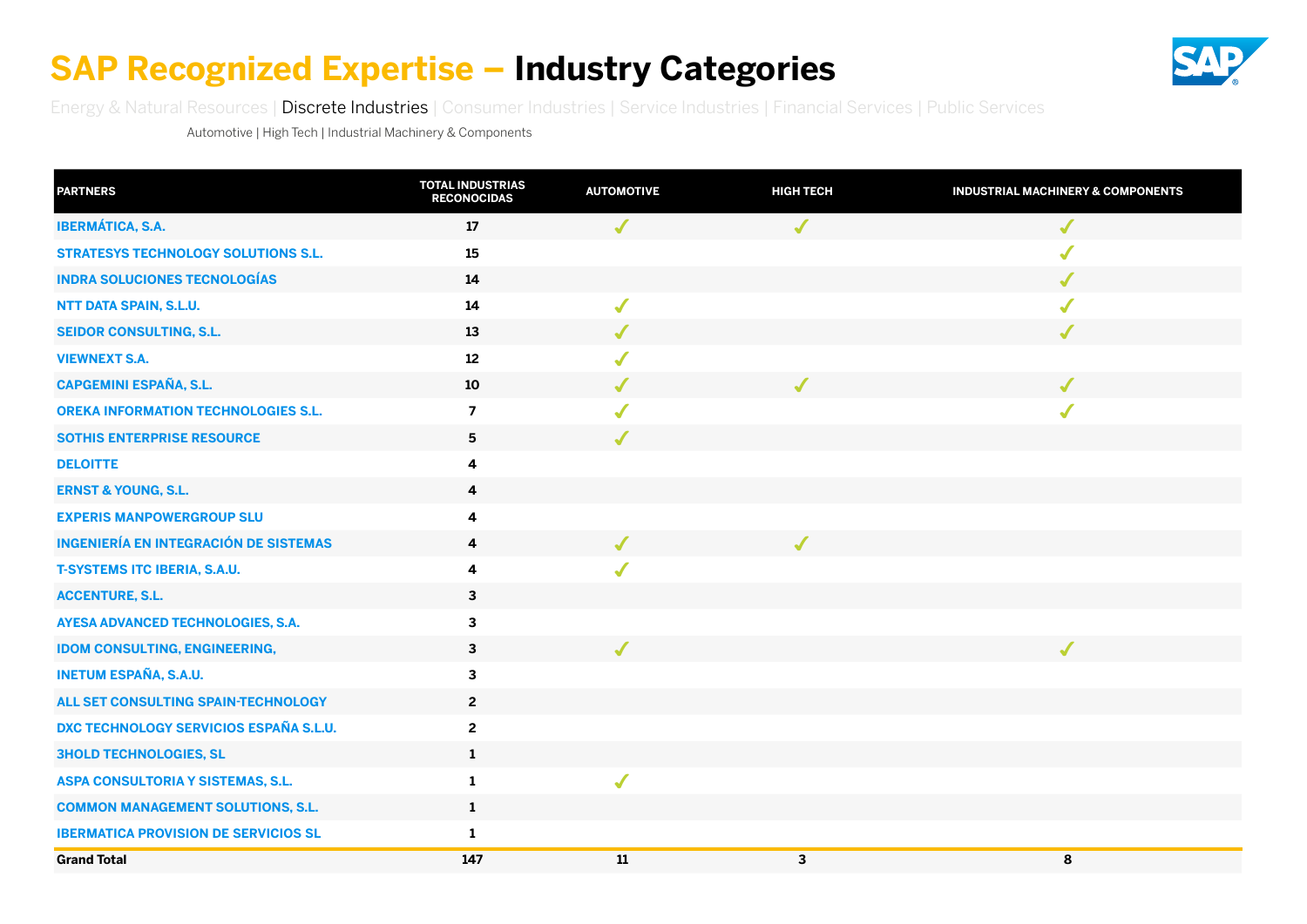

<span id="page-23-0"></span>[Energy & Natural Resources](#page-21-0) | [Discrete Industries](#page-22-0) | Consumer Industries | [Service Industries](#page-24-0) [| Financial Services](#page-25-0) | [Public Services](#page-26-0)

Consumer Products | Life Science | Retail | Wholesale & Distribution

| <b>PARTNERS</b>                              | <b>TOTAL INDUSTRIAS</b><br><b>RECONOCIDAS</b> | <b>CONSUMER PRODUCTS</b> | <b>LIFE SCIENCE</b> | <b>RETAIL</b>        | <b>WHOLESALE &amp; DISTRIBUTION</b> |
|----------------------------------------------|-----------------------------------------------|--------------------------|---------------------|----------------------|-------------------------------------|
| <b>IBERMÁTICA, S.A.</b>                      | 17                                            | $\checkmark$             |                     | $\checkmark$         | J                                   |
| <b>STRATESYS TECHNOLOGY SOLUTIONS S.L.</b>   | 15                                            | $\checkmark$             | $\checkmark$        |                      |                                     |
| <b>INDRA SOLUCIONES TECNOLOGÍAS</b>          | 14                                            | ✔                        | $\checkmark$        | J                    | J                                   |
| NTT DATA SPAIN, S.L.U.                       | 14                                            |                          | $\checkmark$        |                      |                                     |
| <b>SEIDOR CONSULTING, S.L.</b>               | 13                                            |                          | ✔                   | ✔                    |                                     |
| <b>VIEWNEXT S.A.</b>                         | $12$                                          |                          |                     |                      |                                     |
| <b>CAPGEMINI ESPAÑA, S.L.</b>                | 10                                            | J                        |                     | ✔                    | $\circ$                             |
| <b>OREKA INFORMATION TECHNOLOGIES S.L.</b>   | $\overline{\mathbf{z}}$                       | $\sqrt{2}$               |                     |                      |                                     |
| <b>SOTHIS ENTERPRISE RESOURCE</b>            | 5                                             |                          | $\checkmark$        |                      |                                     |
| <b>DELOITTE</b>                              | 4                                             | ✔                        |                     |                      |                                     |
| <b>ERNST &amp; YOUNG, S.L.</b>               | 4                                             | ✔                        |                     |                      |                                     |
| <b>EXPERIS MANPOWERGROUP SLU</b>             | 4                                             |                          |                     |                      |                                     |
| <b>INGENIERÍA EN INTEGRACIÓN DE SISTEMAS</b> | 4                                             |                          |                     |                      |                                     |
| <b>T-SYSTEMS ITC IBERIA, S.A.U.</b>          | 4                                             |                          |                     | $\checkmark$         |                                     |
| <b>ACCENTURE, S.L.</b>                       | 3                                             |                          |                     |                      |                                     |
| AYESA ADVANCED TECHNOLOGIES, S.A.            | 3                                             |                          |                     |                      |                                     |
| <b>IDOM CONSULTING, ENGINEERING,</b>         | 3                                             |                          |                     |                      |                                     |
| <b>INETUM ESPAÑA, S.A.U.</b>                 | 3                                             |                          |                     | $\sqrt{\frac{1}{2}}$ |                                     |
| ALL SET CONSULTING SPAIN-TECHNOLOGY          | $\mathbf{2}$                                  |                          |                     |                      |                                     |
| DXC TECHNOLOGY SERVICIOS ESPAÑA S.L.U.       | 2                                             |                          |                     |                      |                                     |
| <b>3HOLD TECHNOLOGIES, SL</b>                | $\mathbf{1}$                                  |                          |                     | $\checkmark$         |                                     |
| ASPA CONSULTORIA Y SISTEMAS, S.L.            | $\mathbf{1}$                                  |                          |                     |                      |                                     |
| <b>COMMON MANAGEMENT SOLUTIONS, S.L.</b>     | $\mathbf{1}$                                  |                          |                     |                      |                                     |
| <b>IBERMATICA PROVISION DE SERVICIOS SL</b>  | $\mathbf{1}$                                  |                          |                     |                      |                                     |
| <b>Grand Total</b>                           | 147                                           | ${\bf 11}$               | 5                   | $10\,$               | 9                                   |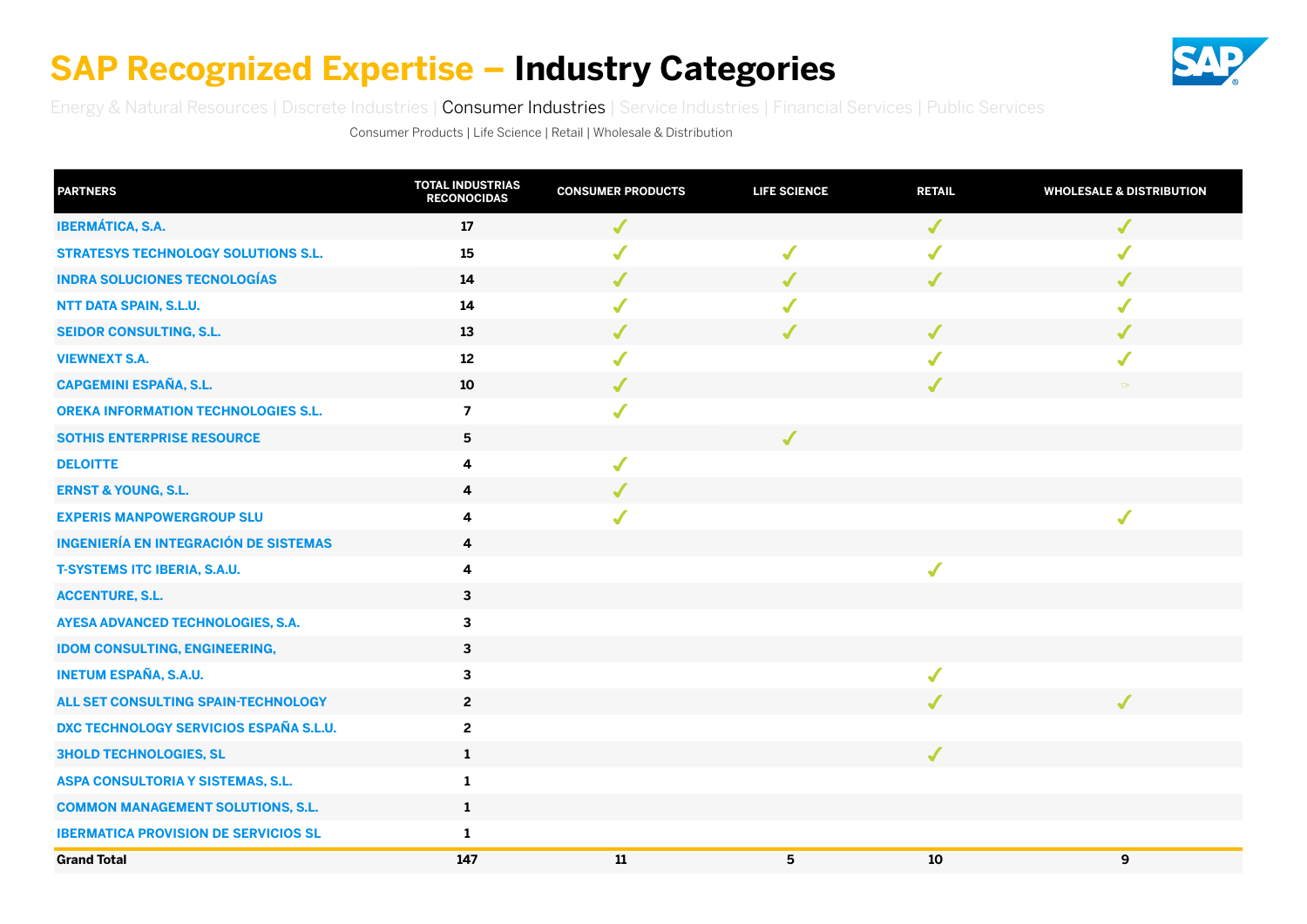

<span id="page-24-0"></span>[Energy & Natural Resources](#page-21-0) | [Discrete Industries](#page-22-0) | [Consumer Industries |](#page-23-0) Service Industries [| Financial Services](#page-25-0) | [Public Services](#page-26-0)

Engineering, Construction & Operations | Professional Services | Telecommunications | Travel & Transportation

| <b>PARTNERS</b>                               | <b>TOTAL INDUSTRIAS</b><br><b>RECONOCIDAS</b> | <b>ENGINEERING, CONSTRUCTION</b><br><b>&amp; OPERATIONS</b> | <b>PROFESSIONAL</b><br><b>SERVICES</b> | <b>TELECOMMUNICATIONS</b> | <b>TRAVEL &amp; TRANSPORTATION</b> |
|-----------------------------------------------|-----------------------------------------------|-------------------------------------------------------------|----------------------------------------|---------------------------|------------------------------------|
| <b>IBERMÁTICA, S.A.</b>                       | 17                                            | $\sqrt{2}$                                                  | $\sqrt{2}$                             |                           | $\checkmark$                       |
| <b>STRATESYS TECHNOLOGY SOLUTIONS S.L.</b>    | 15                                            | $\sqrt{\frac{1}{2}}$                                        | $\sqrt{2}$                             | $\checkmark$              | $\sqrt{\frac{1}{2}}$               |
| <b>INDRA SOLUCIONES TECNOLOGÍAS</b>           | 14                                            | ✔                                                           | $\checkmark$                           | ✔                         | J                                  |
| NTT DATA SPAIN, S.L.U.                        | 14                                            | $\checkmark$                                                |                                        |                           | ✔                                  |
| <b>SEIDOR CONSULTING, S.L.</b>                | 13                                            | ✔                                                           | ✔                                      |                           | J                                  |
| <b>VIEWNEXT S.A.</b>                          | $12\,$                                        | $\checkmark$                                                | $\sqrt{2}$                             | $\sqrt{2}$                |                                    |
| <b>CAPGEMINI ESPAÑA, S.L.</b>                 | 10                                            |                                                             |                                        |                           |                                    |
| <b>OREKA INFORMATION TECHNOLOGIES S.L.</b>    | $\overline{\mathbf{z}}$                       |                                                             | $\checkmark$                           |                           |                                    |
| <b>SOTHIS ENTERPRISE RESOURCE</b>             | $\overline{\mathbf{5}}$                       |                                                             | $\checkmark$                           |                           |                                    |
| <b>DELOITTE</b>                               | 4                                             |                                                             | $\blacklozenge$                        |                           |                                    |
| <b>ERNST &amp; YOUNG, S.L.</b>                | 4                                             |                                                             |                                        | J                         | ✔                                  |
| <b>EXPERIS MANPOWERGROUP SLU</b>              | 4                                             |                                                             |                                        |                           |                                    |
| <b>INGENIERÍA EN INTEGRACIÓN DE SISTEMAS</b>  | 4                                             | $\checkmark$                                                | $\checkmark$                           |                           |                                    |
| <b>T-SYSTEMS ITC IBERIA, S.A.U.</b>           | 4                                             |                                                             |                                        |                           |                                    |
| <b>ACCENTURE, S.L.</b>                        | 3                                             |                                                             |                                        |                           |                                    |
| AYESA ADVANCED TECHNOLOGIES, S.A.             | 3                                             | $\sqrt{2}$                                                  |                                        |                           |                                    |
| <b>IDOM CONSULTING, ENGINEERING,</b>          | $\mathbf{3}$                                  |                                                             | ✔                                      |                           |                                    |
| <b>INETUM ESPAÑA, S.A.U.</b>                  | $\mathbf{3}$                                  |                                                             |                                        |                           |                                    |
| ALL SET CONSULTING SPAIN-TECHNOLOGY           | $\mathbf{2}$                                  |                                                             |                                        |                           |                                    |
| <b>DXC TECHNOLOGY SERVICIOS ESPAÑA S.L.U.</b> | $\overline{2}$                                |                                                             |                                        |                           |                                    |
| <b>3HOLD TECHNOLOGIES, SL</b>                 | $\mathbf{1}$                                  |                                                             |                                        |                           |                                    |
| ASPA CONSULTORIA Y SISTEMAS, S.L.             | $\mathbf{1}$                                  |                                                             |                                        |                           |                                    |
| <b>COMMON MANAGEMENT SOLUTIONS, S.L.</b>      | $\mathbf{1}$                                  |                                                             |                                        |                           |                                    |
| <b>IBERMATICA PROVISION DE SERVICIOS SL</b>   | $\mathbf{1}$                                  |                                                             |                                        |                           |                                    |
| <b>Grand Total</b>                            | 147                                           | 8                                                           | 10                                     | 5                         | 6                                  |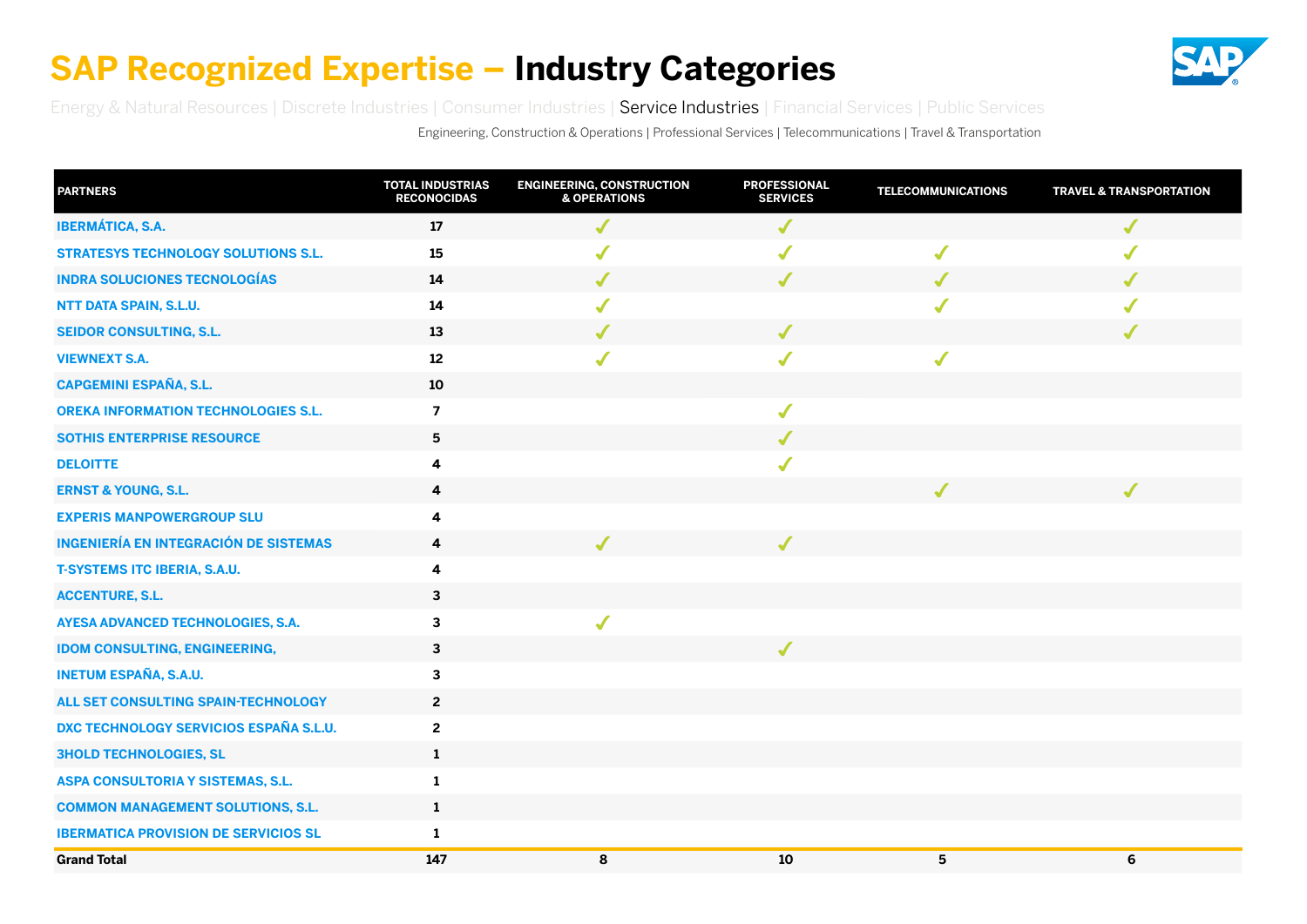

<span id="page-25-0"></span>[Energy & Natural Resources](#page-21-0) | [Discrete Industries](#page-22-0) | [Consumer Industries](#page-23-0) | [Service Industries](#page-24-0) | Financial Services | [Public Services](#page-26-0)

Banking | Insurance

| <b>PARTNERS</b>                              | <b>TOTAL INDUSTRIAS</b><br><b>RECONOCIDAS</b> | <b>BANKING</b>           | <b>INSURANCE</b> |
|----------------------------------------------|-----------------------------------------------|--------------------------|------------------|
| <b>IBERMÁTICA, S.A.</b>                      | 17                                            |                          | $\checkmark$     |
| <b>STRATESYS TECHNOLOGY SOLUTIONS S.L.</b>   | 15                                            | $\checkmark$             | $\sqrt{2}$       |
| <b>INDRA SOLUCIONES TECNOLOGÍAS</b>          | 14                                            | J                        |                  |
| NTT DATA SPAIN, S.L.U.                       | 14                                            | ✔                        | ✔                |
| <b>SEIDOR CONSULTING, S.L.</b>               | 13                                            |                          |                  |
| <b>VIEWNEXT S.A.</b>                         | 12                                            | ✔                        |                  |
| <b>CAPGEMINI ESPAÑA, S.L.</b>                | 10                                            |                          | $\checkmark$     |
| <b>OREKA INFORMATION TECHNOLOGIES S.L.</b>   | $\overline{7}$                                |                          |                  |
| <b>SOTHIS ENTERPRISE RESOURCE</b>            | 5                                             |                          |                  |
| <b>DELOITTE</b>                              | 4                                             |                          |                  |
| <b>ERNST &amp; YOUNG, S.L.</b>               | $\overline{\mathbf{4}}$                       | $\overline{\mathcal{L}}$ |                  |
| <b>EXPERIS MANPOWERGROUP SLU</b>             | 4                                             |                          |                  |
| <b>INGENIERÍA EN INTEGRACIÓN DE SISTEMAS</b> | 4                                             |                          |                  |
| <b>T-SYSTEMS ITC IBERIA, S.A.U.</b>          | 4                                             |                          |                  |
| <b>ACCENTURE, S.L.</b>                       | $\mathbf{3}$                                  | J                        |                  |
| AYESA ADVANCED TECHNOLOGIES, S.A.            | 3                                             |                          |                  |
| <b>IDOM CONSULTING, ENGINEERING,</b>         | $\mathbf{3}$                                  |                          |                  |
| <b>INETUM ESPAÑA, S.A.U.</b>                 | 3                                             |                          |                  |
| ALL SET CONSULTING SPAIN-TECHNOLOGY          | $\overline{2}$                                |                          |                  |
| DXC TECHNOLOGY SERVICIOS ESPAÑA S.L.U.       | $\mathbf{2}$                                  |                          |                  |
| <b>3HOLD TECHNOLOGIES, SL</b>                | $\mathbf{1}$                                  |                          |                  |
| ASPA CONSULTORIA Y SISTEMAS, S.L.            | 1                                             |                          |                  |
| <b>COMMON MANAGEMENT SOLUTIONS, S.L.</b>     | $\mathbf{1}$                                  |                          |                  |
| <b>IBERMATICA PROVISION DE SERVICIOS SL</b>  | $\mathbf{1}$                                  |                          |                  |
| <b>Grand Total</b>                           | 147                                           | 6                        | 4                |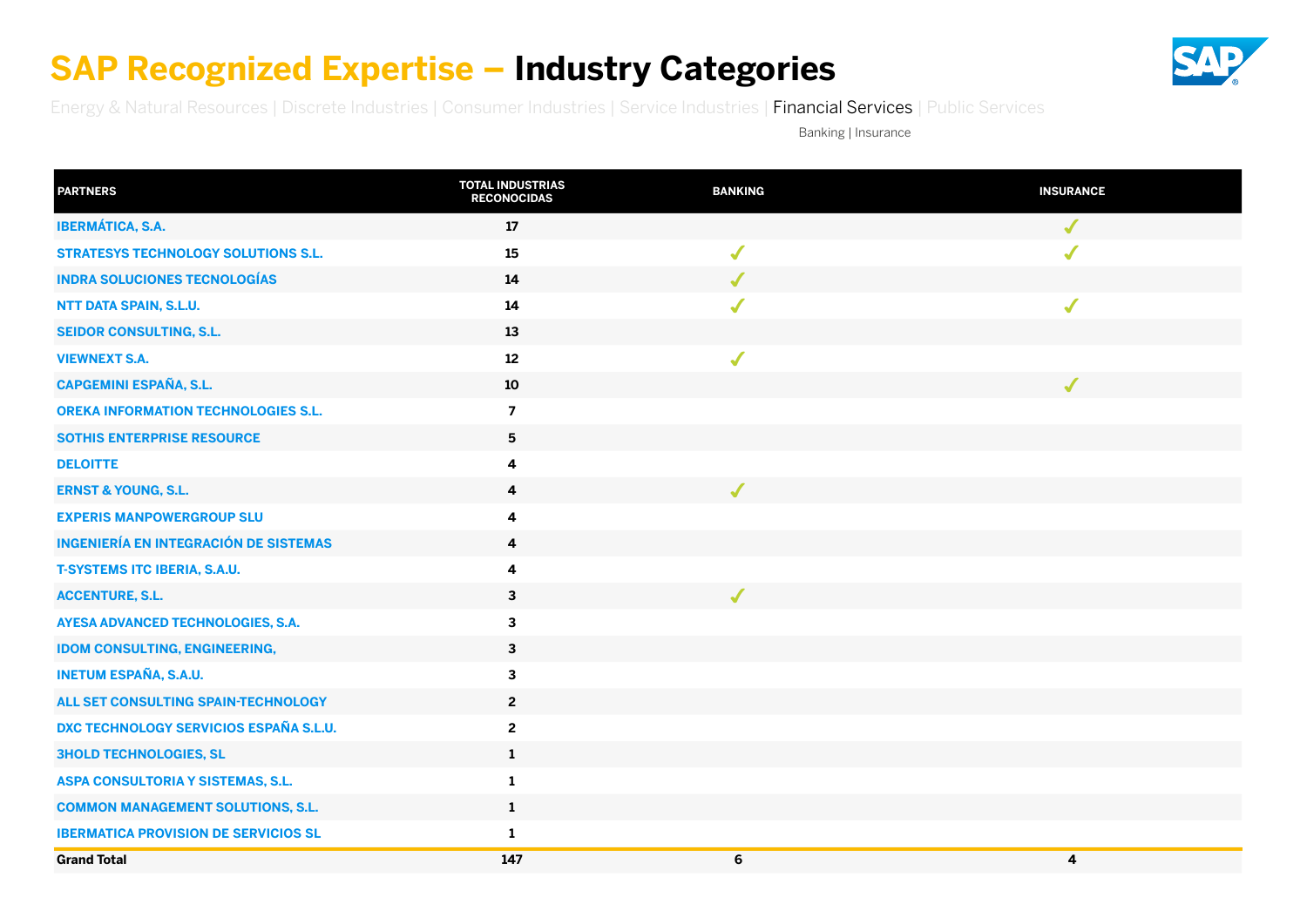

<span id="page-26-0"></span>[Energy & Natural Resources](#page-21-0) | [Discrete Industries](#page-22-0) | [Consumer Industries](#page-23-0) | [Service Industries](#page-24-0) | [Financial Services](#page-25-0) | Public Services

Defense & Security | Healthcare | Public Sector

| <b>PARTNERS</b>                               | <b>TOTAL INDUSTRIAS</b><br><b>RECONOCIDAS</b> | <b>DEFENSE &amp; SECURITY</b> | <b>HEALTHCARE</b> | <b>PUBLIC SECTOR</b> |
|-----------------------------------------------|-----------------------------------------------|-------------------------------|-------------------|----------------------|
| <b>IBERMÁTICA, S.A.</b>                       | 17                                            | ✔                             | $\checkmark$      | $\checkmark$         |
| <b>STRATESYS TECHNOLOGY SOLUTIONS S.L.</b>    | 15                                            |                               | $\checkmark$      |                      |
| <b>INDRA SOLUCIONES TECNOLOGÍAS</b>           | 14                                            |                               |                   | J                    |
| NTT DATA SPAIN, S.L.U.                        | 14                                            |                               | $\checkmark$      |                      |
| <b>SEIDOR CONSULTING, S.L.</b>                | 13                                            |                               | J                 |                      |
| <b>VIEWNEXT S.A.</b>                          | $12\,$                                        |                               |                   |                      |
| <b>CAPGEMINI ESPAÑA, S.L.</b>                 | 10                                            |                               | $\checkmark$      |                      |
| <b>OREKA INFORMATION TECHNOLOGIES S.L.</b>    | $\overline{7}$                                |                               |                   | ✔                    |
| <b>SOTHIS ENTERPRISE RESOURCE</b>             | $5\phantom{.0}$                               |                               |                   |                      |
| <b>DELOITTE</b>                               | 4                                             |                               |                   |                      |
| <b>ERNST &amp; YOUNG, S.L.</b>                | 4                                             |                               |                   |                      |
| <b>EXPERIS MANPOWERGROUP SLU</b>              | 4                                             |                               | $\checkmark$      |                      |
| <b>INGENIERÍA EN INTEGRACIÓN DE SISTEMAS</b>  | 4                                             |                               |                   |                      |
| <b>T-SYSTEMS ITC IBERIA, S.A.U.</b>           | 4                                             |                               | $\sqrt{2}$        | ✔                    |
| <b>ACCENTURE, S.L.</b>                        | $\mathbf{3}$                                  |                               | J                 |                      |
| AYESA ADVANCED TECHNOLOGIES, S.A.             | 3                                             |                               |                   |                      |
| <b>IDOM CONSULTING, ENGINEERING,</b>          | $\mathbf{3}$                                  |                               |                   |                      |
| <b>INETUM ESPAÑA, S.A.U.</b>                  | $\mathbf{3}$                                  |                               | $\sqrt{2}$        | ✔                    |
| ALL SET CONSULTING SPAIN-TECHNOLOGY           | $\overline{2}$                                |                               |                   |                      |
| <b>DXC TECHNOLOGY SERVICIOS ESPAÑA S.L.U.</b> | $\overline{2}$                                |                               |                   | √                    |
| <b>3HOLD TECHNOLOGIES, SL</b>                 | $\mathbf{1}$                                  |                               |                   |                      |
| ASPA CONSULTORIA Y SISTEMAS, S.L.             | $\mathbf{1}$                                  |                               |                   |                      |
| <b>COMMON MANAGEMENT SOLUTIONS, S.L.</b>      | $\mathbf{1}$                                  |                               | $\boldsymbol{J}$  |                      |
| <b>IBERMATICA PROVISION DE SERVICIOS SL</b>   | $\mathbf{1}$                                  |                               |                   | $\checkmark$         |
| <b>Grand Total</b>                            | 147                                           | $\mathbf{1}$                  | 12                | 14                   |